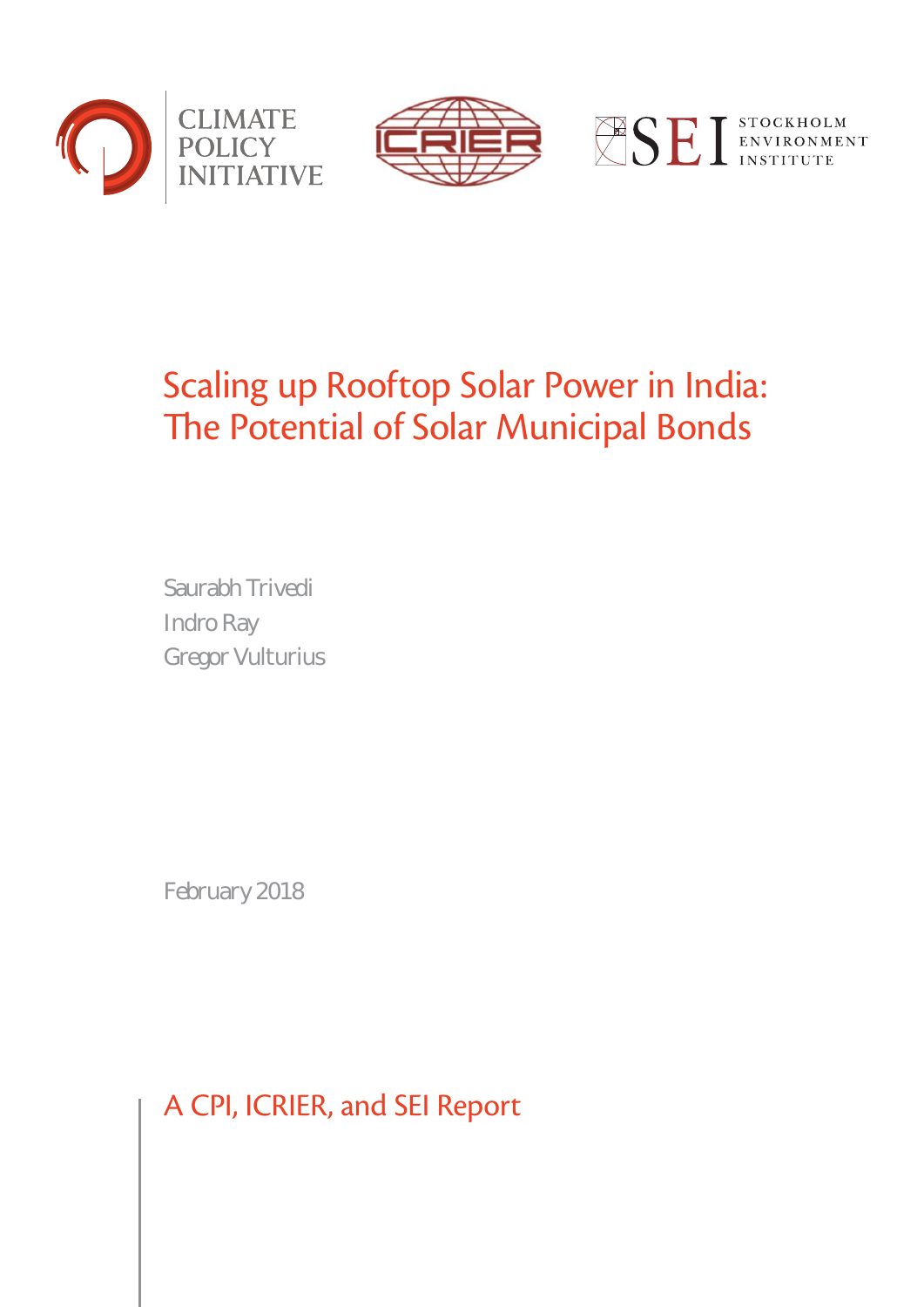## **Acknowledgements**

Contributing authors to this report are Amrita Goldar, Labanya Jena Prakash, Sandeep Paul and Aarsi Sagar. This report should be cited as Trivedi, Saurabh; Ray, Indro; Vulturius, Gregor; Goldar, Amrita; Jena, Labanya P; Paul, Sandeep; and Sagar, Aarsi; (2017): Scaling up Rooftop Solar Power in India: The Potential of Solar Municipal Bonds. Jointly published by Climate Policy Initiative (CPI), New Delhi, Stockholm Environment Institute (SEI), Stockholm, Indian Council for Research on International Economic Relations (ICRIER), New Delhi. The authors also acknowledge the contribution of project advisors Dr. Gireesh Shrimali (Director, CPI India), Dr. Rajat Kathuria (Director, ICRIER) and Luca de Lorenzo (Head of Unit, Climate, Energy and Society, SEI). The study was funded by the Swedish Energy Agency as part of its support for the New Climate Economy (NCE).

The authors acknowledge the valuable contributions made by Ms. Geetali Tare (Financial Advisor, New Delhi Municipal Corporation), Ms. Khomotso Letsatsi (ex-Treasurer, City of Johannesburg),Mr. Prasad Thakur (War Room, Pune Municipal Corporation, Pune), Mr. William Streeter (Infrastructure Finance Advisor, United States Department of the Treasury, New York), Mr. Anurag Mishra (Senior Clean Energy Specialist, USAID). We would also like to thank Sanjay Damija (IMI Delhi) and Sandeep Thakur (NIUA) for their valuable comments and suggestions.

Thanks also to Elysha Davila, Angel Jacob, and Tim Varga for their editing and graphics.

| Sector             | Renewable energy finance                                                                                                                                                                                                                |
|--------------------|-----------------------------------------------------------------------------------------------------------------------------------------------------------------------------------------------------------------------------------------|
| Region             | India                                                                                                                                                                                                                                   |
| Keywords           | Municipal financing, municipal bond, institutional investors, rooftop solar, climate invest-<br>ment, energy finance, energy infrastructure, foreign investment, india, innovative finance,<br>low-carbon development, renewable energy |
| Related            | Reaching India's Renewable Energy Target: The Role of Institutional Investors                                                                                                                                                           |
| <b>CPI Reports</b> | The Drivers and Challenges of Third Party Financing for Rooftop Solar Power in India                                                                                                                                                    |
| Contact            | Gireesh Shrimali<br>gireesh.shrimali@cpidelhi.org                                                                                                                                                                                       |
|                    | Dr. Rajat Kathuria<br>rkathuria@icrier.res.in                                                                                                                                                                                           |

Copyright © 2018 Climate Policy Initiative www.climatepolicyinitiative.org

All rights reserved. CPI welcomes the use of its material for noncommercial purposes, such as policy discussions or educational activities, under a Creative Commons Attribution-Non Commercial-Share Alike 3.0 Unported License. For commercial use, please contact admin@cpisf.org.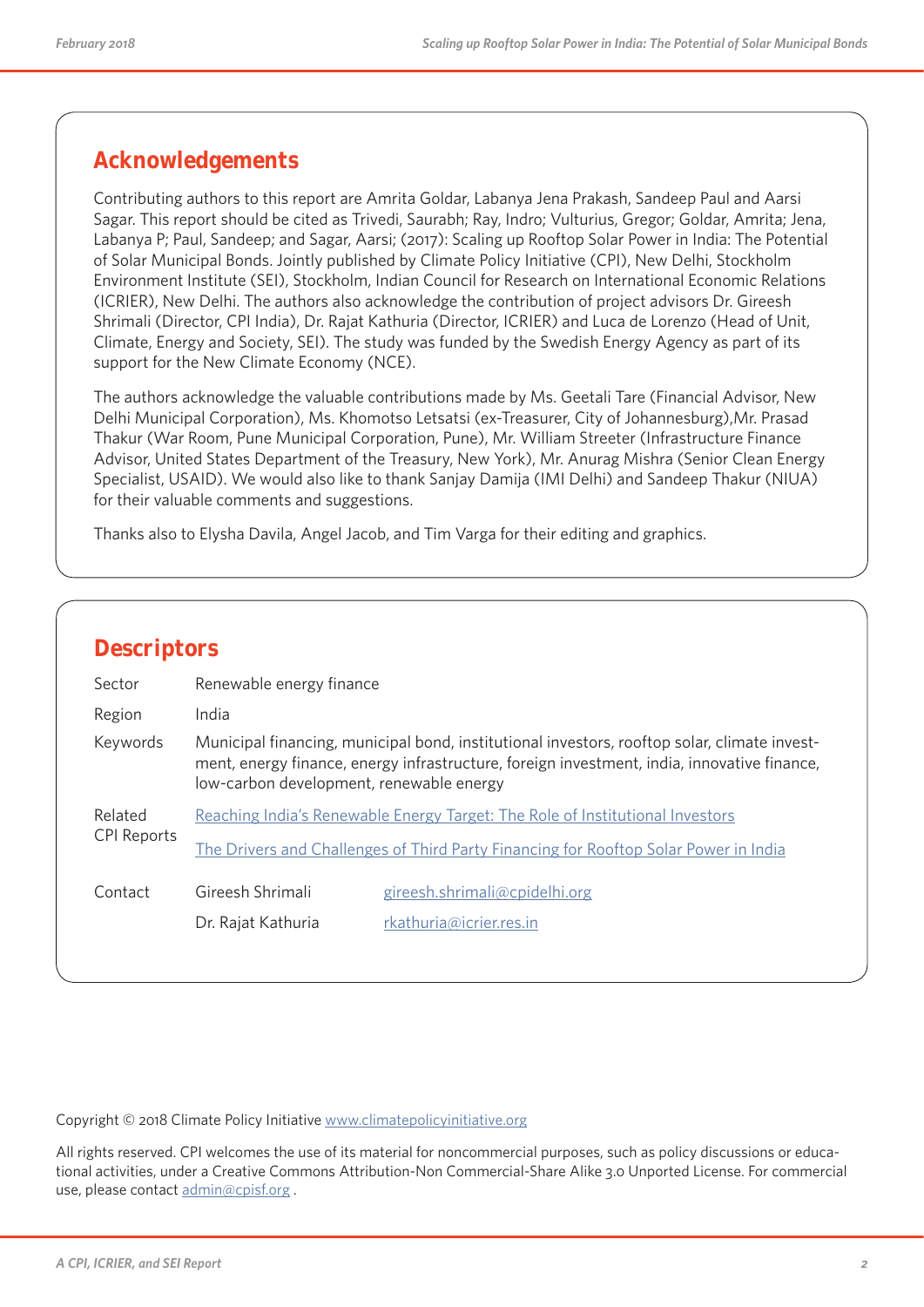## **About CPI**

With deep expertise in policy and finance, CPI works to improve the most important energy and land use practices around the world. Our mission is to help governments, businesses, and financial institutions drive growth while addressing climate risk. CPI works in places that provide the most potential for policy impact including Brazil, Europe, India, Indonesia, and the United States.

CPI's India program is registered with the name, "Climate Policy Foundation" under Section 8 of the Companies Act, 2013.

## **About SEI**

The Stockholm Environment Institute(SEI) is an international non-profit research organization that has worked with environment and development issues from local to global policy levels for a quarter of a century. SEI works to shift policy and practice towards sustainability. The institute has five centres and eight offices on four different continents.

## **About ICRIER**

Indian Council for Research on International Economic Relations (ICRIER), one of India's leading think tanks, was established in August 1981 as a not-for-profit research organization to provide a strong economic basis for policy making. ICRIER's main focus is to enhance the knowledge content of policy making by undertaking analytical research that is targeted at informing India's policy makers and also at improving the interface with the global economy.

## **Disclaimer**

Opinions and recommendations in the report are exclusively of the authors and not of any other individual or organization including CPI, ICRIER, and SEI. This report has been prepared in good faith based on information available at the date of publication. The findings of this report do not necessarily reflect views of any the representatives of organizations and government departments that were interviewed. Any shortcomings or errors are those of the authors alone.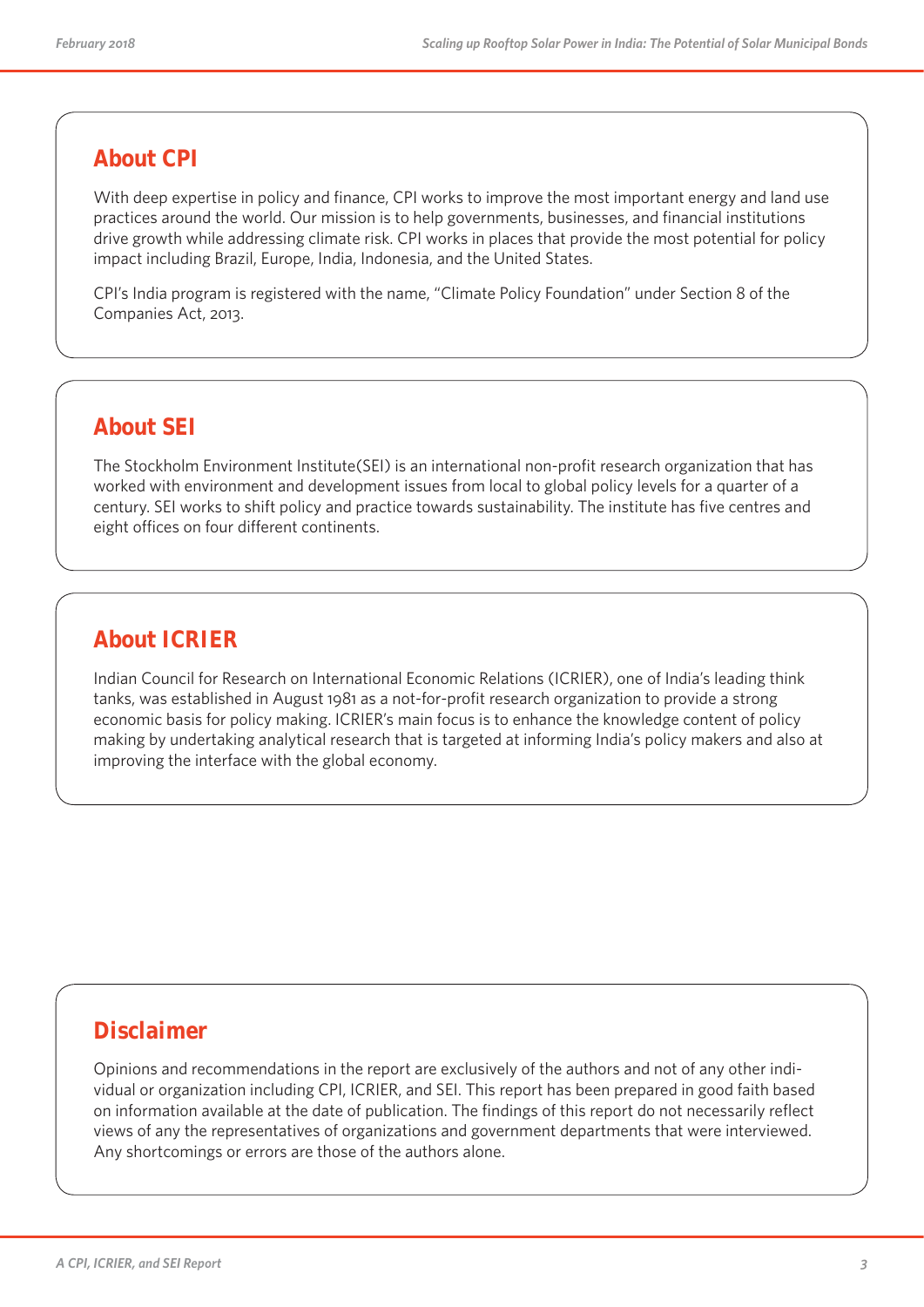## **Executive Summary**

India has set an ambitious renewable energy target of 175 GW by 2022, including 100GW of solar power. Of that, the government aims for 60 GW to be utility-scale solar, and the rest to be rooftop solar. Though India has made significant progress on the 60 GW utility-scale solar target, getting to the 40 GW rooftop solar target will be a significant undertaking. As of December 2016, installed capacity of rooftop solar was only ~1.25 GW, which means that ~6 GW would need to be installed every year to reach the 40 GW target by 2022. Filling this gap between the current installment and the 40 GW goal will require an estimated USD 39 billion (INR 3 trillion).

This paper—produced in collaboration between Climate Policy Initiative (CPI), Stockholm Environment Institute (SEI), and Indian Council for Research on International Economic Relations (ICRIER), and funded by the Swedish Energy Agency as part of its support for the New Climate Economy project—proposes the use of municipal bonds to support the scale-up of rooftop solar in India, and details how such bonds could be designed and implemented.

The adoption of rooftop solar is primarily driven by expected savings in electricity costs, the need for an alternative source of electricity, and the desire to mitigate climate change risk. However, three key barriers hinder the growth of this technology in India: high upfront capital expenditure, perceived performance risk, and limited access to debt capital. To address the first two issues, CPI has previously advocated for a thirdparty financing model.

**However, the third-party financing model has had limited success due to inadequate availability of debt capital for project developers.** This lack of availability is driven by various factors, including: limited avenues of raising debt capital, already stressed commercial banks in India, concerns on the credit quality of the developer, limited long-term capital opportunities for Indian financial institutions with regard to rooftop solar, and small ticket size of investments leading to high transaction costs.

*Municipal financing, via issuance of municipal bonds, has the potential to increase debt availability for rooftop solar project developers and lower rooftop solar costs up to 12%.* 

In the proposed model, which we are calling "solar municipal bond model" (SMB), a municipal entity would play the role of a finance aggregator for renewable energy project developers. Funds available through a municipal bond would be disbursed to project developers via a Public Private Partnership (PPP) approach, similar to the Design-Build-Finance and Operate (DBFO)<sup>1</sup> model with the financing activity taken care by municipal corporation or corporate municipal entity (CME). By aggregating projects, this model would allow a project developer to access the debt capital markets otherwise difficult to access.

#### **Municipalities have several market advantages in their potential role as finance aggregators for rooftop solar:**

- **Institutional goals and mandates.** Municipalities have target-based responsibilities to increase renewable energy deployment under the Solar City Program, so they have a built-in incentive to increase rooftop solar.
- **Access to debt capital markets.** Compared to rooftop solar developers, municipalities are in a better position to access the debt capital market due to their larger balance sheets.
- **Superior credit profiles.** More than half of the rated municipalities – 94 in total - are investment grade (i.e. BBB- or above); whereas almost all rooftop developers are below investment grade. The better credit profile of municipalities compared with project developers can help in raising debt capital at lower costs.
- **Access to public guarantees.** Compared to private project developers, municipalities (as public entities) have relatively better access to public guarantees that are typically required to achieve the risk-reduction necessary to attract institutional investment.

<sup>1</sup> In this PPP approach, the private party assumes the entire responsibility for the design, construction, finance, and operate the project for the period of concession.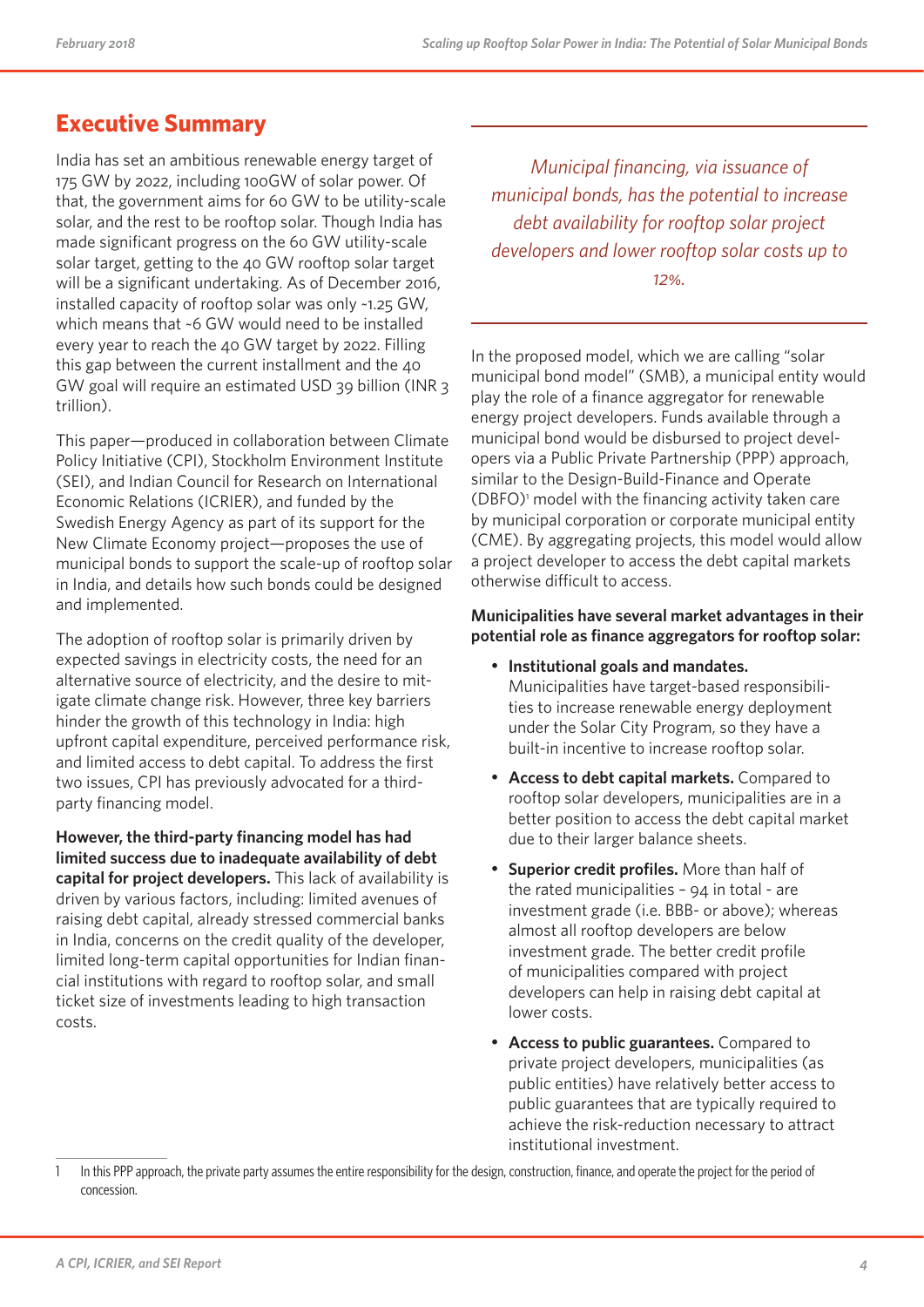- **Diverse revenue sources.** Municipalities have multiple sources of revenues (e.g. property taxes), which can provide additional security to investors.
- **Good consumer engagement.** Given municipalities' relatively good proximity with the consumers, the government can quickly facilitate rooftop solar project aggregation.

**Innovative transaction structures would be required to facilitate the role of municipalities as finance aggregators.** A particularly attractive structure (Figure ES-1) is where a municipality-owned master special purpose vehicle (SPV) or a corporate municipal entity (CME) would raise the bonds and disburse the proceeds of these bonds to SPVs owned by project developers via capital lease arrangements. In our paper, we also provide a detailed roadmap for municipalities to deploy the proposed model.

**The SMB model shows considerable promise based**  on its application to Surat and New Delhi.<sup>2</sup> For Surat and New Delhi, rooftop solar potential is 727 MW with a capital requirement of INR 38.5 billion and 110 MW with a capital requirement of INR 6 billion respectively. By reducing the cost of rooftop solar by up to 12%, a municipal bond would not only make rooftop solar competitive with existing tariffs, but also provide the much needed additional debt capital.

Apart from reduction in the cost of financing, a solar municipal bond also has the potential to mobilize the significant untapped investment into the rooftop solar sector, for example, from domestic institutional investors, which, according to a previous CPI study has an untapped investment potential of USD 56 billion in debt for renewable energy. Issuing municipal bond for solar will also help in building municipalities' capacity to access the debt capital markets, and utilize an innovative transaction structure for other projects.

#### **Despite its promise, implementation barriers remain, which are described below in the order of how critical they are:**

- **There is no statutory mandate for municipal corporations to promote electricity generation:** The municipal functions listed under the 12th Schedule of the 74th Constitutional Amendment do not include power generation. Though Municipal Corporations would play limited roles as financiers in the proposed model, this may prove to be the most significant barrier.
- **Solar municipal bonds would need to achieve high credit ratings:** India's debt capital market is relatively shallow, as it fails to attract enough investors if the credit rating of the bond is below AA or A+. Hence, high credit ratings of the municipal bonds would be critical to the success of the model.



2 We examined these cities because they are not only on the list of the solar cities program of MNRE, but also perform well across key metrics such as local governance, service delivery, revenue generation, and renewable energy projects. For this study we focus on the non-residential sector.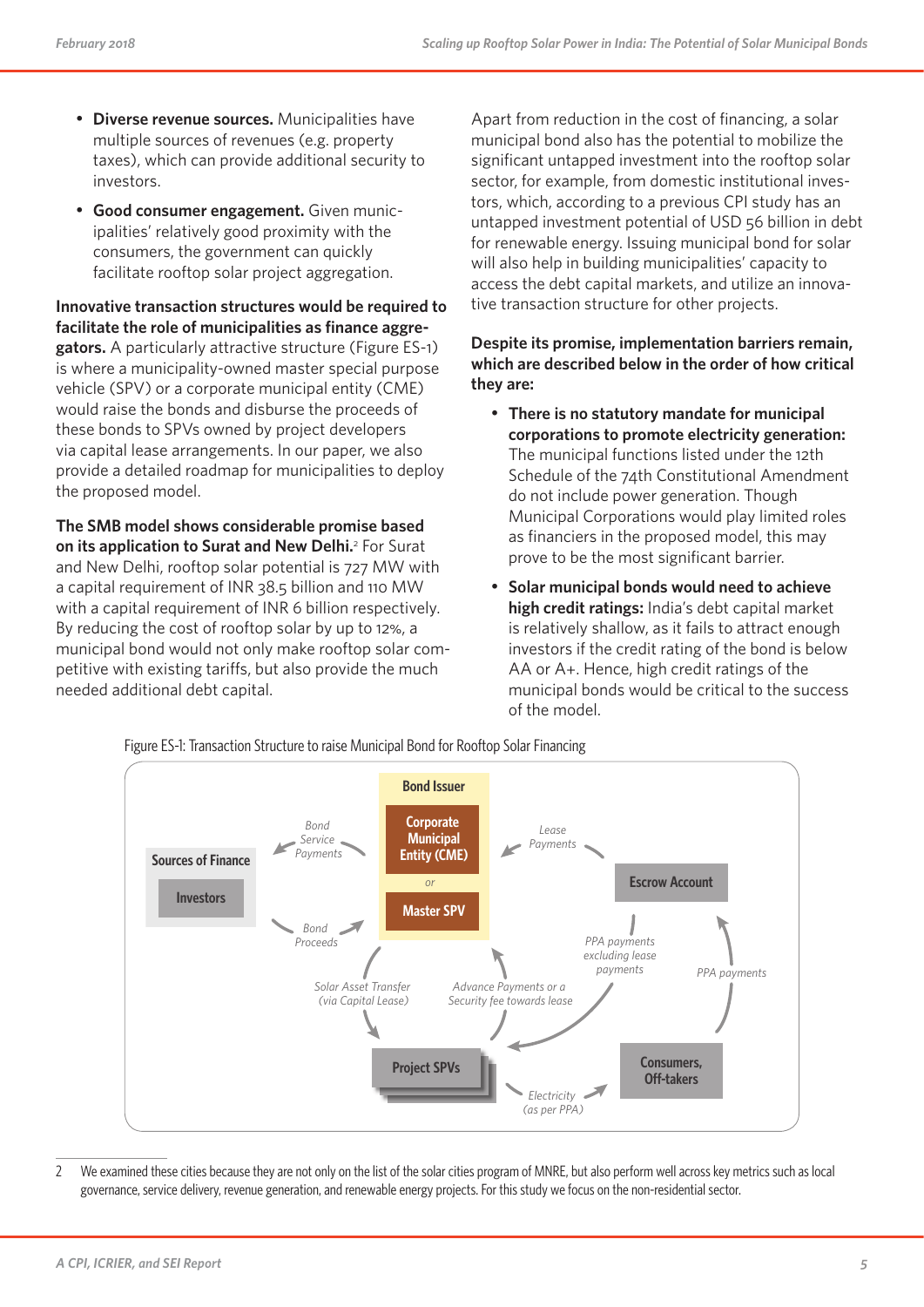- **Municipalities are required to provide minimum equity contribution of 20% of the project cost:** According to Section 12 (5) of SEBI's Regulations,<sup>3</sup> municipalities would need to provide 20% of project costs as equity. Since most municipalities are struggling to meet the investment demand for basic infrastructure services, this regulation will be hard to meet.
- **Absence of supporting regulations will hinder municipal corporations to act as a financial company:** In the proposed transaction structure, proceeds of the bond would be disbursed to projects via capital lease arrangements. Since capital leases are mostly executed by financial entities, in the absence of any specific regulation, municipalities might be reluctant to act as the finance aggregators.
- **Reluctance of Municipal Corporation to issue bonds:** Successful issuance of municipal bond warrants transparency and due diligence in project management and accounting practices of municipal corporations. Many municipal corporations have serious shortcomings on these fronts and have to revamp their current practices before bond issuances.

• **High transaction cost:** One potential downside of the proposed model is that transaction costs could be higher than either self-ownership or third party financing models, mainly due to the novelty of the approach.

This paper, therefore, recommends several focused interventions to address these barriers. Table ES-2 focuses on solutions/recommendations for the most critical barriers, as well as their potential impact and feasibility. Impact is the ability of the proposed recommendation to address the challenge, and feasibility is the likelihood of implementation for the recommendation.

The proposed SMB model, though radical and futuristic, could be crucial if India wants to achieve its rooftop solar target by 2022. If we are able to successfully address the barriers highlighted in the above table, it will not only help rooftop solar to scale up its growth, but also help municipal corporations to use the similar structure for other priority infrastructure projects.

Next steps include further analysis in future work, particularly on an appropriate incentive mechanism to involve municipal corporations to act as financiers for private projects, which this study does not cover.

<sup>3</sup> Securities and Exchange Board of India (Issue and Listing of Debt Securities by Municipalities) Regulations, 2015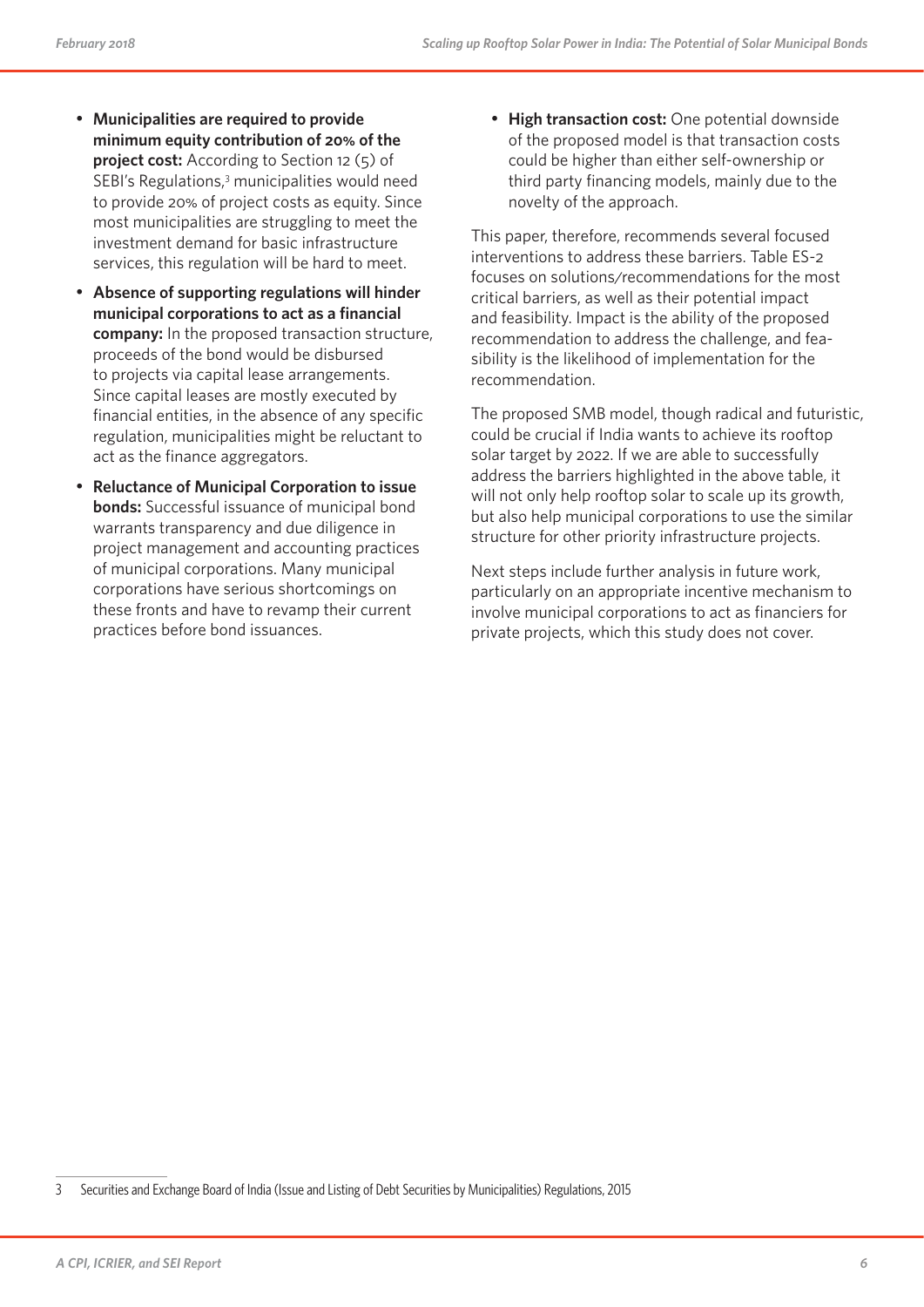| <b>BARRIERS</b>                                                                                               | SOLUTIONS/RECOMMENDATIONS                                                                                                                                                                                                                                                                                                                 | <b>KEY PARTICIPANT</b>                                                                                                                                   | <b>IMPACT</b> | <b>FEASIBILITY</b> |
|---------------------------------------------------------------------------------------------------------------|-------------------------------------------------------------------------------------------------------------------------------------------------------------------------------------------------------------------------------------------------------------------------------------------------------------------------------------------|----------------------------------------------------------------------------------------------------------------------------------------------------------|---------------|--------------------|
| There is no statutory mandate<br>for municipal corporations to<br>promote electricity generation.             | Introduce amendments in state and national legislation<br>to allow municipal corporations to facilitate electricity<br>generation projects.                                                                                                                                                                                               | Legislative bodies at<br>State and Central level                                                                                                         | High          | Low                |
| Solar municipal bonds would<br>need to achieve high credit                                                    | Use instruments such as Partial Credit Guarantees (PCG)<br>or first-loss funds to enhance the credit rating of the<br>bond.                                                                                                                                                                                                               | Institutes such as<br>USAID, IREDA etc. can<br>provide PCG while<br>MNRE can capitalize<br>first-loss fund using<br>National Clean Energy<br>Fund (NCEF) | <b>High</b>   | Medium             |
| ratings                                                                                                       | Through proper due diligence, select consumers (off-tak-<br>ers) so that only the credit-worthy consumers are eligible<br>to install solar rooftop projects.                                                                                                                                                                              | Municipal Corporation<br>with the help of credit<br>rating agencies.                                                                                     | <b>High</b>   | Medium             |
|                                                                                                               | To address off-taker risk, use property-assessed clean<br>energy (PACE).                                                                                                                                                                                                                                                                  | <b>Municipal Corporations</b>                                                                                                                            | Medium        | Low                |
| Municipalities are required to<br>provide minimum equity contri-<br>bution of 20% of the project cost         | Introduce regulatory changes to waive off this require-<br>ment. However, the proposed transaction structure<br>attempts to overcome this barrier by proposing the<br>capital lease mechanism, where project developers will<br>make an upfront advance payment. This should help in<br>compensating for the equity capital contribution. | <b>SFBI</b>                                                                                                                                              | Medium        | Low                |
| Absence of supporting regu-<br>lations will hinder municipal<br>corporations to act as a financial<br>company | Introduce amendments in regulations to allow municipal<br>corporations to act as financiers for clean energy gener-<br>ation projects. Both for its own consumption and for the<br>use of private consumers.                                                                                                                              | SEBI and Ministry of<br>Finance                                                                                                                          | Medium        | Low                |
| Reluctance of Municipal<br>Corporation to issue bonds                                                         | Build its capacity to overcome this structural issue with<br>the help of relevant entities.                                                                                                                                                                                                                                               | Ministry of Finance,<br>USAID, World Bank                                                                                                                | <b>High</b>   | Medium             |
| High transaction cost                                                                                         | Pool the solar rooftop projects across the municipal cor-<br>porations (cities). This would increase the bond issuance<br>size and hence may bring down the transaction cost.                                                                                                                                                             | MNRE, Ministry of<br>Finance                                                                                                                             | Low           | Mediur             |

#### Table ES-2: Summary of Barriers and Potential Solutions to improve the feasibility of the proposed model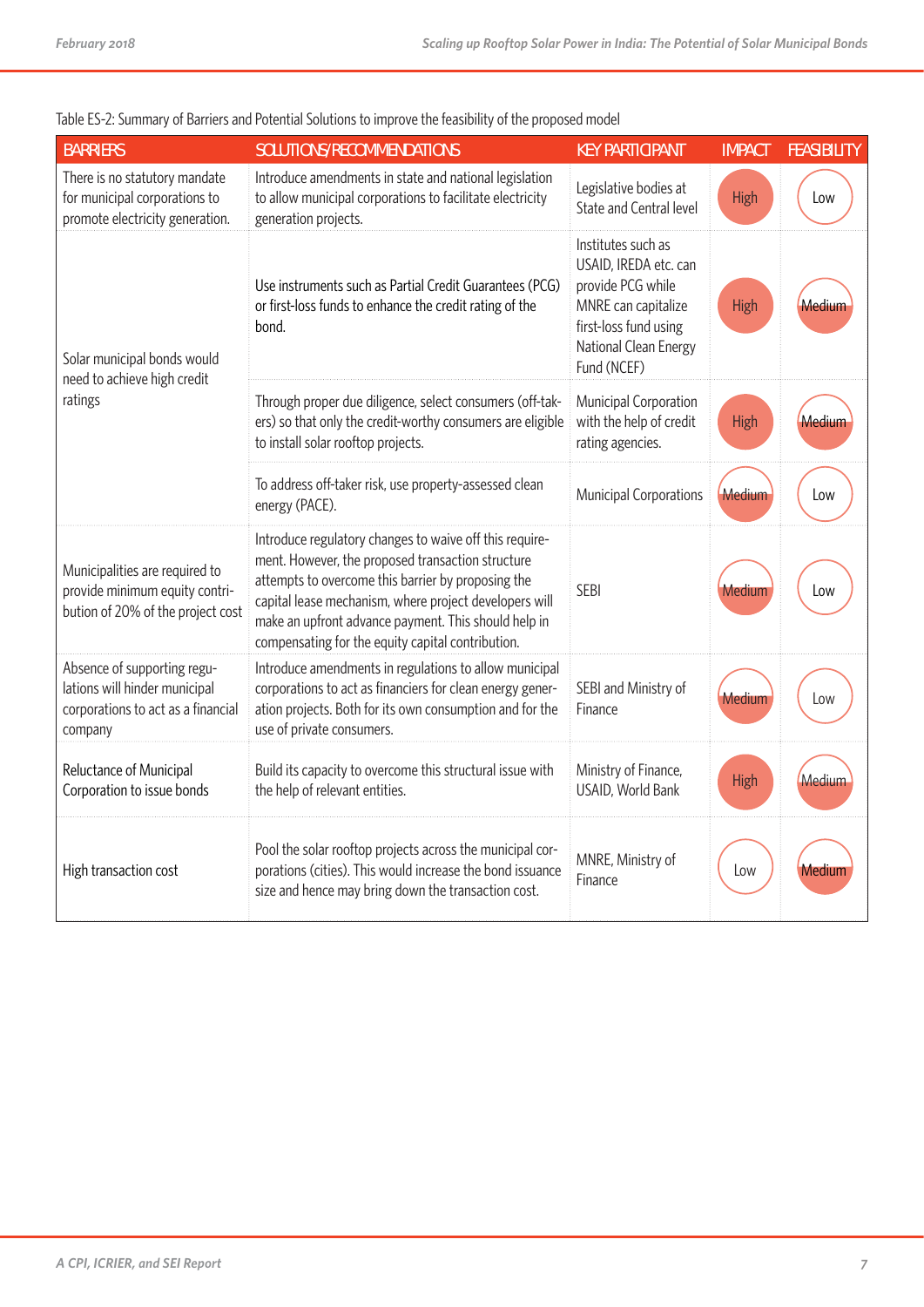## **CONTENTS**

| 1. |                                 | Introduction                                                                                                                                                                                                                                                                                                                                                                                                             | 9                                |
|----|---------------------------------|--------------------------------------------------------------------------------------------------------------------------------------------------------------------------------------------------------------------------------------------------------------------------------------------------------------------------------------------------------------------------------------------------------------------------|----------------------------------|
| 2. | 2.1<br>2.2<br>2.3               | Investment needs, drivers and barriers of rooftop solar in India<br>Investment needs to achieve the national rooftop solar target<br>Drivers for rooftop solar adoption in India<br>Barriers to rooftop solar in India                                                                                                                                                                                                   | 10<br>10<br>11<br>12             |
| 3. | 3.1<br>3.2<br>3.3               | Financing of sustainable urban development in India<br>Role of rooftop solar in sustainable urban development<br>Current sources of public financing for sustainable urban development<br>Past experiences with municipal bonds to finance urban development                                                                                                                                                             | 14<br>14<br>14<br>14             |
| 4. | 4.1<br>4.2<br>4.3<br>4.4<br>4.5 | Using municipal bonds to finance rooftop solar developers<br>Overview of Solar Municipal Bond model - Rooftop Solar Projects under OPEX route financed through Municipal<br><b>Bonds</b><br>Rationale for municipal bonds for rooftop solar projects<br>Transaction structure of the proposed municipal bond model<br>Limitations of the Solar Municipal Bond structure<br>Expected benefits of the solar municipal bond | 16<br>16<br>17<br>18<br>19<br>20 |
| 5. | 5.1<br>5.2<br>5.3<br>5.4        | Indian case studies on business as usual compared with municipal bonds<br>Case studies: Surat & New Delhi<br>Assessment of different rooftop solar scenarios and targets<br>Assessment of CAPEX costs for different rooftop solar scenarios and cities<br>Estimated impact of municipal bonds on indicative costs for rooftop solar in Surat and New Delhi                                                               | 22<br>22<br>23<br>24<br>28       |
| 6. | 6.1<br>6.2<br>6.3               | Moving forward with the municipal bond OPEX model for rooftop solar in India<br>Recommendations to address challenges of Municipal Solar Bonds<br>Roadmap for local governments and national authorities<br>Conclusion                                                                                                                                                                                                   | 30<br>30<br>30<br>33             |
| 7. |                                 | <b>References</b>                                                                                                                                                                                                                                                                                                                                                                                                        | 35                               |
|    |                                 | Appendix 1: Cost estimates for rooftop solar in India by 2022                                                                                                                                                                                                                                                                                                                                                            | 37                               |
|    |                                 | Appendix 2: Assumption for rooftop solar LCOE model                                                                                                                                                                                                                                                                                                                                                                      | 38                               |
|    |                                 | Appendix 3: Principle component analysis to devolve national and state- wise rooftop solar targets                                                                                                                                                                                                                                                                                                                       | 39                               |
|    |                                 | Appendix 4: Credit Enhancement Requirements for Solar Municipal Bond                                                                                                                                                                                                                                                                                                                                                     | 41                               |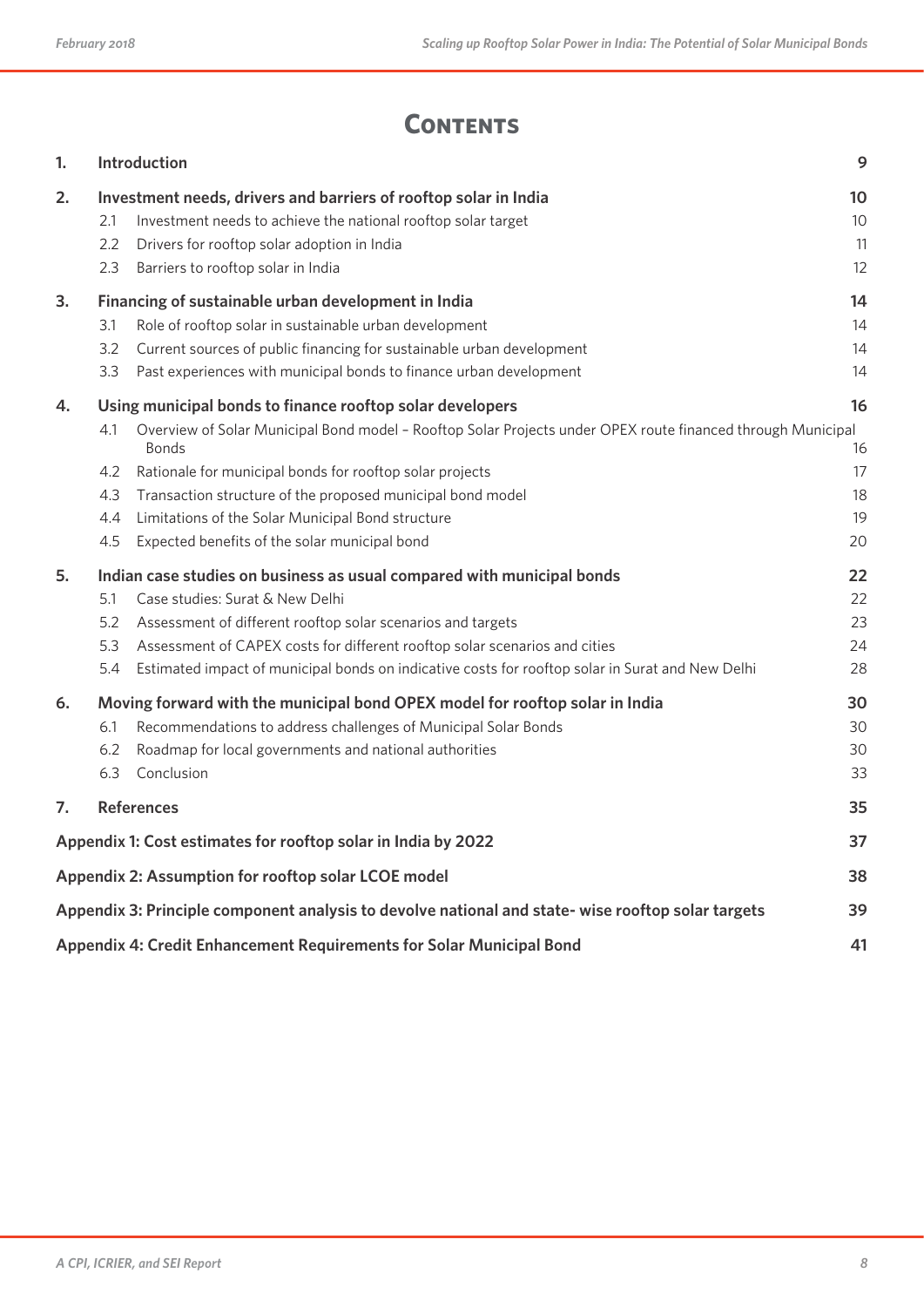## **1. Introduction**

In the past two years, India has made significant strides in moving towards its ambitious renewable energy target of 175 GW of installed capacity by 2022. This includes 60 GW from wind power, 100 GW from solar power, 10 GW from biomass power and 5 GW from small hydropower.

Currently solar power, wind power, biomass power, and small hydropower together contribute to about 60 GW or 18% to India's total power capacity (Figure 1) with solar alone accounting for 24% of the total renewable electricity mix. However, in order to meet India's renewable energy goals, wind power installations will need to double from their current capacity, while the solar power capacity has to scale by more than seven times in the next five years. If India succeeds in achieving these targets, an increase in coal power capacity will not be required post 2022 (CEA 2016).

From 2013-2016, installed rooftop solar capacity has grown from 117 MW to 1,250 MW (BTI 2017),which means that the Indian rooftop solar capacity has increased tenfold in just three years. The accelerating growth in rooftop solar systems is driven by the fact that the technology is already price competitive in many Indian states and sectors (CPI 2016). Recognizing the potential of solar technologies, the National Solar Mission of India has earmarked 40 GW of its 100 GW by 2022 solar power target for rooftop solar.

*Despite significant progress in rooftop solar installations, reaching India's target of 40 GW by 2022 will be challenging.*

Despite India's considerable progress in bringing down the cost of rooftop solar installations, the deployment rate is still insufficient to achieve the national target of 40 GW by 2022. Given the current rate of annual capacity additions, it is estimated that only ~13 GW of rooftop solar will be installed by 2022 (BTI 2017), a figure far short of the target.

Figure 1: Power capacity in India by generating technology (as of 2017/11/30, % share)



Immediate action by the government, industrial stakeholders, utilities, and other stakeholders is therefore necessary to overcome regulatory and financial challenges that hinder further deployment. This includes introducing innovative financial interventions. In this report, we discuss one such intervention: Municipal corporations as financial aggregators for rooftop solar.

The report is structured as follows: First, in Section 2, we look at investment needs to reach rooftop solar targets, drivers and barriers of rooftop solar in India. In Section 3, we look at rooftop solar financing in the context of broader sustainable urban and infrastructure financing measures in India. Section  $\Delta$  explains the proposed solar municipal bond model as well as expected benefits and limitations of this model. Section 5 then applies this model to two regions—Surat and New Delhi—in theoretical examples. Section 6 concludes by discussing potential challenges to the implementing solar municipal bonds and what can be done to address them.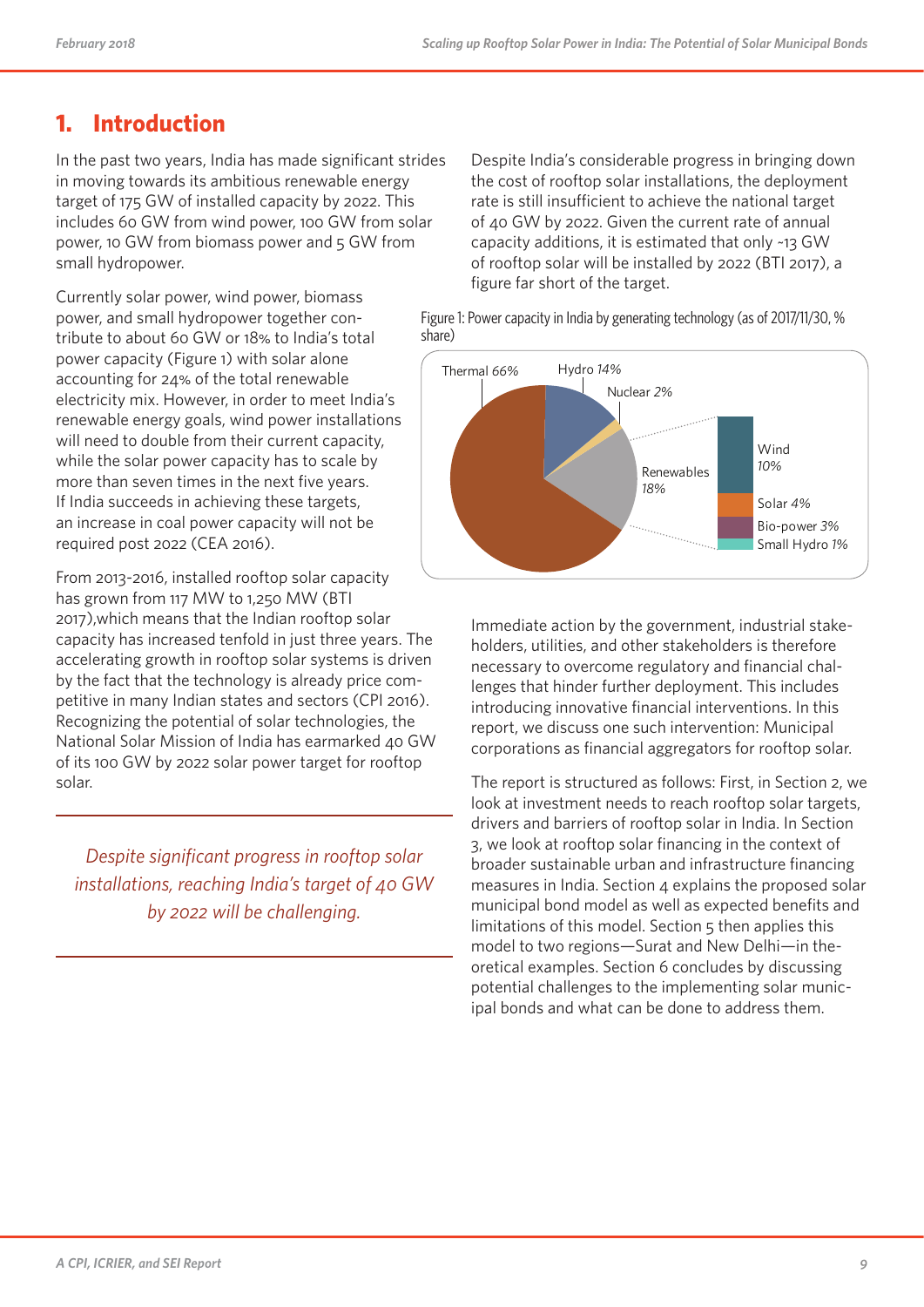## **2. Investment needs, drivers and barriers of rooftop solar in India**

This section looks at why we need to consider new models of financing as well as partnerships to be successful in scaling up the solar technology present in the Indian market.

*In the next five years, the rooftop solar sector needs to increase 32 times from its present capacity to reach the government's target of 40GW by 2022*

In order to reach the national target of 40 GW, rooftop solar capacity needs to increase 32-fold in the coming five years. Of the total installed rooftop solar capacity of 1.25 GW (until Dec. 2016), the industrial sector has deployed the largest share, followed by the commercial sector and then the residential sector (Figure 2). Most of the remaining target is also expected to come from the industrial sector (44%). To meet this target, the sector has to increase its capacity by close to 37 times. The commercial sector also has to expand its contribution by about 37 times to host its expected capacity of 12.06 GW. Though the expected share of residential and public (government) buildings in the national target are comparatively less, they also have to expand their contribution by close to 21 times to meet the national targets.

The sectoral growth estimates are calculated based on the assumption that governmental and residential buildings will

### **2.1 Investment needs to achieve the national rooftop solar target**

Given the considerable gap between currently installed and expected capacity by 2022, there is large need for investments in rooftop solar capacity. Estimates of investment needed to scale up rooftop solar are subject to costs for solar panels, capital, labor and operations, and levels of national and state-specific subsidies and taxes.

*To meet the outstanding 38.75 GW rooftop solar target by 2022, a total of INR 2.07 trillion (USD 31.8 billion) is required, in addition to current subsides and INR 2.52 trillion (USD 39 billion) excluding subsidies.*

Table 1 shows the estimated investment needs of the rooftop sector for the outstanding 38.75 GW of solar power necessary to achieve the 2022 target. Based on our interviews with municipal government officials in New Delhi and Surat, and the benchmark prices of rooftop solar, the estimated price for residential buildings is INR 70,000 per kW and INR 65,000 per kW for governmental, commercial and industrial buildings. In the calculations, we have also considered the current levels of subsidies available for rooftop solar systems across different types of states. Furthermore, we have also calculated a 35% tax on the accelerated



Figure 2 (center): Shares of rooftop solar capacity by sector in India in 2016 and Figure 3 (right): Expected shares of rooftop solar capacity by sector in India to achieve 2022 target (38.75 GW)

Source: BTI 2017, Niti Aayog 2015, Authors Calculations

contribute approximately 10 GW to rooftop solar by 2022 (NITI Aayog 2015).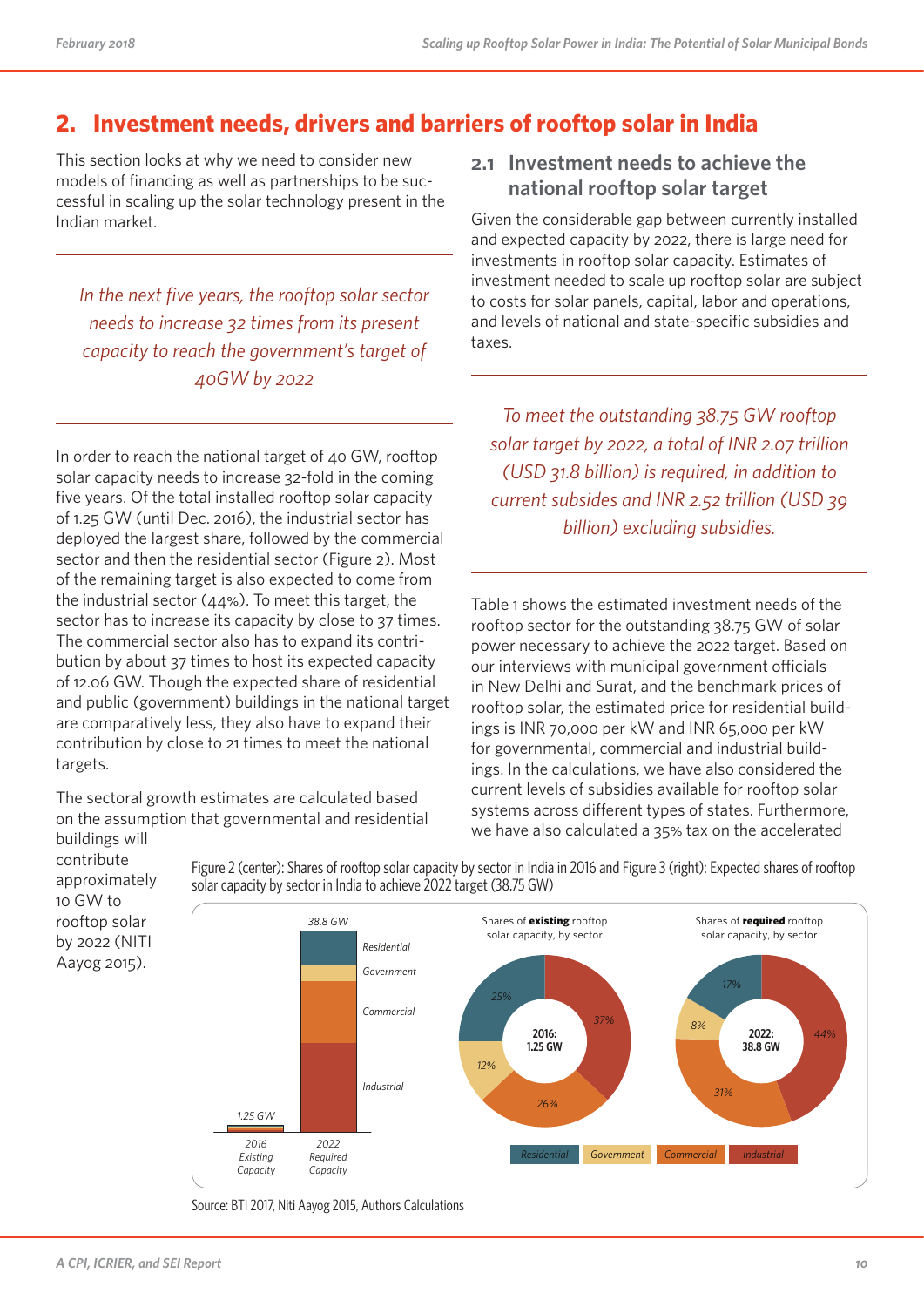depreciation at the rate of 40%. In Appendix 1, we have given the cost calculations in detail.

### **2.2 Drivers for rooftop solar adoption in India**

There are many factors driving the adoption of rooftop solar in India.4 These include cost savings, energy access, "green" benefits, and government mandates. We discuss each of these in turn.

Table 1: Capital investments needed for outstanding 38.75 GW of rooftop solar in India by 2022

| <b>CAPITAL INVESTMENTS</b>                       | <b>UNITS</b>         |
|--------------------------------------------------|----------------------|
| Residential + Government (with capital subsidy)  | 43,857.0 INR Cr.     |
| Industry + Commercial (accelerated depreciation) | 163,308.0 INR Cr.    |
| Total Cost in INR                                | 207,165.0 INR Cr.    |
| Total Cost in USD*                               | 31,871.5 USD Million |

Based on MNRE 2017 a, 2017 b, 2014 and authors calculation. \*Assuming INR 65 = USD 1

#### **Rooftop solar offers significant and increasing costs savings.**

Cost savings are the key driver of rooftop solar in India:

- In many Indian states and market segments, the levelized cost of electricity (LCOE)<sup>5</sup> of rooftop solar is already lower than the existing average grid rates of tariffs paid.
- Rooftop solar is approximately 17% and 27% cheaper than the average industrial and commercial tariff respectively (Figure 4), without considering net-metering policies.
- Rooftop solar is also already achieving grid parity in the residential sector in states such as Uttar Pradesh, Maharashtra, and Rajasthan (CPI 2016).
- In the governmental sector, rooftop solar has become competitive in Delhi, Uttar Pradesh, Karnataka, Haryana and Andhra Pradesh.
- In other states, the gap between rooftop solar and conventional sources of electricity is fast decreasing.

Details about LCOE calculations are provided in Appendix 2.



#### Figure 4: Average electricity tariffs for different states and market segments and rooftop solar LCOE

Note: Only the generation costs (i.e. LCOE) has been considered as many states have exempted renewable energy form paying others charges such as wheeling charges and cross-subsidy charges. Also, we have not incorporated the impact of any subsidy such as accelerated depreciation in the LCOE calculations

<sup>4</sup> A more detailed description of the drivers and barriers to rooftop solar can be found in (CPI 2016)

<sup>5</sup> The levelized cost of electricity or LCOE is the average cost of electricity that helps to break even in terms of the return expected by the developer. It represents the minimum unit revenue required to meet all the cost including the return on equity, given the project's financial parameters. Please see Appendix 2 for how the LCOE was calculated using a typical project cash flow model.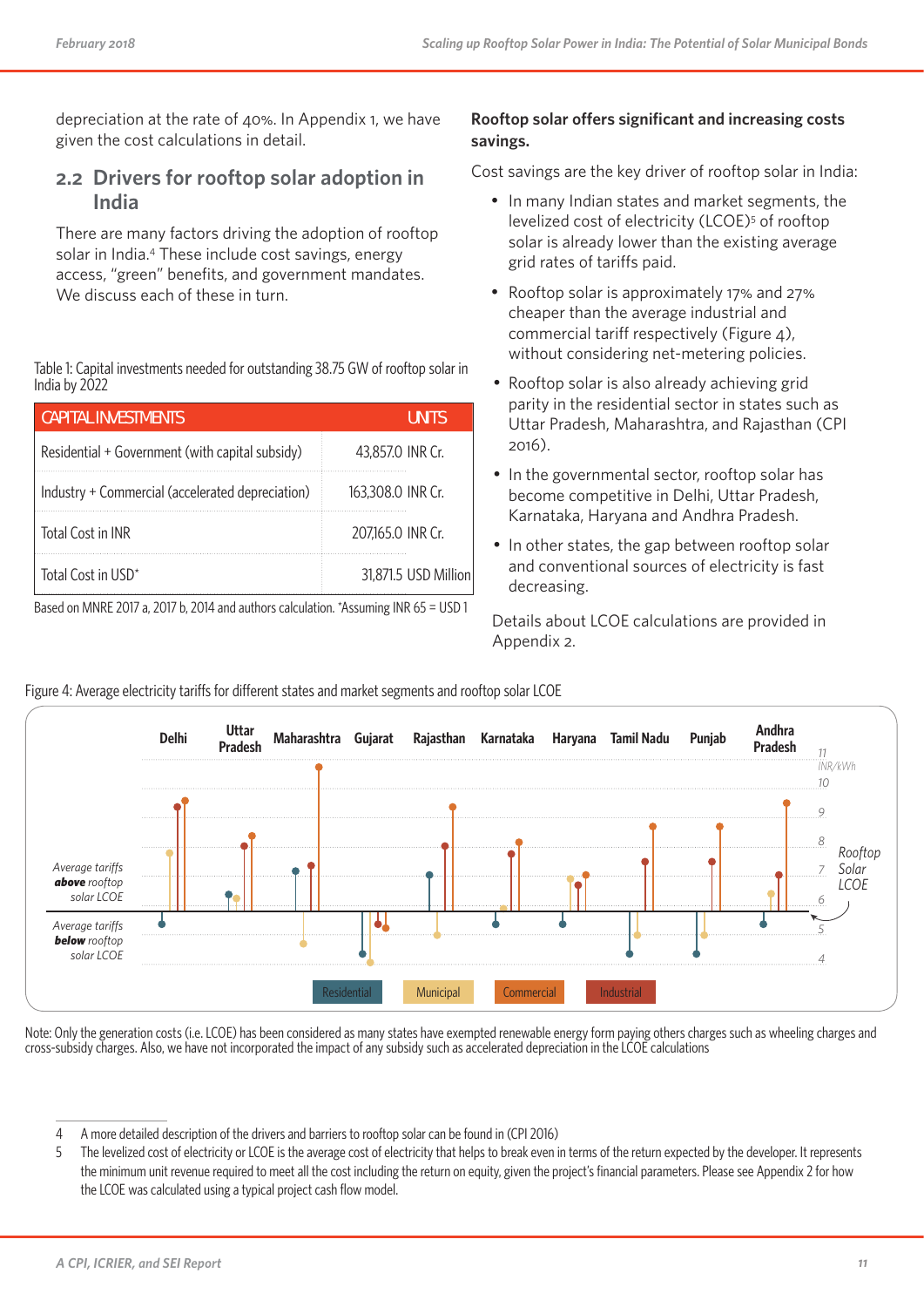#### **Rooftop solar can help increase access to energy**

The second key driver for rooftop solar is energy access. Access to affordable power is a major issue for Indian households in both urban and rural areas. Though the power deficit is falling rapidly across the nation, access remains an issue with 304 million people in the country still lacking access to electricity (NITI Aayog, 2017). The lack of access and unreliable supply often leads to reliance on alternatives like diesel generators, which are subject to high price volatility, in addition to numerous harmful health and climate effects.

Renewable energy and in particular rooftop solar can greatly contribute to improve this situation. Additionally, rooftop solar offers a more price-stable and less harmful alternative to conventional electricity.

#### **Solar power has the social image of being "green"**

The third key driver for the adoption of rooftop solar is desire on behalf of consumers to have an image of being environmental friendly and modern. Consumers who are driven by this factor are even willing to pay higher prices than grid power or make capital investments. This applies mostly to the industrial, commercial and public sectors.

#### **The government has requirements to install solar power**

The fourth key driver behind rooftop solar in India is governmental as well as state-wise Renewable Purchase Obligations (RPO). These requirements only apply to commercial and industrial segments. By 2022, the government prescribed solar-specific RPO is set to increase to 3% (MNRE 2017 c).

### **2.3 Barriers to rooftop solar in India**

Despite falling prices and strong drivers of rooftop solar deployment, barriers remain. Measures to accelerate the adoption of rooftop solar also need to address these known barriers, which include high upfront costs, limited access to debt, perceived risks, policy challenges, and energy storage costs. We discuss each in turn.

#### **High upfront costs for installation**

The most significant barrier to rooftop solar in India is high upfront costs for installation. The size of a typical rooftop solar installation in the commercial

and industrial segments is around 150-200 kW, and would cost between INR 9.7 - 13 million per installation assuming the current price of INR 65,000 per kW Commercial and industrial consumers are often reluctant to invest such a high amount upfront, especially for a non-core business activity.

#### **Limited access to debt finance**

The second most significant barrier to rooftop solar adoption is limited access to debt finance. Due to perceived high risks and suspicion about performance for this relatively new sector, banks are reluctant to lend to solar rooftop projects. Borrowing costs can therefore be as high as 12% or more. Due to the smaller size of the projects in the rooftop solar sector, developers do not approach banks for loans because of the proportionately higher transaction cost per unit of project cost. Furthermore, the market for third-party debt capital from bond issuance is still marginal in India, as outlined in greater detail Section  $3$  and  $4$ . As a result of these factors, most of the rooftop solar projects in India are being financed with equity capital with minimal debt during development stages (BNEF 2016). As the cost of equity capital is usually more expensive than debt, the overall project cost then becomes more expensive.

#### **Consumer perception of risks and performance**

Another important barrier to rooftop solar has been the perception of risks and performance among consumers. Rooftop solar power is still a relatively new technology in India and, therefore, there is a perception that it may not perform as expected over its lifetime. Additionally, there are trust issues as several entrepreneurs in the rooftop solar market are comparatively new with little track record.

#### **Challenges in the implementation of net-metering policies**

Another key barrier to rooftop solar adoption is the poor implementation of net-metering policies across the states. Although, 27 states and union territories have issued net metering policies or regulations since the issue of the model net metering regulations in 2013, only a few states have begun the actual implementation of the policy. The slow or patchy progress in the net-metering policy can be attributed primarily to issues like inadequate policy frameworks, passive opposition from DISCOMs; and insufficient training at the local utility level.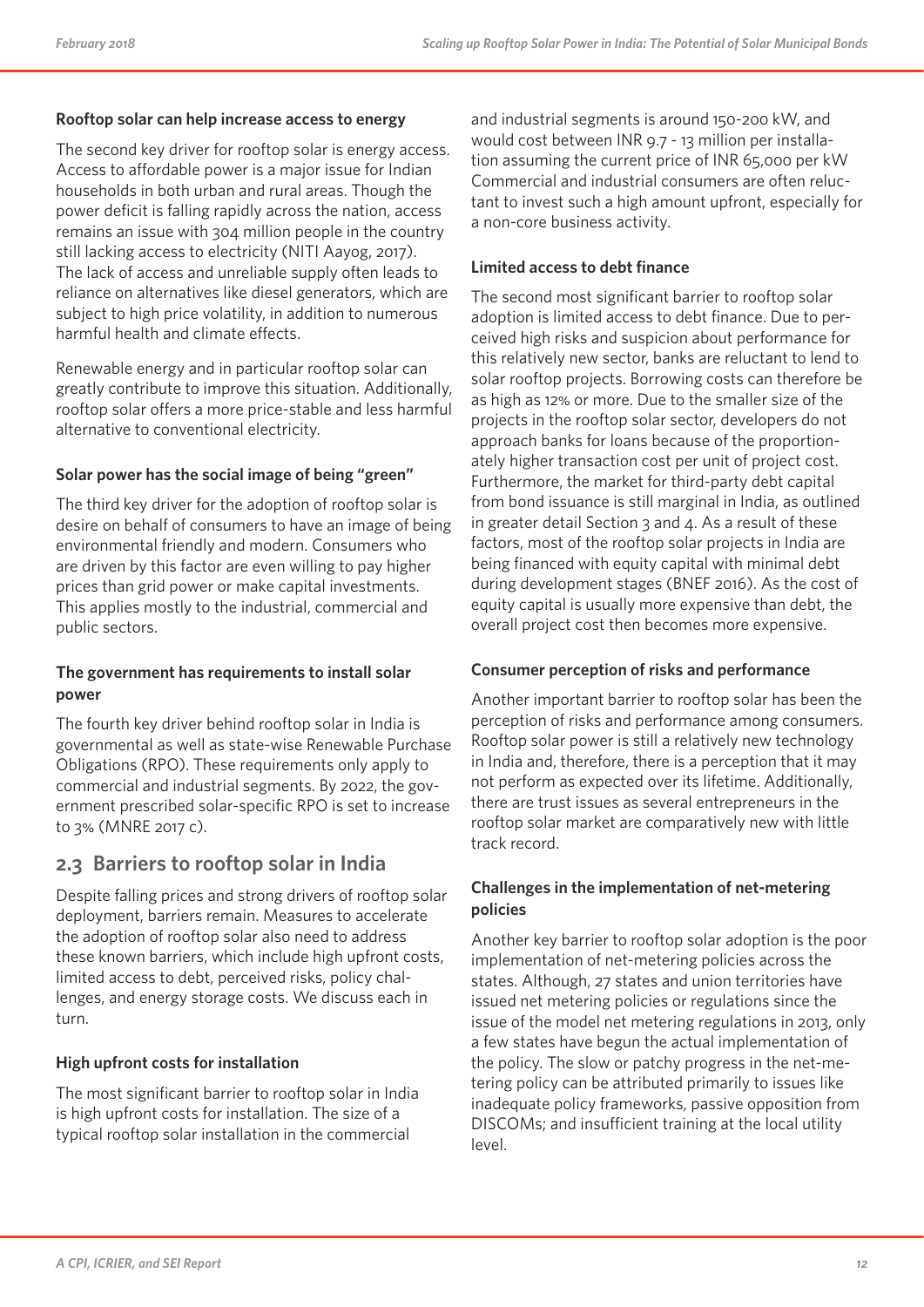#### **High price of energy storage**

The current high price of energy storage is also a barrier to rooftop solar. As solar power can only be generated during the day time, it warrants energy storage to ensure continued usage at night time or when solar radiation is low. Currently, the cost of a

rooftop solar system with battery storage could be between INR 90,000 and 135,000 per kW depending on voltage (MNRE 2017 b). The issue of consumer-owned, behind the meter energy storage, however, may be less pressing if effective net-metering policies are in place that are complemented by front-of the meter, and gridbased storage<sup>6</sup>.

<sup>6</sup> Financial and technological barriers to energy storage may also be overcome by new business models based on virtual power stations, currently evolving in the US, Germany and Australia, that aggregate multiple rooftop solar and decentralized battery storage systems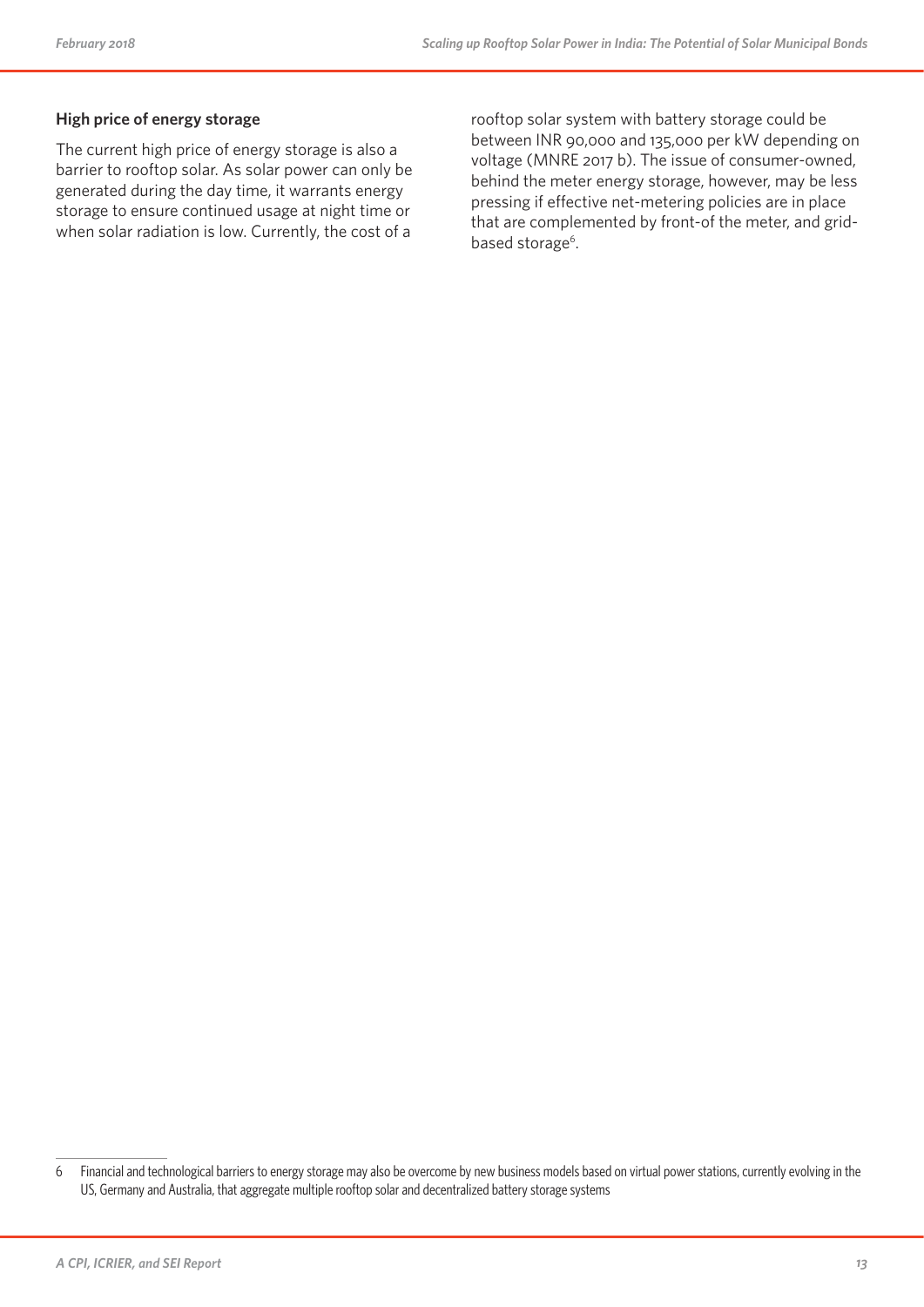## **3. Financing of sustainable urban development in India**

Rooftop solar is part of a large portfolio of measures to promote sustainable urban development in India. Experiences of municipal governments to finance this development offer important insights into how rooftop solar can be scaled up to achieve the national target of 40 GW by 2022. In this section, we discuss about the rooftop solar in the context of sustainable urban development in India and role of municipal corporation in terms of financing the urban infrastructure.

### **3.1 Role of rooftop solar in sustainable urban development**

There are multiple benefits for municipalities that take an active role in promoting rooftop solar in their constituencies. Several cities are taking part in the national government`s Solar City Program and have drawn up master plans to install rooftop solar in their respective jurisdiction. Besides being a clean form of energy, it can also contribute to efforts to improve access to energy, provision of reliable and cheaper electricity supply, reduction of air pollution etc. Given that rooftop solar is a decentralized form of electricity generation, local governments are also in a much better position to understand the risks and find solutions together with local customers and developers. However, we first need to understand the current situation of municipal corporations as far as funding overall larger sustainable infrastructure development projects is concerned.

## **3.2 Current sources of public financing for sustainable urban development**

Municipalities in India are largely financed by state and central funds. The funding channels in India are segmented across three levels: primarily central funds, state funds, and city level revenues. The central government usually allocates grants or central funds for local governments. Similarly, states will give grants to cities depending on local programs and needs. States also share part of their revenue with cities as recommended by state finance commissions. The city level revenue comes from tax and non-tax sources. Other than these sources, cities may also apply for loans, and grants from national, and international development institutions to finance their projects.

#### **The funding gap for urban infrastructure in India**

Though funding from the higher levels to municipal government has increased in recent years, there is a burgeoning gap between demand and supply of funds. Traditionally, capital expenditures were met through intergovernmental transfers, grants, and scheme funds. Today, however, with increased demands on urban service delivery and infrastructure, these sources may not be enough.

For example, the High Powered Expert Committee (HPEC), appointed by Ministry of Urban Development in its report on Indian Urban Infrastructure and Services estimated that funding required for urban infrastructure over 20-year period from 2012 to 2031 will be Rs 39.2 lakh crore at 2009-10 prices (USD 830 billion) (HPEC,2011). The committee also highlighted there would be an accompanying increase in the cost of upkeep of old and new assets. As per the projections this would be to the tune of INR 19.9 lakh crore (USD 420 billion) over the same period (HPEC, 2011). The Economic Survey of India 2016-17 points out that much of this should come from local resources (GoI, 2017). As municipal contribution to India's GDP is critically low at 0.54 percent of the GDP (Mathur et.al, 2011), there is an immediate need to step up revenue mobilization and explore new sources of funding at city level.

### **3.3 Past experiences with municipal bonds to finance urban development**

Many countries have been successful in using municipal bonds to fill funding gaps for city projects. India has experimented with municipal bonds since 1999 to raise additional sources of funding for projects, but with limited success. The municipal bond market in India has raised only about INR 13 billion in the last 20 years (World Bank 2011). Out of the bonds issued, most of the funds were used for water supply, water sanitation, and roads. The tenor of the bonds issued have typically been between five to fifteen years, with fixed interest rates. There has been few pooled finance bonds where small municipalities collectively issued bonds under a state-owned entity created precisely for this purpose. It is clear that overall, significant challenges remain in making municipal bonds successful, especially since the financial health of the majority of urban governments is not robust enough to furnish debt.

#### **A new push for India's municipal bond market**

The government of India has recently put new framework in place under the Fourteenth Finance Commission to incentivize municipalities to issue bonds to finance urban infrastructure. Most recently, through the Smart Cities Mission, the central government has encouraged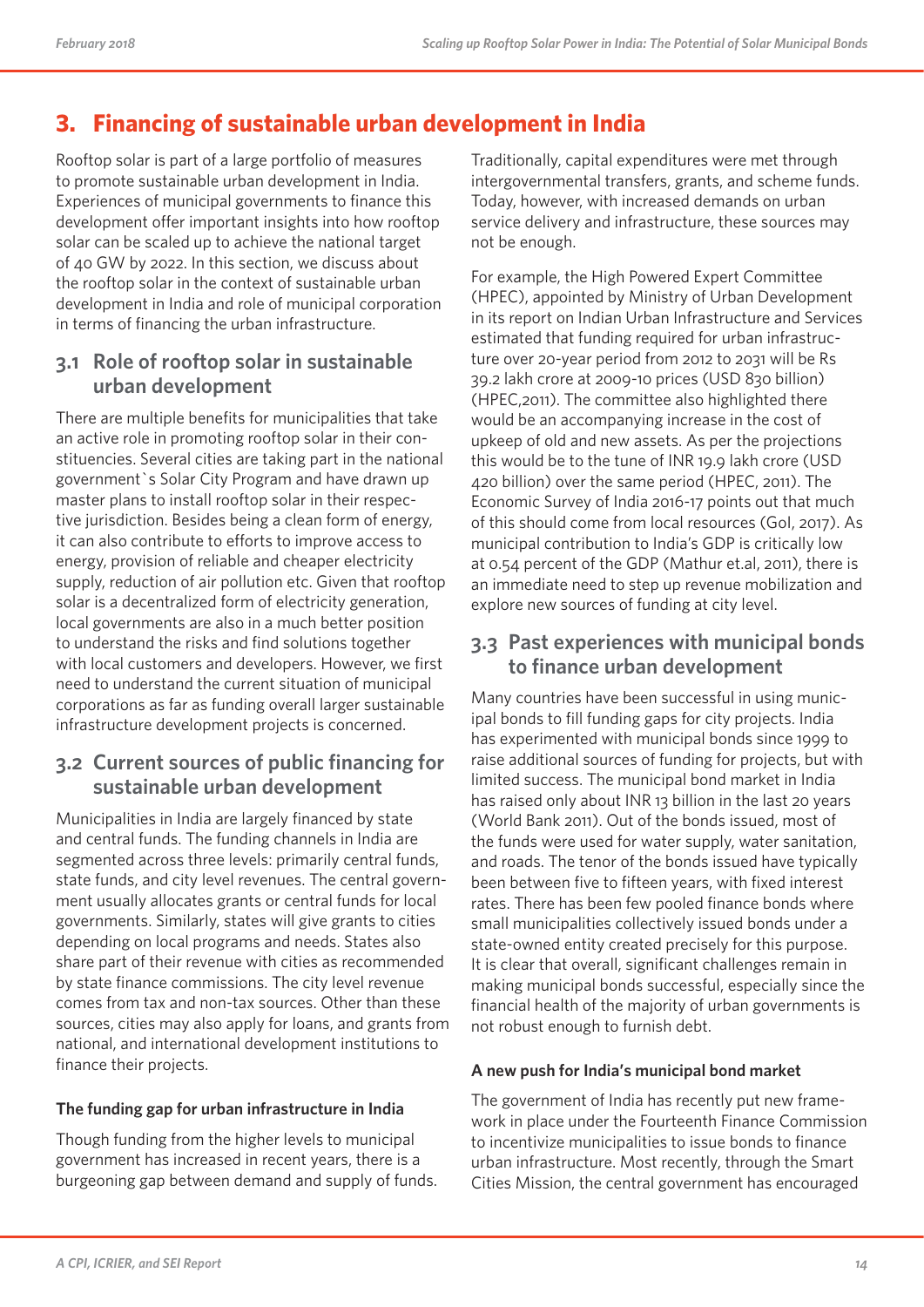cities to delve into the municipal bond market again. The biggest turnaround in this respect came in 2017 when the municipal corporation of Pune successfully issued a municipal bond. This was the first municipal bond in last fourteen years, and experts expect it to be followed by similar issues from other municipal corporations. The first tranche of the Pune bond, rated AA+ raised Rs.200 crore and would finance a water supply

metering project in the city. The bond offered a 7.59% rate of interest was well received by the market, being oversubscribed six times.

These recent developments in the municipal bond market can be leveraged for the rooftop solar sector as well. In the next section, we discuss how these municipal bonds can also be used to fund rooftop solar projects in India.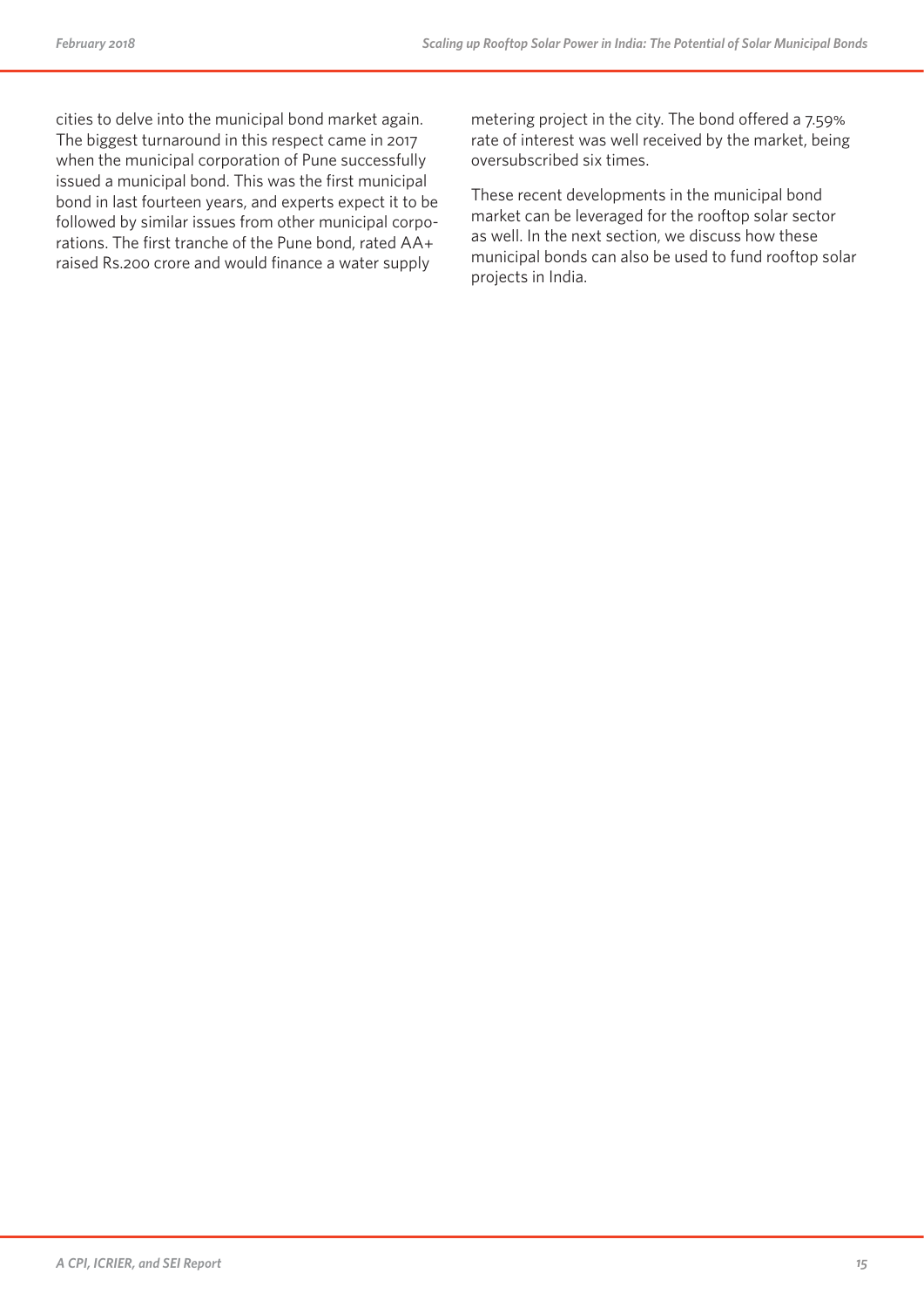## **4. Using municipal bonds to finance rooftop solar developers**

As the previous section has shown, there is both an opportunity and challenges of using municipal corporation for the acceleration of rooftop solar. Therefore, if municipalities are to play a role in the necessary acceleration of rooftop solar in India, they will need to look for new sources of finance and business models to spur the required development. This will also require building partnerships with local solar developers and other stakeholders in the domestic and even international financial markets.

*The feasible route for municipalities would be to collaborate with rooftop solar developers deploying projects using third party financing model.*

There are two business models to deploy rooftop solar in India.

- The first one is the CAPEX model in which the consumer fully owns finances and consumes the energy generated by the PV system. Consumers in the CAPEX model are fully responsible for all capital expenditures, and bear all risks of operations, management, and maintenance. The CAPEX model accounts for approximately 84% of currently existing rooftop solar systems in India and is mainly driven by commercial and industrial operators (BTI 2017).
- The second model, is the OPEX model or the third party financing model in which a renewable energy service company (RESCO) provides all the necessary capital and is responsible for installing, operating, and maintaining the rooftop solar system in exchange for a fixedtariff Power Purchasing Agreement (PPA) with a customer, or multiple customers. This model is also referred as third-party financing model.

As CAPEX model is a self-funding model for the rooftop solar projects as far as the end consumer is concerned, it does not require much financing support from external entities. On the other hand, the third party financing model requires significant debt investment from the capital market. Hence, the municipal corporation can collaborate with the rooftop solar developers to facilitate the access of the debt capital from the capital markets under the OPEX model route.

The OPEX model has been proposed as one of the promising solutions to address several barriers to scaling rooftop solar discussed in section 2.3. According to a previous study (CPI 2016), the third party financing model is expected to dominate the rooftop solar market, given its benefits for consumers of no upfront and installation, operation and management services being carried out by local developers. Globally, the third-party financing model has been a significant driver of growth in the rooftop solar sector. However, the third party financing model has not picked up in India at the rates expected due to the lack of availability of debt capital at competitive cost, which affects the ability for companies advancing this business model to scale.

Thus, to achieve further scale for the OPEX model for rooftop solar in India, alternative methods of financing should be considered.

### **4.1 Overview of Solar Municipal Bond model – Rooftop Solar Projects under OPEX route financed through Municipal Bonds**

In this study, we propose an alternate approach where municipal corporations can play the role of finance aggregators for rooftop solar projects deployed under the Opex route. The proposed model called **Solar Municipal Bond (SMB) model** advocates a bottom-up approach to facilitate financing for rooftop solar projects and complements the existing government efforts to achieve the 40 GW national targets. The SMB model suggests using municipal financing for rooftop solar projects. It is based on a public-private-partnership (PPP) investment approach for rooftop solar projects at city level where municipalities would issue bonds and then transfer the proceeds to private solar rooftop developers through special purpose vehicles (SPVs).

This model differs slightly from a conventional designbuild-finance-operate (DBFO) model. In a typical DBFO investment model, all activities from design to operation are taken care by a private developer. In the proposed model, however, we are recommending that municipalities should raise debt capital to finance rooftop solar development. The transaction structure is similar to the Morris County model successfully used in the USA for financing the rooftop solar but limited to the public places only. The proposed SMB model advocates its implementation beyond public buildings.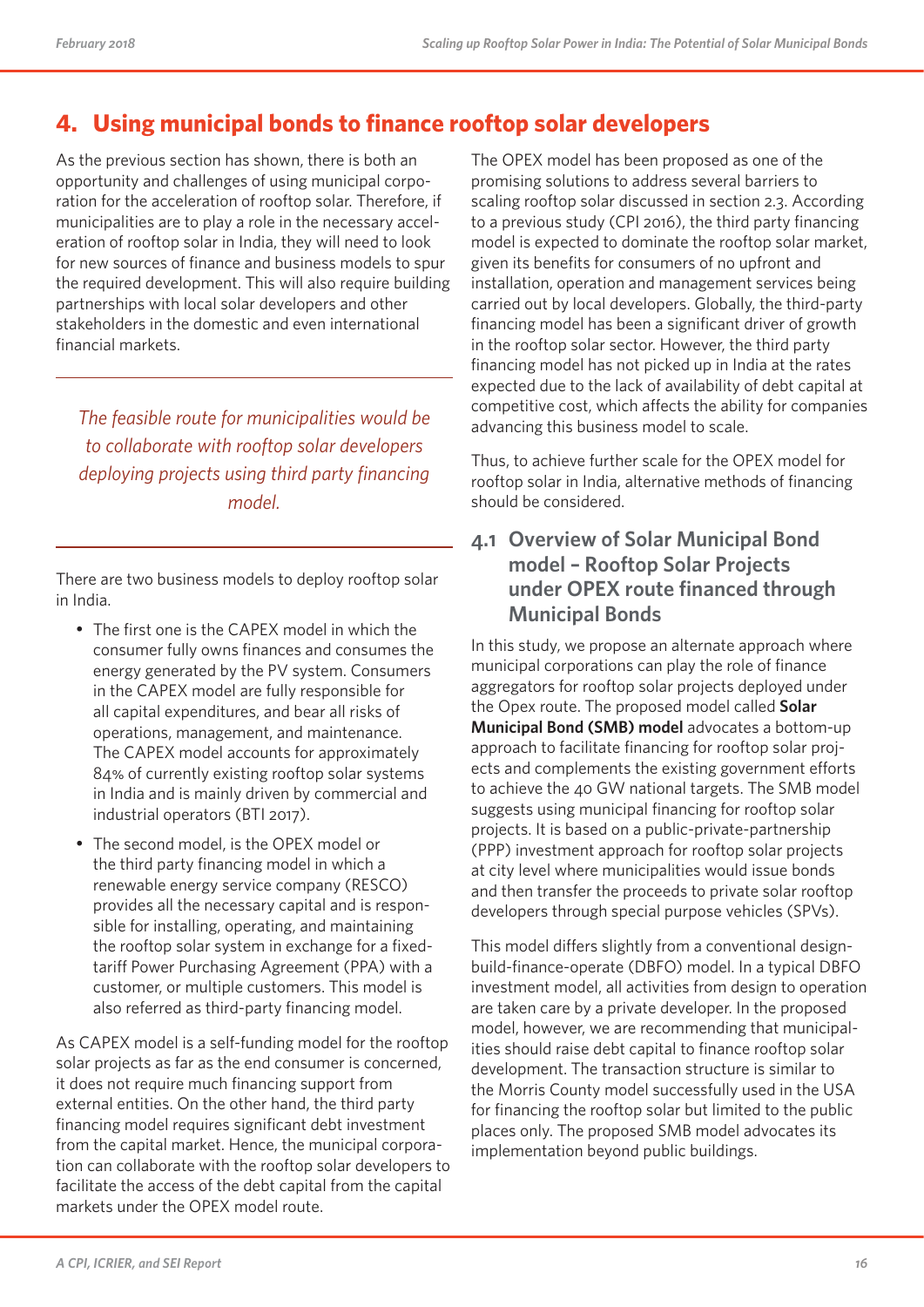### **4.2 Rationale for municipal bonds for rooftop solar projects**

Before discussing the transaction structure of the solar municipal bond model in more detail, we first discuss the rationale of using municipal bonds as financing mechanism for the rooftop solar:

#### **Municipalities have already been assigned certain renewable energy targets under Solar City Program**

Municipalities have target-based responsibilities to increase renewable energy deployment under the Solar City Program<sup>7</sup>, so they have a built-in incentive to increase rooftop solar in their jurisdiction. However, the targets set under the program are quite moderate and municipal corporations can be given additional responsibilities to increase these targets as per their true potential.

#### **Municipalities are in a better position to raise capital by issuing bonds than private developers**

The main advantage for the proposed public-debt based financing for rooftop solar under the OPEX model is that compared to private developers, municipal governments are in a better position to raise capital by issuing bonds. The key reason behind this is that Municipal Corporations have relatively larger balance sheets as compared to that of a rooftop solar developer, which provides the feasible financial strength and capital base to raise bonds from the capital markets.

#### **Municipalities have good credit ratings and benefit from state guarantees**

One important reason why municipalities are in a better position to raise debt-based finance than project developers is their credit ratings relative to that of rooftop solar project developers. More than half of the rated municipalities—94 in total—are investment grade (i.e. BBB- or above); whereas almost all rooftop developers are below investment grade. A high credit worthiness is essential for successful listing of a bond as it not only helps in reducing the cost of debt servicing but also attracts long-term institutional investors.

#### **Municipal Corporations have relatively easier access to public guarantees:**

Being government-backed entities, municipal corporations can leverage upon the strength of the state or central government to secure guarantees on bonds. This helps in raising the credit rating of the bonds. For private project developers, it is quite difficult to access such guarantees from the government institutions.

#### **Municipalities' internal revenue offers security for investors**

In addition to the project revenues which are used to service the bond payments, municipal corporations have various other streams of revenues such as property taxes, service taxes etc. which can provide security for investors in case project revenues are not sufficient to service the bond payments. Private solar developers rarely have revenues other than that from solar energy generation.

### **Aggregation and economies of scale make municipal bonds more feasible**

One of the key issues that a private rooftop solar developer faces in raising the debt capital is the small size of the projects, which increase transaction costs. Given municipalities' relatively good proximity with the consumers, the municipal corporation can quickly facilitate rooftop solar project aggregation. If rooftop solar developers would like to access the debt capital through municipal bonds, multiple developers would have to aggregate their projects at city level which would ensure the aggregation of the projects and make the issuance of the bond more feasible. This process will also help to reduce the transaction costs of raising the debt capital.

#### **Incentives for municipal corporations to professionalize financial operations**

Municipal bond issuance can expedite governance reforms. A municipal bond issue would mean not only a plethora of challenges but also offer the local body a number of opportunities. Most importantly, a successful bond issue warrants financial discipline and accountability of the issuer. Past experiences have proved that efficiency of project management systems, procedures to reduce time delays and cost overruns, and a healthy revenue system are essential for constant engagement with capital markets. A rooftop solar project in this

<sup>7</sup> Solar City program, developed by MNRE in 2015, aims at minimum 10% reduction in projected demand of conventional energy at the end of five years at city level, through a combination of enhancing supply from renewable energy sources in the city and energy efficiency measures. It is designed to support/ encourage Urban Local Bodies to prepare a roadmap to guide their cities in becoming 'renewable energy cities' or 'solar cities'.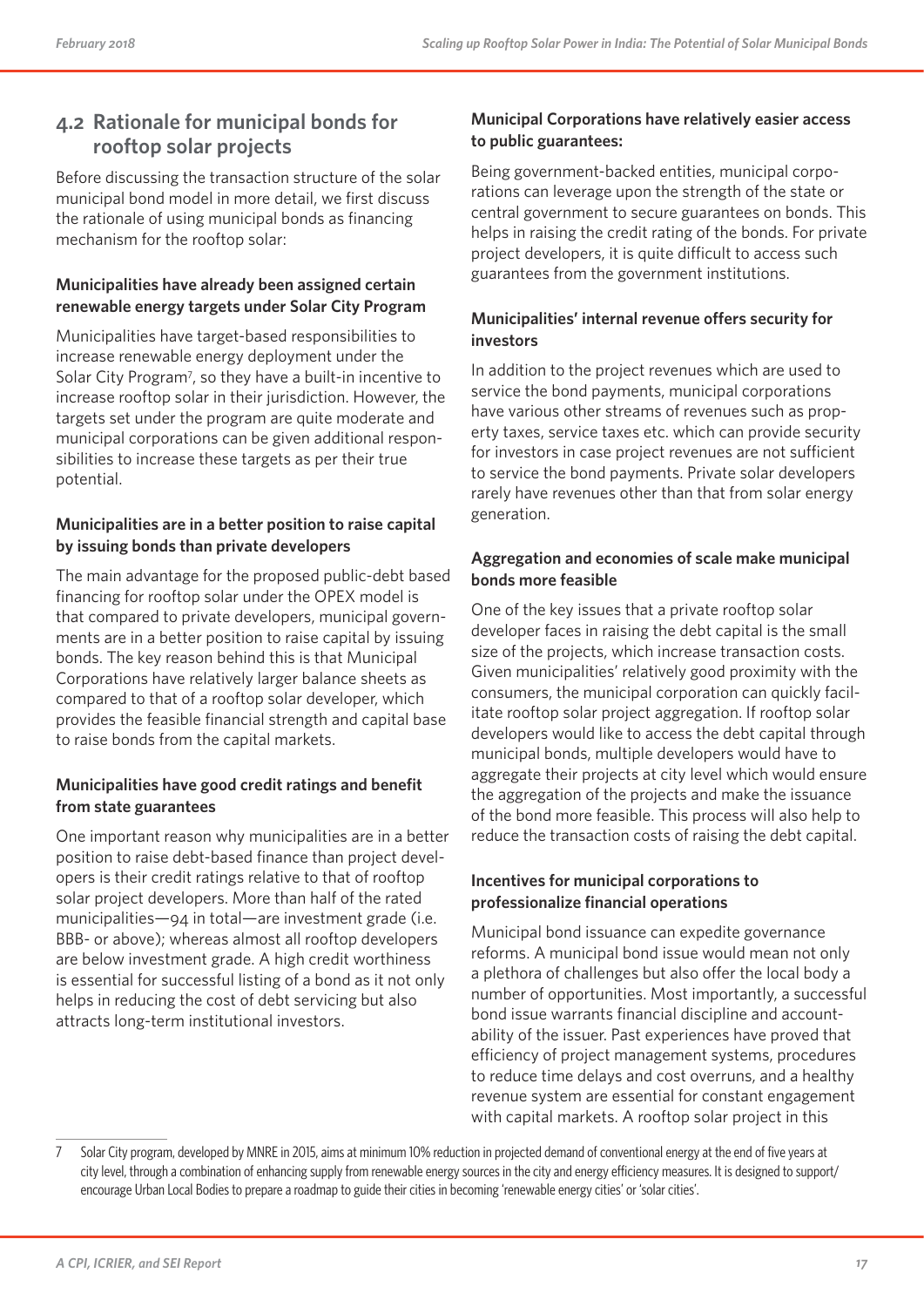

Figure 5: Transaction Structure of Solar Municipal Bond Model

respect could be a less risky project than alternative projects to be funded through bonds as the revenue streams of a rooftop solar project are largely assured due to PPAs and would prepare municipalities for larger issues in the future.

### **4.3 Transaction structure of the proposed municipal bond model**

The proposed solar municipal bond model for rooftop solar combines public debt-based finance with an existing OPEX model. Under this mechanism, a public entity would issue a bond at low cost- long tenor and transfers the bond proceed to a private developer. This model is quite similar to bond-PPA model called Morris County Model, named after Morris County in New Jersey, U.S., which developed the model to finance solar power installations on public facilities in 2011 (NREL 2011).

However, in the proposed bond model for India, we are going one step further from the U.S. based Morris county model. In Morris County model, the municipal corporations raise bonds to facilitate the financing of only those solar projects, which are installed for municipal corporation consumption. In the proposed model, the fund raised through a municipal bond would be used to finance as many rooftop solar projects as possible including residential, commercial, and industrial customers.

The model combines many of the benefits of self-ownership and third-party ownership from the perspective of local government as consumer. Like self-ownership, the model allows local government to leverage low-cost public debt. Like a third-party financing model, the proposed model enables the developer to benefit through savings passed on from tax incentives i.e. the accelerated depreciation benefit. In addition, the local government and the other consumers receive fixed electricity costs for a long-term contract and has no operating and maintenance responsibilities for the solar equipment.

Figure 5 shows the transaction structure of the municipal solar bond model that is based on public-debt and OPEX model of project deployment. A public entity, in this case a special purpose vehicle (SPV) which is 100% owned by a municipality, issues a revenue bond<sup>8</sup> which would be ring fenced with the project cash flows. We refer to this SPV as Master SPV or the corporate municipal entity (CME).9 The bond can be raised by the municipal corporation directly as well. The main reason of raising the bond via SPV is to de-link the financial risk of the project from the municipal corporations' financial books. However, we have assumed that the CME or the municipal corporation, whoever is raising the municipal bond, meets the required eligibility criteria laid by SEBI (SEBI 2015). The CME then issues a request for proposal (RFP) seeking solar developer(s) to build, operate and own solar rooftop projects or a portfolio of projects on municipal buildings and other consumer segments.

<sup>8</sup> Revenue bonds are the municipal bond that finance revenue-generating projects and may be secured by a specified source of revenue in certain cases

<sup>9</sup> Corporate municipal entity means a company as defined under Companies Act, 2013, which is a subsidiary of a municipality and which is set up to raise funds for a specific municipality or group of municipalities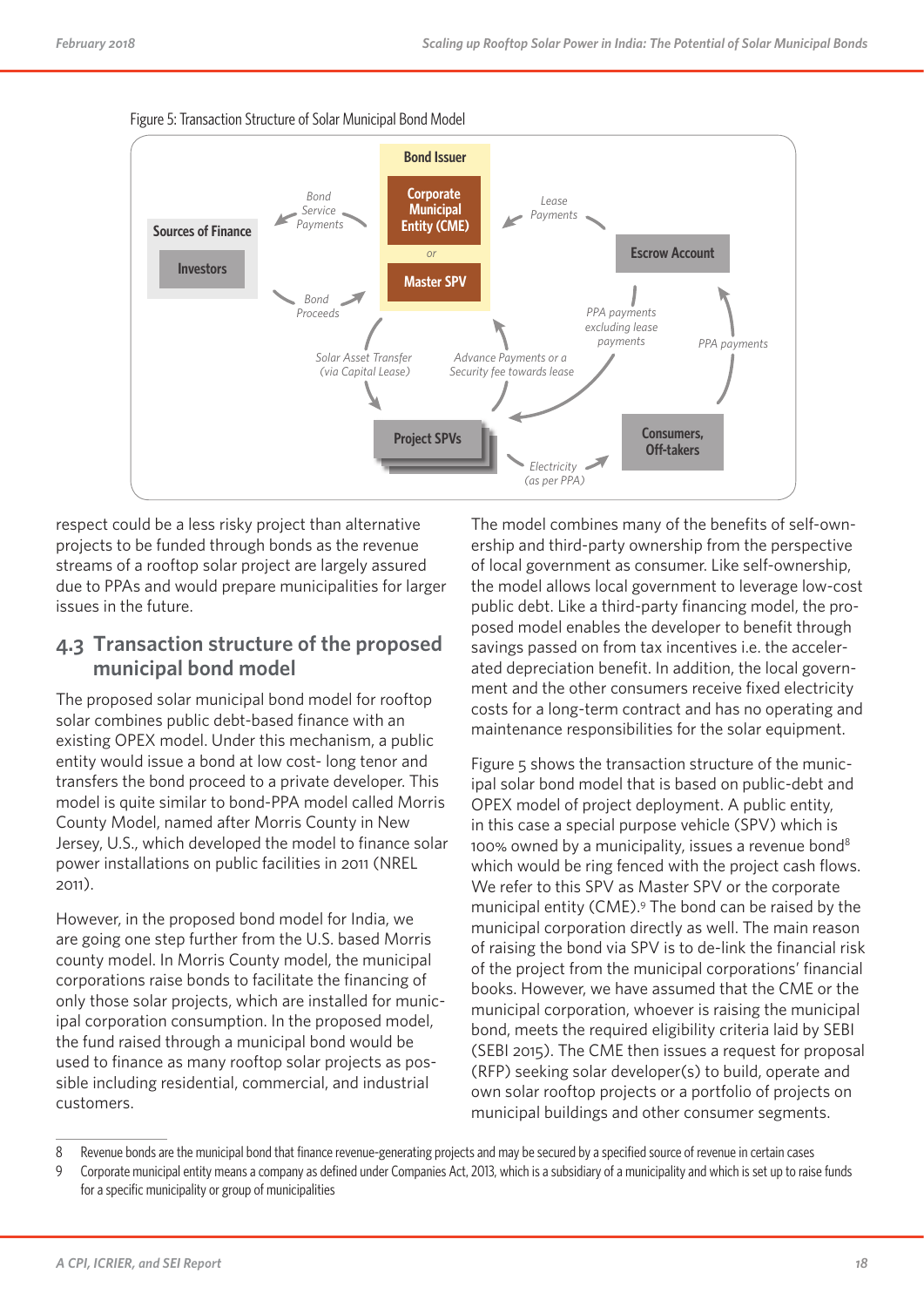The CME floats the bond to finance/refinance the development cost of solar PV projects. The CME then enters into a capital lease agreement<sup>10</sup> with the project SPVs owned by project developers. The project SPVs then sign a PPA with consumers to sell the electricity from PV systems.

## **4.4 Limitations of the Solar Municipal Bond structure**

#### **Size of municipal bonds**

As per the SEBI's guidelines, a bond should have a minimum issuance size of INR 1 billion if the issuance is via public placement route. Municipal Corporations can also go for a private placement route to raise the bond as there is no such restrictions<sup>11</sup>. However, if we want to optimize the transaction cost, the issuer should ideally raise at least INR 1 billion for private placement and INR 1.5 billion for public placement. Debt-based capital of this size would allow municipalities and solar rooftop developers to build rooftop solar systems of large-scale, and achieve low capital costs by pooling in individual small-scale projects.

#### **The model is more suitable for non-residential consumers**

The credit rating of the bond is one of the key criteria to ensure its successful subscription. In addition to the credit rating of the SPV, which depends partially on the rating of the respective municipality, the off-taker risk would be of utmost important. In the case of rooftop solar installed under the Opex route, enforcement of PPA contracts is a major concern for the project developers. This enforcement becomes relatively difficult when the off-taker is a residential consumer. On the other hand, off-taker risks of municipal, commercial, and industrial consumers are relatively lower. Also, most of the existing rooftop solar projects under OPEX models in India involve commercial and industrial

customers (BTI 2017). Hence, for initial success of the SMB model, we recommend disbursing the capital from the bond proceeds for the projects in the non-residential consumer class. Hence, the solar municipal bond model will remain most suitable for non-residential customers because of low off-taker risk until a solution is found to reduce residential off-taker risk.

#### **Short-term solutions for initial project stability are needed prior to refinancing projects through the municipal bond**

It should be noted that the origination of initial debt would be through a conventional bank as bonds are not suitable when portfolios of projects have not reached to a certain scale, as is the current case in India for rooftop solar. Once the projects get stabilized and start generating regular revenues, the initial debt would be refinanced through the municipal bond. It is assumed that a bank would agree to originate the short-term loan because of: a) the larger size of the projects achieved through aggregation of all the projects at the municipal corporation level; b) the assurance from the municipal corporation that the initial short-term loan would be paid or refinanced through a municipal bond within a year or two.

Another way to reach the required stability in project portfolios before the municipal bonds can be raised would be to create a warehouse line of credit. This warehouse would take care of the required aggregation of the creditworthy rooftop solar projects and also provide the initial line of credit over a period not exceeding 24 months. Once the required aggregation and the stability in terms of project cash flows is achieved, the refinancing of the warehouse line of credit would be done by issuing asset backed municipal bonds. The refinancing should reduce the loan costs and free up capital from the warehouse line of credit to finance additional projects (CPI 2016c).

<sup>10</sup> The capital lease arrangement transfers the ownership of the project to the solar developers for federal tax (40% AD benefits available for Solar PV projects) purposes as public entities i.e. master SPV in this case would not be eligible to get these tax benefits.

<sup>11</sup> Business Standard (2014). SEBI issues new norms for public issuance of debt securities. http://www.business-tandard.com/article/mar-kets/sebi-issues-newnorms-for-public-issuance-of-debt-securities-114061701088\_1.html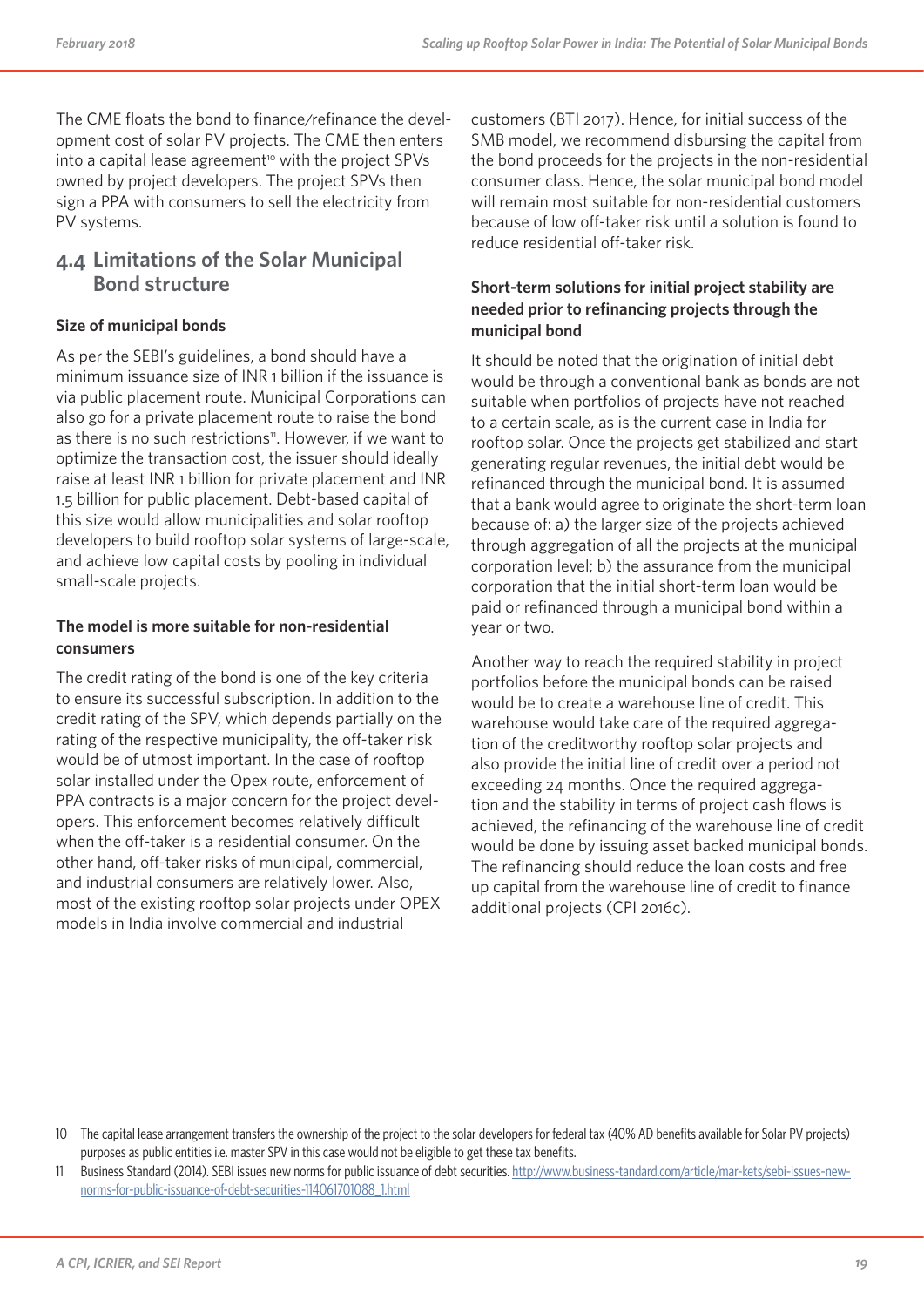### **4.5 Expected benefits of the solar municipal bond**

*Municipal financing, via issuance of municipal bonds, has the potential to increase debt availability for rooftop solar project developers and lower rooftop solar costs by up to 12%.*

In this section, we discuss the benefits of the of the solar municipal bond model.

#### **Lower cost-longer tenor of debt reduces the levelized cost of electricity of rooftop solar**

The solar municipal bond structure is expected to offer better debt terms than commercial alternatives, which are passed on to electricity consumers. In this model, the project developers make capital lease payments that fully cover the bond service payments. These lease payments would be lower than the payments on commercial loan that a solar developer would otherwise have borrowed. The lower cost is expected due to the better credit rating of the municipalities, over-collateralization of the bond, and certain upfront payment towards the capital lease. The tenor of the lease is also

expected to be longer compared to that of the commercial loan due to more flexibility available in a capital lease mechanism. Hence, the cost savings due to low-cost, long-term lease capital would enable the project developer to offer an attractive PPA price to its consumers.

Table 2 shows the expected impact of cost of financing using municipal bonds on the cost of rooftop solar power.12 As there are little empirical data about the yield curves of municipal bonds in India, it is difficult to

estimate the probable costs of municipal solar bonds. Thus, we use the cost of debt of the recent green bonds raised by Indian entities as a proxy to estimate the benefits of the proposed municipal bond.

A tax-free bond for a tenor of 12 years can reduce the solar power cost by 8.38%, and, if tenor can be increased to 15 years, the reduction would be more than 11.5%. This means that rooftop solar power would become cost competitive for residential consumers in the states of Delhi, Karnataka, Haryana, Punjab, and Haryana if these states opt for the municipal bond approach (see Figure 4). The recent municipal bond (taxable) issued by Pune Municipal Corporation has a coupon rate of 7.59% (Bloomberg, 2017). If a similar coupon rate is assumed for municipal rooftop solar bonds, then the reduction in the cost of solar power can be even greater than 11%.

Even if the bonds are issued as taxable instruments, the relatively better credit rating of the municipal corporations is expected to make their borrowings cheaper than that of the solar developer. For example, recently, Pune Municipal Corporation (PMC) raised a bond at a coupon rate of 7.51% (Bloomberg Quint 2017) and New Delhi Municipal Corporation (NDMC) announced its plan to raise a bond via non-convertible debenture (NCD) route and is expecting similar coupon rates (Livemint, 2017). Both these municipal corporations are being rated AA+ by credit rating agencies and hence have a competitive cost of debt.

Table 2: Estimated impact of expected low cost and long-term municipal bond on indicative cost of solar power

|                                                           | <b>DEBT TERMS</b><br>TENOR) | <b>ROOFTOP SOLAR</b><br>LEVELIZED COST REDUCTION<br>(COST OF DEBT, <b>OF ENERGY</b> (LCOE)<br>(INR/KWH) | <b>IN SOLAR</b><br>LCOE. |
|-----------------------------------------------------------|-----------------------------|---------------------------------------------------------------------------------------------------------|--------------------------|
| Commercial Loan (Base Case)                               | $(11.5\%, 12 \text{ Yrs})$  | 5.79                                                                                                    |                          |
| Municipal Bond with cost similar to<br>recent green bonds | $(9.33\%, 12 \text{ Yrs})$  | 5.48                                                                                                    | 5.38%                    |
| Tax Free Municipal Bond <sup>a</sup>                      | $(8.00\%$ , 12 Yrs)         | 5.28                                                                                                    | 8.78%                    |
| Municipal Bond with longer tenor                          | $(11.50\%, 15 \text{ Yrs})$ | 5.69                                                                                                    | 1.66%                    |
| Tax Free Municipal Bond with<br>longer tenor              | (8.00%, 15 Yrs)             | 5.12                                                                                                    | 11.52%                   |

a We have taken the case of Tax-free municipal bond to show one of the best scenario as far as the reduction in cost of financing is concerned. However, funds raised through tax free bonds can only be deployed for capital investments in urban infrastructure such as water supply, sewage or sanitation, drainage, solid waste management, roads, bridges and urban transport. Hence, power generation projects may not be eligible to raise capital via tax-free municipal bonds under current regulations.

12 See Appendix 2 for how the LCOE was calculated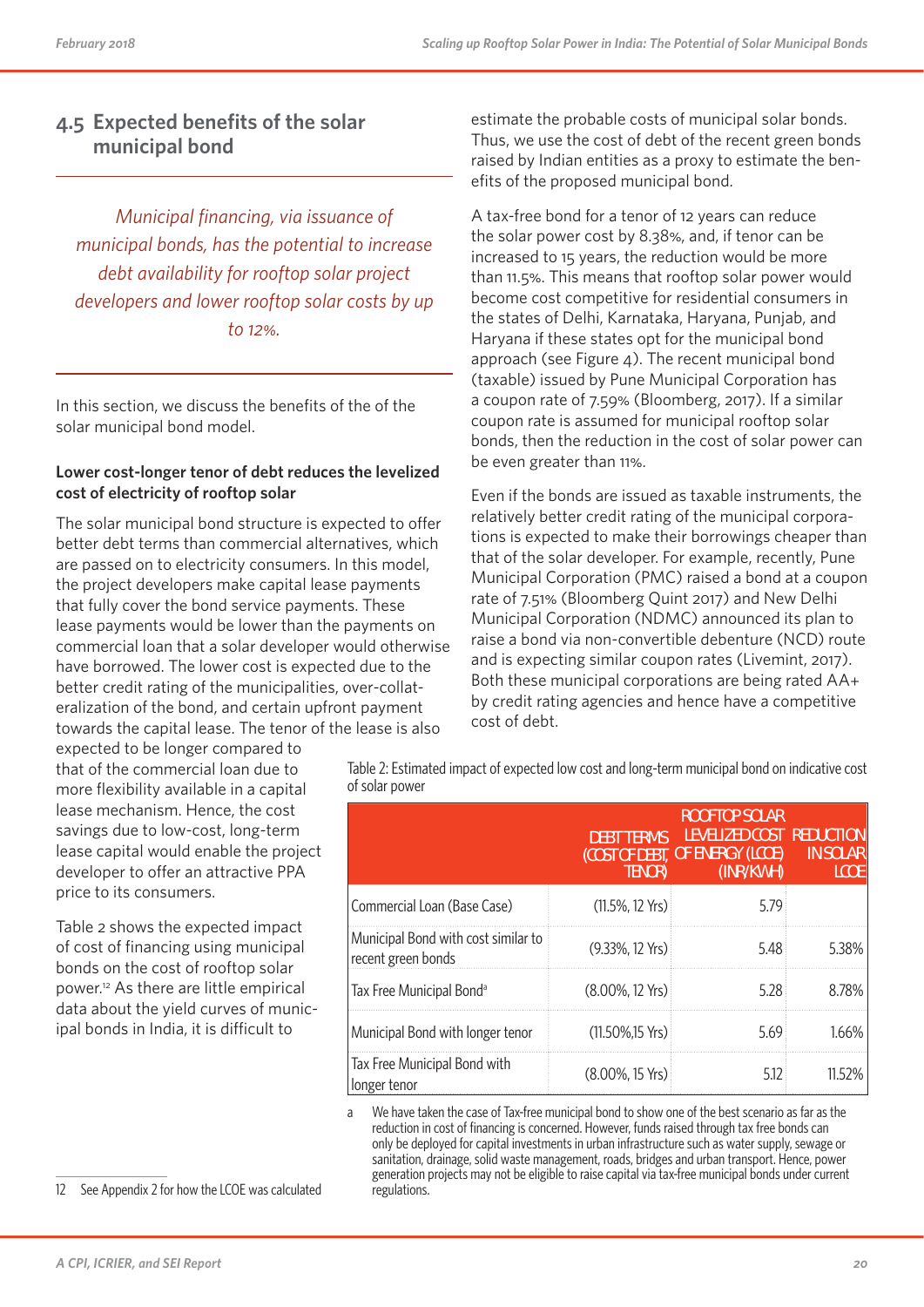#### **Issuance of municipal bonds enhance the capacity of local governments to access capital markets**

Given that rooftop solar projects have become commercially feasible in India, raising municipal bonds for such projects is attractive for municipal governments interested in accessing capital markets for a broader range of projects, as well as for prospective investors in these bonds. This model will be a good proof-of-concept for municipalities to build their capacity for future bond and capital market-financed projects.

#### **Mobilization of a varied class of investors into the rooftop solar sector**

A study conducted by Climate Policy Initiative (CPI 2016c) showed that domestic investors including institutional investors, non-banking finance companies (NBFC) and development finance institutions have a total debt investment potential of USD 56 billion to be channeled to renewable energy in India.

Solar power generation projects provide a relatively stable stream of revenues for longer duration via PPAs. This will attract investors, especially institutional

investors who prefer longer, stable and predictable returns on their investments. Hence, a significant amount of untapped investment can be unlocked for rooftop solar through the municipal bond route.

Municipal bonds issued in the past have been able to attract large domestic institutional investors (DIIs), such as provident funds, insurance companies, mutual funds, and commercial banks, irrespective of the projects for which the bonds were raised. Hence, investments from these DIIs can be mobilized into the rooftop solar segment via municipal bonds.

As they will be issued for clean energy projects, municipal bonds for rooftop solar will be green bonds that can attract additional classes of investors such as the dedicated green bond funds, private and public investors and multilateral organizations. India is already among the top ten largest green bond issuers in the world, with the majority of proceeds (76%) allocated to renewable energy projects (CBI 2017 a). Hence, the proposed bond should be labeled as 'green' municipal bond to tap these additional classes of investors.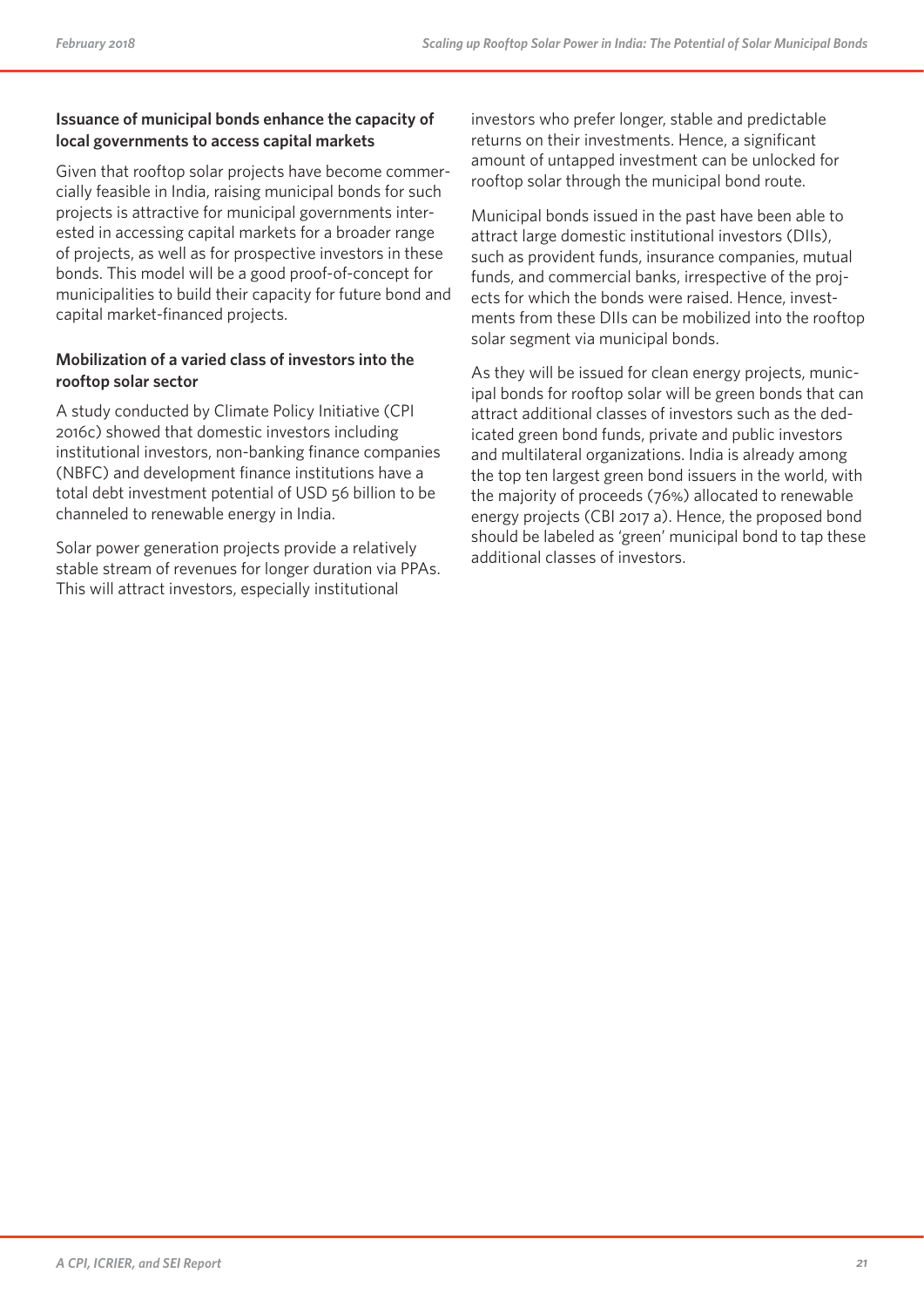## **5. Indian case studies on business as usual compared with municipal bonds**

In this section, we set baselines in order to apply the municipal bond model to the cities of Surat and New Delhi to better understand its implications, challenges, and benefits over a business as usual scenario. We first describe the governance context, renewable energy ambitions, and financial health of each city (Section 5.1). We then describe the three renewable energy target scenarios (Section 5.2) before applying the CAPEX (business as usual) model (Section 5.3). In Section 5.4 we describe our assumptions for the municipal bond model, before applying it to each case (Section 5.5) to determine whether the municipal bond model materially helps meet city-level renewable energy targets.

*Municipal bonds can bring down the cost of rooftop solar power in both New Delhi and Surat by 11.5% compared to the base case, with even more significant benefits in Delhi.* 

## **5.1 Case studies: Surat & New Delhi**

These cities were chosen as case studies because they are both part of the national Solar City Program, have set themselves rooftop solar targets, and have no prior experience in bond issuance. The description of the two cities' financial status is based on an analysis of their budgets in the past years.

It should be noted that 'New Delhi' in the study refers to the area under New Delhi Municipal Council (NDMC).

*Million-plus cities need to have much bigger rooftop solar targets to meet their respective state targets by 2022.*

*Given existing energy consumption patterns, sectors like industry and commercial businesses can be bundled to raise solar bonds at the city level.*

#### **Surat, Gujrat**

Surat is one of the fastest growing cities in India and has demonstrated commitment for adoption of renewable energy and energy conservation in its city activities. Leading by example, Surat Municipal Corporation (SMC) currently meets more than 25% of its energy consumption through renewable energy. Surat is also one of the first municipalities in India to run its sewage treatment plant with biogas. Furthermore, the city has a long history of proactive city administration, extensive stakeholder arrangements, and a proven track-record of successful completion of ambitious projects. For instance, the climate-change governance model in the city has brought together public, private, and civil society actors to contribute to the city's climate-change adaptation strategy.

Like most Indian cities, Surat is largely dependent on grants, contributions, and subsidies. Tax revenues, however, have increased in the recent past due to recent reforms in property tax collection and improvements in tax collection efficiency. The share of capital expenditure in the total expenditure has also increased from 33% in 2004-05 to 54% in 2014-15. This, however, has led to capital deficits and the need to step up fund-raising for future capital investments.

#### **New Delhi**

Placed centrally in the National Capital Region (NCR) of India, New Delhi Municipal Council (NDMC) is an urban local body formed to govern what is often referred to as Lutyen's Delhi. Unlike other municipal governments, the New Delhi Municipal Council (NDMC) does not have a representative self-government. Instead, a council of government appointees and nominees govern it. The municipality is also the licensee of electricity distribution in its jurisdiction, a unique case for an Indian local body.

As the capital of India, New Delhi has been actively promoting renewable energy and energy efficiency projects, especially solar though national programs like the Solar City Program and the Smart City Mission. To carry out any ambitious national level plan, NDMC demonstrates good fiscal strength with a surplus position; it meets its expenditure with its own revenue and has been debt free. The internal revenue constituting 95% of the total receipts makes it very self-reliant. Unlike most other Indian local bodies, income from non-tax sources like electricity and water distribution is the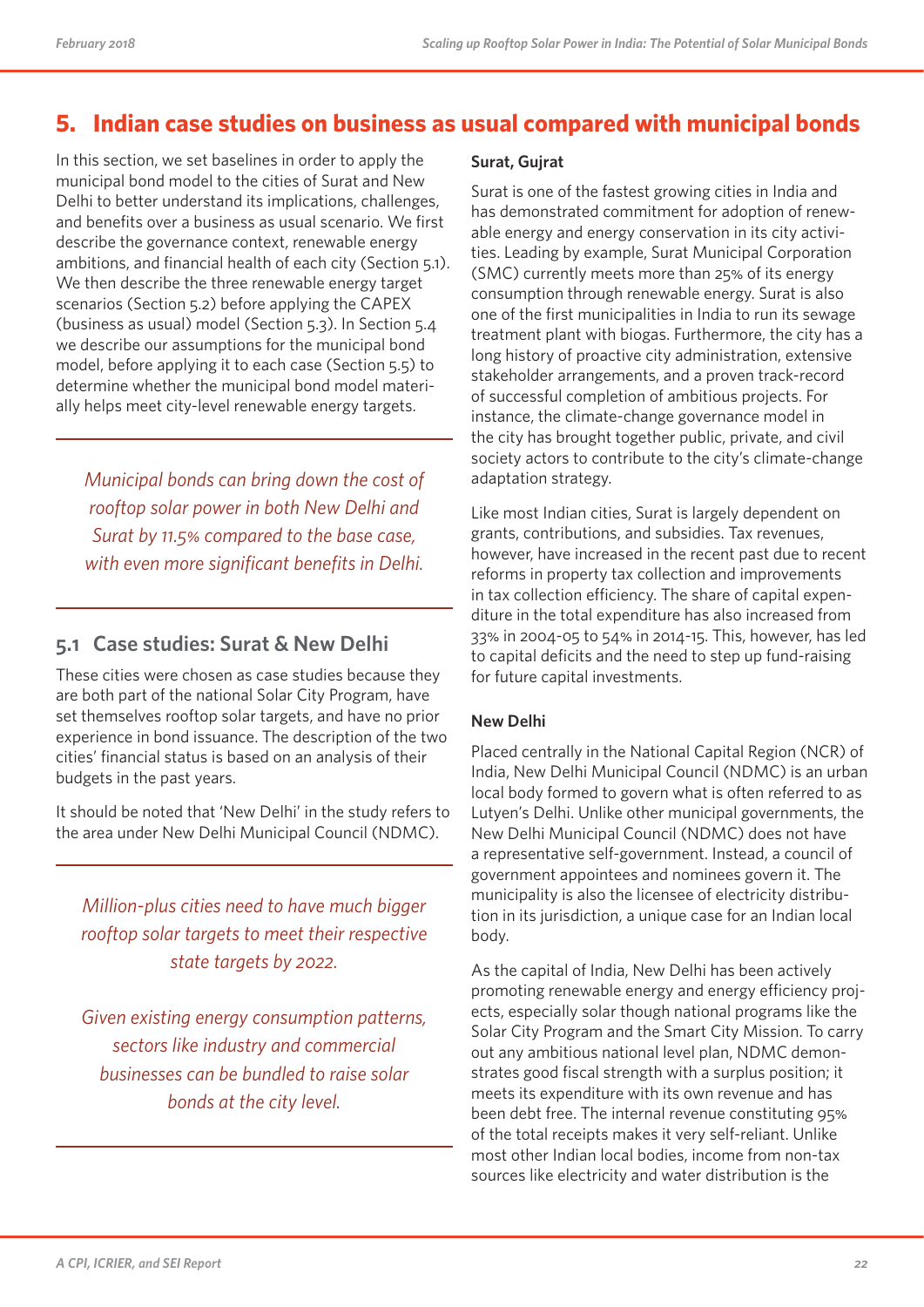most important source of revenue for New Delhi. Delhi could leverage its strong financial position to access new sources of capital to finance sustainable urban development.

### **5.2 Assessment of different rooftop solar scenarios and targets**

In this section, we consider three scenarios, and, based on these scenarios, we have established the rooftop solar capacity targets for Surat and New Delhi. These scenarios are defined below.

#### **Scenario I: Rooftop solar targets according to the Solar City Program**

The first scenario reflects the rooftop solar target stated in the solar master plans that the two cities developed as members of the Solar City Program. These plans also outline how different sectors share the solar rooftop target. Notably, the Solar City Program plans for both Surat and New Delhi rely heavily on the residential sector for achieving their rooftop solar targets. Since we have calculated the sectoral and aggregate targets by subtracting the installed solar rooftop capacity, both the targets match what the city has reported to the Solar City Program.

#### **Scenario II and III: City level rooftop solar targets devolved from the national target of 40 GW by 2020**

We have developed two scenarios devolving from the national target of 40 GW of rooftop solar by 2022. For this national target, the Ministry for New and Renewable Energy (MNRE) provides state level targets. According to MNRE, the target for the states of Gujarat and Delhi are 3.2 GW and 1.1 GW respectively (MNRE 2015). In order to calculate the local investment needs for rooftop solar, we need to further devolve state targets to the city level targets. In this study, we use principle component analysis to apportion the state targets to million-plus cities located in the state of Gujarat and districts in Delhi (see Appendix 3). The indicators that were used to assess cities and develop rooftop solar target scenarios are detailed in Appendix 3. These indicators are grouped into economic, technical and market acceptance, which we assume, would have a positive impact on the uptake of rooftop solar systems.

Once the city level targets are derived, this target is then further allocated to various sectors. For Scenario II, sectoral shares come from the Solar Cities Program plans while for Scenario III, the sectoral shares come from their respective existing energy consumption.

#### **Rooftop Solar scenarios and potential targets for Surat**

Table 3 shows rooftop solar scenarios for Surat across different market segments. In Scenario I, Surat shows a technical potential of up to 418 MW of rooftop solar by 2022, of which 6 MW has already been installed atop municipal buildings;<sup>13</sup> this means that the current target of installed rooftop solar capacity for Surat is 412 MW (Table 3).

Now, in Scenario II and III with devolved statewide targets, Surat would set a target to install roughly 75% more capacity than what the city has pledged in their Solar City Program plan (Scenario I).

Table 3: Rooftop solar target in Surat for three different scenarios

|                     | <b>ROOFTOP SOLAR TARGET (MW)</b> |                      |                 |  |
|---------------------|----------------------------------|----------------------|-----------------|--|
| <b>SECTOR</b>       | <b>SCENARIO</b>                  | <b>SCENARIO</b><br>Ш | <b>SCENARIO</b> |  |
| Residential         | 179.0                            | 313.7                | 122.2           |  |
| Commercial          | 50.0                             | 88.0                 | 79.4            |  |
| Industrial          | 160.0                            | 280.7                | 516.3           |  |
| Public <sup>a</sup> | 23.0                             | 44.5                 | 9.0             |  |
| Total               | 412.0                            | 726.9                | 726.9           |  |

a Includes buildings for governmental, education, health, social, recreational and religious services

#### **Solar rooftop scenarios and potential targets for New Delhi**

Table 4 shows rooftop solar scenarios for New Delhi across different market segments. In its Solar City Program plan, New Delhi has stated a target of up to 7.2 MW of rooftop solar capacity (Scenario I), of which 2.1 MW has been installed atop governmental buildings, thus already meeting the rooftop solar target of 1.5 MW set under public sector. Hence, the outstanding solar rooftop target according to New Delhi's plan is 5.7 MW.

When devolving the state target of 1.1 GW, New Delhi would need to increase its rooftop solar target by more than 15 times (Scenario II and III). It should be noted that to achieve its renewable energy targets, Surat and New Delhi can also purchase renewable energy certificates (RECs) to compensate for the lack of rooftop solar capacity. New Delhi has been purchasing RECs in the past to meet its renewable energy obligations. Officials

<sup>13</sup> According to interviews with officials in Surat conducted in November 2016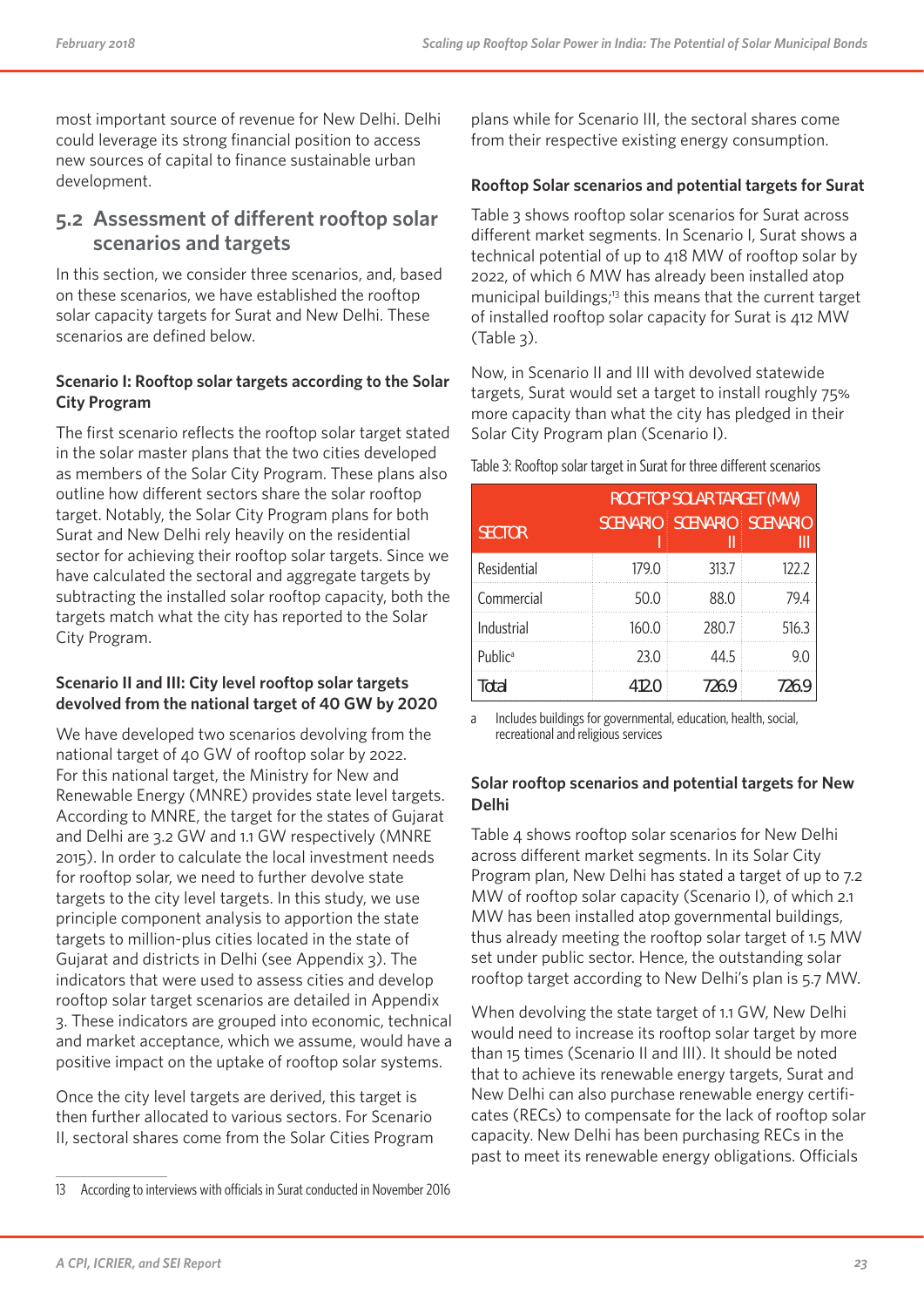|               | <b>ROOFTOP SOLAR TARGET (MW)</b> |                   |       |  |  |
|---------------|----------------------------------|-------------------|-------|--|--|
| <b>SECTOR</b> | <b>SCENARIO</b>                  | SCENARIO SCENARIO |       |  |  |
| Residential   | 4.5                              | 70.0              | 18.2  |  |  |
| Commercial    | 1.2 <sup>1</sup>                 | 18.8              | 89.5  |  |  |
| Public        |                                  | 20.9              | 2.0   |  |  |
| Total         | 5.7                              | 109.7             | 109.7 |  |  |

from both cities interviewed for this study, however, stated that they don't wish to be dependent solely on RECs to meet their obligations since the supply and price of RECs are variable.

### **5.3 Assessment of CAPEX costs for different rooftop solar scenarios and cities**

*To realize the full potential of rooftop solar capacities in India's cities, huge amounts of capital Investment will be needed. For example, the total investment required could be as high as INR 38,479 million in in Surat and INR 5,985 million in Delhi*

In this section, we calculate the capital needs for different rooftop solar scenarios and market segments in Surat and New Delhi. This analysis allows us to compare the cost for CAPEX / business-as-usual model to the proposed municipal bond-OPEX model.

As mentioned previously, in the CAPEX model for rooftop solar, consumers bear the entire upfront capital costs of the rooftop solar system. We have based our calculations on the current benchmark costs of rooftop solar set by the government (MNRE 2017 a), set at INR 70,000 for up to 10 kW, INR 65,000 for 10 - 100 kW, and INR 60,000 for 100 - 500 kW.

Importantly, our cost estimates are also based on the assumption that individual rooftop solar systems will in general not exceed 10 kWp and those of institutional, commercial and industrial customers will on average not exceed 100 kWp. In addition, our calculations also consider the different types of national and state-specific subsidies for rooftop solar consumers including the 30% capital subsidy from the Indian Government (see section 2.1). As part of the Solar City Program, Surat and New Delhi are also eligible for additional support in the form of grants.<sup>14</sup>

#### **CAPEX costs for different scenarios and market segments in Surat**

Table 5 shows the estimated CAPEX costs for rooftop solar in Surat for the three different scenarios and sectors. Based on current prices for rooftop solar and subsidies, our calculations for Surat suggest that the total cost to achieve 412 MW through rooftop solar by 2022 (Scenario I) will be around INR 19,767 million. However, on the basis of the national target of 40 GW allocation among million-plus cities in Gujarat, Surat needs to take the burden of meeting the target of 727 MW (Scenario II and Scenario III), which would result in total costs of INR 34,873 million and INR 38,479 million respectively. The table below as well as the following subsections present more detailed costs estimates per sector and scenario. It is important to note that the proposed hybrid solar bond model in this report is most suitable (at least in the initial stage) for Surat's

| Table 5: Estimated capex costs for rooftop solar in Surat for different |  |
|-------------------------------------------------------------------------|--|
| scenarios and sectors                                                   |  |

| <b>NET COST OF ROOFTOP SOLAR (INR MILLION)</b> |                 |                 |                      |  |  |  |
|------------------------------------------------|-----------------|-----------------|----------------------|--|--|--|
| <b>SECTOR</b>                                  | <b>SCENARIO</b> | <b>SCENARIO</b> | <b>SCENARIO</b><br>Ш |  |  |  |
| Residential                                    | 6,981           | 12,235          | 4,764                |  |  |  |
| Commercial                                     | 2,795           | 4,917           | 4,441                |  |  |  |
| Industrial                                     | 8,944           | 15,693          | 28,858               |  |  |  |
| Public <sup>a</sup>                            | 1,047           | 2,028           | 416                  |  |  |  |
| Total                                          | 19,767          | 34,873          | 38,479               |  |  |  |

a Includes buildings for governmental, education, health, social, recreational and religious services

<sup>14</sup> Under the Central Financial Assistance (CFA), up to INR 25 million will be provided to each pilot solar city for any renewable energy project or device installation. This is a conditional fund and is only provided if the same amount can be made available by the city administration or by the state. Additionally, up to INR 95 million will be provided through CFA to the solar city again with the condition that same amount must be arranged by the city administration/ district/state on their own or other sources including PPP. Besides these hard grants, the central government is willing to commit up to INR 4 lakh for seminars/ workshops trainings, awareness campaigns and a city can conduct up to 50 such events and maximum amount for these activities is restricted to INR 10 million.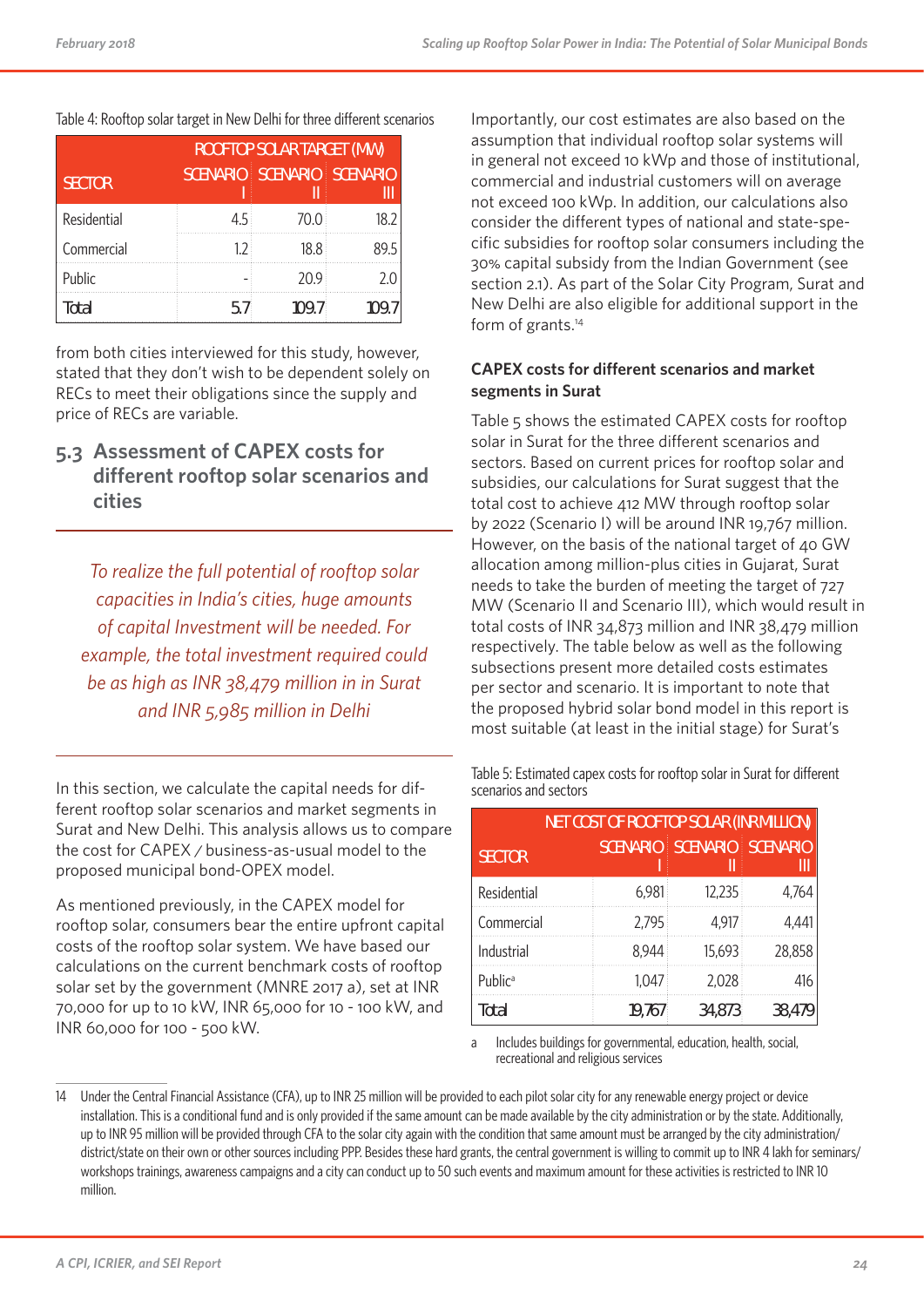commercial and industrial sectors. If the municipal corporation is successful in aggregating these two sectors they can achieve 210 MW, 368 MW, and 595 MW capacity for the three scenarios respectively. Based on these figures if the city wants to raise a bond, its size will be in the range of INR 11,730 to 33,290 million. Thus, our analysis suggests that raising a bond based on Scenario III is more realistic given the size of other municipal bonds raised in the recent past.

**Residential sector**

In Scenario I and Scenario II, we expect the residential sector to make up the largest share of the rooftop solar capacity in Surat by 2022. Residential buildings make up approximately 81% of the total built space. Table 6 shows the CAPEX costs for rooftop solar installations on residential buildings in Surat for the three different scenarios. These costs include the 30% capital subsidy that residential rooftop solar owners can accrue from the central government, in addition to the INR 10,000 per kW subsidy from the Gujarat state government (GoG 2015, 2016).

#### **Public sector**

Like residential consumers, public buildings such as municipal offices, religious structures, school and hospitals also enjoy subsidies from the central government. Compared to residential buildings, however, public buildings have the advantage of having large and continuous rooftop areas. Based on the benchmark price set by the government, the cost to install 1 kW of rooftop solar capacity is INR 65,000 on which the applicant gets 30% subsidy from the national government. As Table 7 shows, estimated CAPEX costs expectedly differ between the different scenarios. When we compare Scenario I and II with Scenario III, it is clear that the costs for rooftop solar on public buildings will be higher if we set this market segment to install more capacity.

#### **Commercial sector**

Commercial customers currently pay INR 4.50 per kW in addition to monthly fixed costs (TPL 2016). However, we expect the cost for conventional energy to increase by 3-4% annually (TERI 2016). In order to encourage

commercial consumers to move to rooftop solar, the government of India has a program under which they are eligible to claim tax rebates on accelerated depreciation of 40% for rooftop solar systems. Despite these subsidies, our calculations indicate (Table 8) that rooftop solar remains well above grid power tariffs, at least in the short-term under a CAPEX model. Table 8 shows by how much CAPEX costs for rooftop solar on commercial buildings in Surat differ across scenarios.

Table 6: Estimated capex costs for rooftop solar residential buildings in Surat

|                                 | <b>COSTS FOR RESIDENTIAL SECTOR</b> |                   |              |                   |
|---------------------------------|-------------------------------------|-------------------|--------------|-------------------|
|                                 | <b>SCENARIO</b>                     | SCENARIO SCENARIO | Ш            | <b>UNITS</b>      |
| Total solar installation        | 179                                 | 313.72            | 12215 MW     |                   |
| Cost of 1 kW                    | 70,000.0                            | 70,000.0          | 70,000.0 INR |                   |
| Total cost                      | 12,530                              | 21,961            |              | 8,550 INR Million |
| Central subsidy @ 30%           | 3,759                               | 6,588             |              | 2,565 INR Million |
| State subsidy (capacity < 1 kW) | 1,790                               | 3,137             |              | 1,221 INR Million |
| <b>Total subsidy</b>            | 5,549                               | 9,725             |              | 3,787 INR Million |
| Net cost for rooftop solar      | 6,981                               | 12,235            |              | 4,764 INR Million |

#### Table 7: Estimated capex costs for rooftop solar on public buildings in Surat

|                            | <b>COSTS FOR PUBLIC BUILDINGS</b> |                                   |              |                 |
|----------------------------|-----------------------------------|-----------------------------------|--------------|-----------------|
|                            |                                   | <b>SCENARIO SCENARIO SCENARIO</b> | Ш            | <b>UNITS</b>    |
| Total solar installation   | 23,000.0                          | 44,577.0                          | 9,138.2 kW   |                 |
| Cost of 1 kW               | 65,000.0                          | 65,000.0                          | 65,000.0 INR |                 |
| <b>Total cost</b>          | 1,495                             | 2,898                             |              | 594 INR Million |
| Central subsidy @ 30%      | 449                               | 869                               |              | 178 INR Million |
| Net cost for rooftop solar | 1,047                             | 2,028                             |              | 416 INR Million |
|                            |                                   |                                   |              |                 |

Table 8: Estimated capex costs for rooftop solar on commercial buildings in Surat

|                                 |                 | <b>COSTS FOR COMMERCIAL BUILDINGS</b> |                      |                   |
|---------------------------------|-----------------|---------------------------------------|----------------------|-------------------|
|                                 | <b>SCENARIO</b> | <b>SCENARIO</b>                       | <b>SCENARIO</b><br>Ш | <b>UNITS</b>      |
| Total solar installation        | 50,000.0        | 87,960.0                              | 79,449.2 kW          |                   |
| Cost of 1 kW                    | 65,000.0        | 65,000.0                              | 65,000.0 INR         |                   |
| <b>Total cost</b>               | 3,250           | 5,717                                 |                      | 5,164 INR Million |
| Accelerated depreciation @ 40%  | 1,300           | 2,287                                 |                      | 2,065 INR Million |
| <b>CORPORATE TAX @ 35%</b>      |                 |                                       |                      |                   |
| Tax saved through depreciation  | 455             | 800                                   |                      | 723 INR Million   |
| Net cost of rooftop solar plant | 2,795           | 4,917                                 |                      | 4,441 INR Million |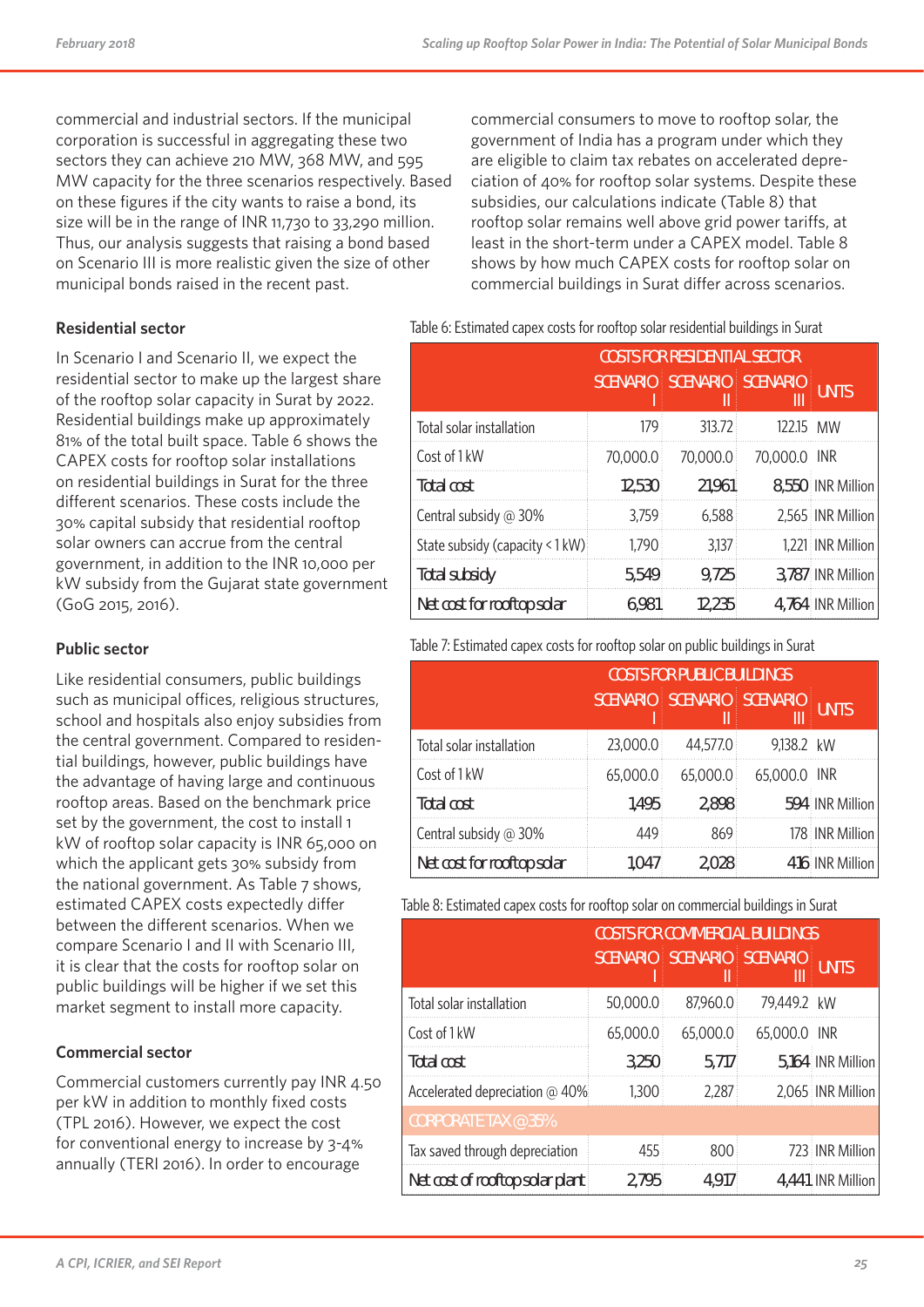#### **Industrial sector**

Surat is mainly known for its textile and diamond industries. Within the municipality limits,

almost 10% of the area is under industrial use whereas in the larger development (Surat Urban Development Area- SUDA) area, more than 20% of the area is under industries. Most of the textile units also depend on power generated from diesel, which costs around INR 16-18 per KW (TERI 2016). Industrial consumers pay the same amount of INR 4.90 tariff per KW, plus some additional charges, but also benefit from the government's tax rebates on accelerated depreciation of 40% for rooftop solar systems. This can provide significant saving to industrial consumers, as they pay only 35% tax on the depreciated value of the plant and machinery. Table 9 shows how the CAPEX costs for rooftop solar on industrial buildings in Surat differs between the different solar rooftop scenarios.

#### **CAPEX costs for different scenarios and market segments in New Delhi**

Table 10 shows the estimated CAPEX costs for rooftop solar in New Delhi for the three different scenarios described in section 5.2 and their associated market segments. Based on the current prices for rooftop solar, national and state subsidies, we estimate that the total cost to achieve the current target of 7.2 MW through rooftop solar by 2022 (Scenario I) will be around INR 342 million. However, on the basis of the national target of 40 GW allocation among million-plus cities in the state of Delhi, New Delhi will have to take the burden of meeting the target of 109.8 MW (Scenario II and Scenario III)) which would result in total costs of INR 5,431 and INR 5,985 million respectively. Table 10 as well as the following subsections presents more detailed CAPEX costs estimates per sector and scenario. Note that due to its miniscule size and share in energy consumption, the industrial sector is not considered in New Delhi. Similar to Surat, if we draw a realistic bond model for New Delhi, its residential and commercial sectors under Scenarios II and III provide the best opportunities. If we combine the capacities of these sectors, we can achieve a total of 89 MW and 107 MW. Based on these figures, we can raise a bond with a size range of INR 447.8 to 589.3 million.

Table 9: Estimated capex costs of rooftop solar on industrial buildings in Surat

|                                 | <b>COSTS FOR INDUSTRIAL BUILDINGS</b> |                 |                      |                    |
|---------------------------------|---------------------------------------|-----------------|----------------------|--------------------|
|                                 | <b>SCENARIO</b>                       | <b>SCENARIO</b> | <b>SCENARIO</b><br>Ш | <b>UNITS</b>       |
| Total solar installation        | 160.00                                | 280.74          | 516.26 MW            |                    |
| Cost of 1 kW                    | 65,000.0                              | 65,000.0        | 65,000.0 INR         |                    |
| Total cost                      | 10,400                                | 18,248          |                      | 33,557 INR Million |
| Accelerated depreciation @ 40%  | 416                                   | 7,299           |                      | 13,423 INR Million |
| <b>CORPORATE TAX @ 35%</b>      |                                       |                 |                      |                    |
| Tax saved through depreciation  | 1,456                                 | 2,555           |                      | 4,698 INR Million  |
| Net cost of rooftop solar plant | 8,944                                 | 15,693          |                      | 28,858 INR Million |

Table 10: Estimated capex costs for rooftop solar in New Delhi for different scenarios and sectors

| <b>NET COST OF ROOFTOP SOLAR (INR MILLION)</b> |                 |                 |                 |  |  |
|------------------------------------------------|-----------------|-----------------|-----------------|--|--|
| <b>SECTOR</b>                                  | <b>SCENARIO</b> | <b>SCENARIO</b> | <b>SCENARIO</b> |  |  |
| Residential                                    | 219             | 3,430           | 893             |  |  |
| Commercial                                     | 67              | 1,048           | 5,000           |  |  |
| Public <sup>a</sup>                            |                 | 953             | 92              |  |  |
| Total                                          | 286             | 5,431           | 5,985           |  |  |

a Includes buildings for governmental, education, health, social, recreational and religious services

#### **Residential sector**

The residential sector of New Delhi consumes 16% of the city's total electricity consumption. According to the government's benchmark costs, rooftop solar will cost an estimate of INR 70,000 per kW. Homeowners who install rooftop solar are eligible for a 30% capital subsidy from the central government along with a state level subsidy of INR 2 per kWh. The latter subsidy is specific to Delhi state, which comes under the Generation Based Incentive (GBI) (GNCTD 2016). GBI is applicable only for residential customers with a minimum generation eligibility criteria of 1,100 kWh per year (capping at 1,500 kWh), and the subsidy is given on gross solar energy generated. This scheme started on January 1, 2016 and will run for three years, until the end of 2018.

Table 11 shows the costs for rooftop solar on residential buildings in New Delhi for the three different scenarios. The estimated costs to comply with New Delhi's Solar City Program Plan (Scenario I) would be INR 219million. The costs for the residential sector would increase by more than 15 times if the statewide target would be devolved based on New Delhi's Solar City Program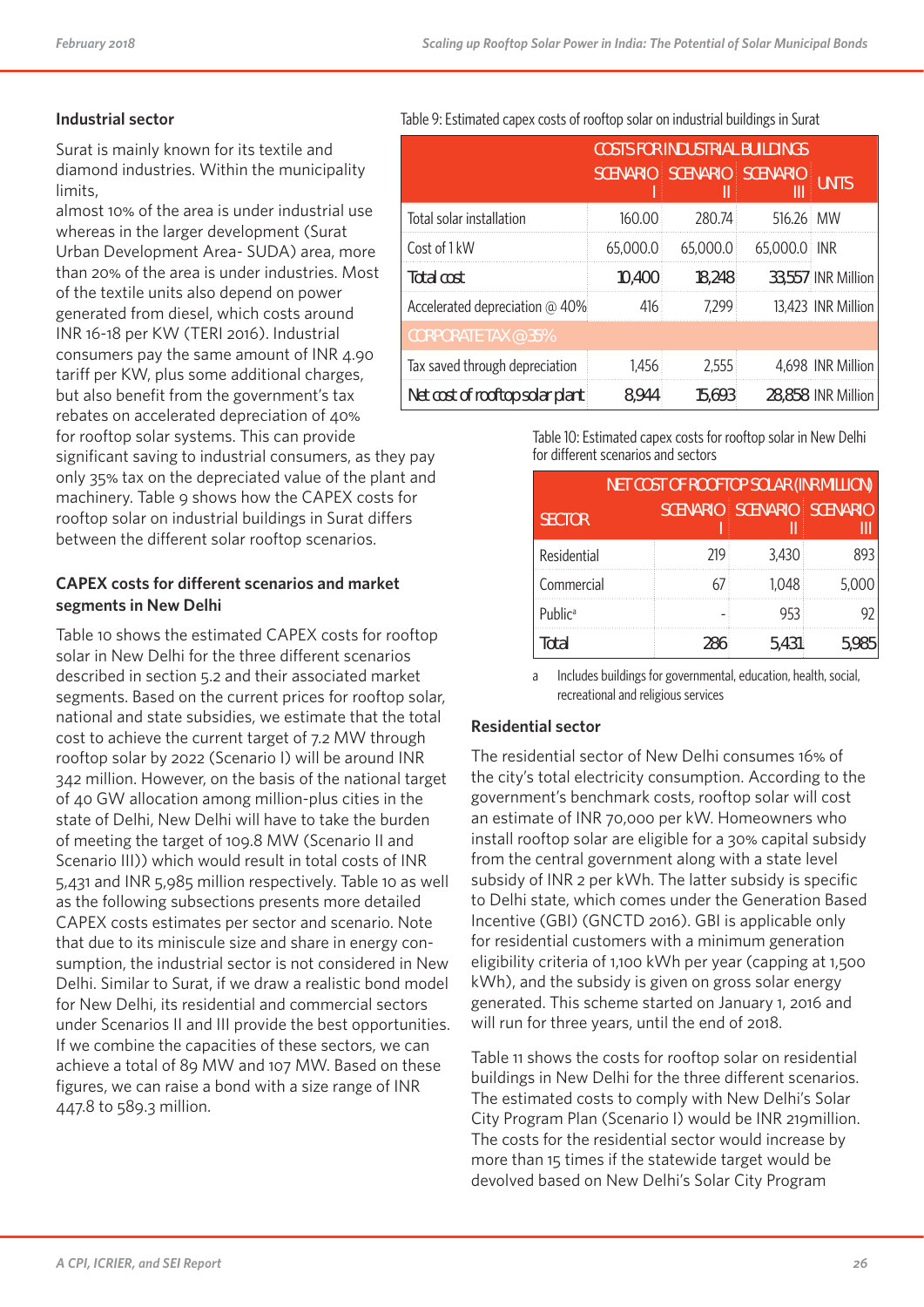(Scenario II). If the target would be devolved based on the actual electricity consumption (Scenario III), the required investment would increase by more than 4 times over Scenario I.

#### **Public sector**

In New Delhi, a considerable percentage of land is under government jurisdiction, which includes government buildings, historic, religious, and community purpose buildings, public parks, and markets. Under the Solar Master Plan (Scenario I), New Delhi has set a target of 1.5MW for this sector. The latest data shows that the city has already achieved this target. Here, the CAPEX costs will be between INR 953 million and 92 million for Scenario II and III respectively (Table 12); assuming rooftop solar systems on public buildings can benefit from the same capital subsidy and capacity benchmark.

#### **Commercial buildings**

Commercial buildings are one of the dominant features of New Delhi. Given the nature and purpose of the buildings (service sector firms, corporate offices, and shops), this sector consumes the largest amount of electricity, at almost 80 percent of the total energy in the city. However, given their small rooftop footprint, there is a limited opportunity to install rooftop solar systems in this sector. As Table 13 shows, the capital cost to install the solar rooftop capacity outlined in New Delhi's Solar City Program Plan (Scenario I) is INR 67 million. If we consider the current energy consumption (Scenario III), the CAPEX costs for the other Scenarios (I and II) are considerably higher.

Table 11: Estimated capex costs for rooftop solar on residential buildings in New Delhi

|                               | <b>COSTS FOR RESIDENTIAL BUILDINGS</b> |                   |              |                   |
|-------------------------------|----------------------------------------|-------------------|--------------|-------------------|
|                               | <b>SCENARIO</b>                        | SCENARIO SCENARIO | Ш            | <b>UNITS</b>      |
| Total solar installation      | 4.47                                   | 70.00             | 18.23 MW     |                   |
| Cost of 1 kW                  | 70,000.0                               | 70,000.0          | 70,000.0 INR |                   |
| <b>Total cost</b>             | 313                                    | 4,901             |              | 1,276 INR Million |
| Central subsidy @ 30%         | 94                                     | 1470              |              | 383 INR Million   |
| State subsidy (INR 2 per kWh) | 0.01                                   | 0.14              |              | 0.04 INR Million  |
| <b>Total subsidy</b>          | 94                                     | 1,470             |              | 383 INR Million   |
| Net cost for rooftop solar    | 219                                    | 3,430             |              | 893 INR Million   |

Table 12: Estimated capex costs for rooftop solar on public buildings in New Delhi

|                                 | <b>COSTS FOR PUBLIC BUILDINGS</b> |                            |              |                 |
|---------------------------------|-----------------------------------|----------------------------|--------------|-----------------|
|                                 |                                   | SCENARIO SCENARIO SCENARIO | Ш            | <b>UNITS</b>    |
| Total solar installation        |                                   | 20.95                      |              | $2.01$ MW       |
| Cost of 1 kW                    |                                   | 65,000.0                   | 65,000.0 INR |                 |
| Total cost                      |                                   | 1,362                      |              | 131 INR Million |
| Central subsidy @ 30%           |                                   | 409                        |              | 39 INR Million  |
| Net cost of rooftop solar plant |                                   | 953                        |              | 92 INR Million  |

Table 13: Estimated capex costs for rooftop solar on commercial buildings in New Delhi

|                                 |          | <b>COSTS FOR COMMERCIAL BUILDINGS</b> |              |                   |
|---------------------------------|----------|---------------------------------------|--------------|-------------------|
|                                 |          | SCENARIO SCENARIO SCENARIO            | Ш            | UNITS             |
| Total solar installation        | 1.20     | 18.74                                 | 89.46 MW     |                   |
| Cost of 1 kW                    | 65,000.0 | 65,000.0                              | 65,000.0 INR |                   |
| <b>Total cost</b>               | 78       | 1218                                  |              | 5,815 INR Million |
| Accelerated depreciation @ 40%  | 31       | 488                                   |              | 2,326 INR Million |
| CORPORATE TAX $@35\%$           |          |                                       |              |                   |
| Tax saved through depreciation  | 11       | 17                                    |              | 814 INR Million   |
| Net cost of rooftop solar plant | 67       | 1,048                                 |              | 500 INR Million   |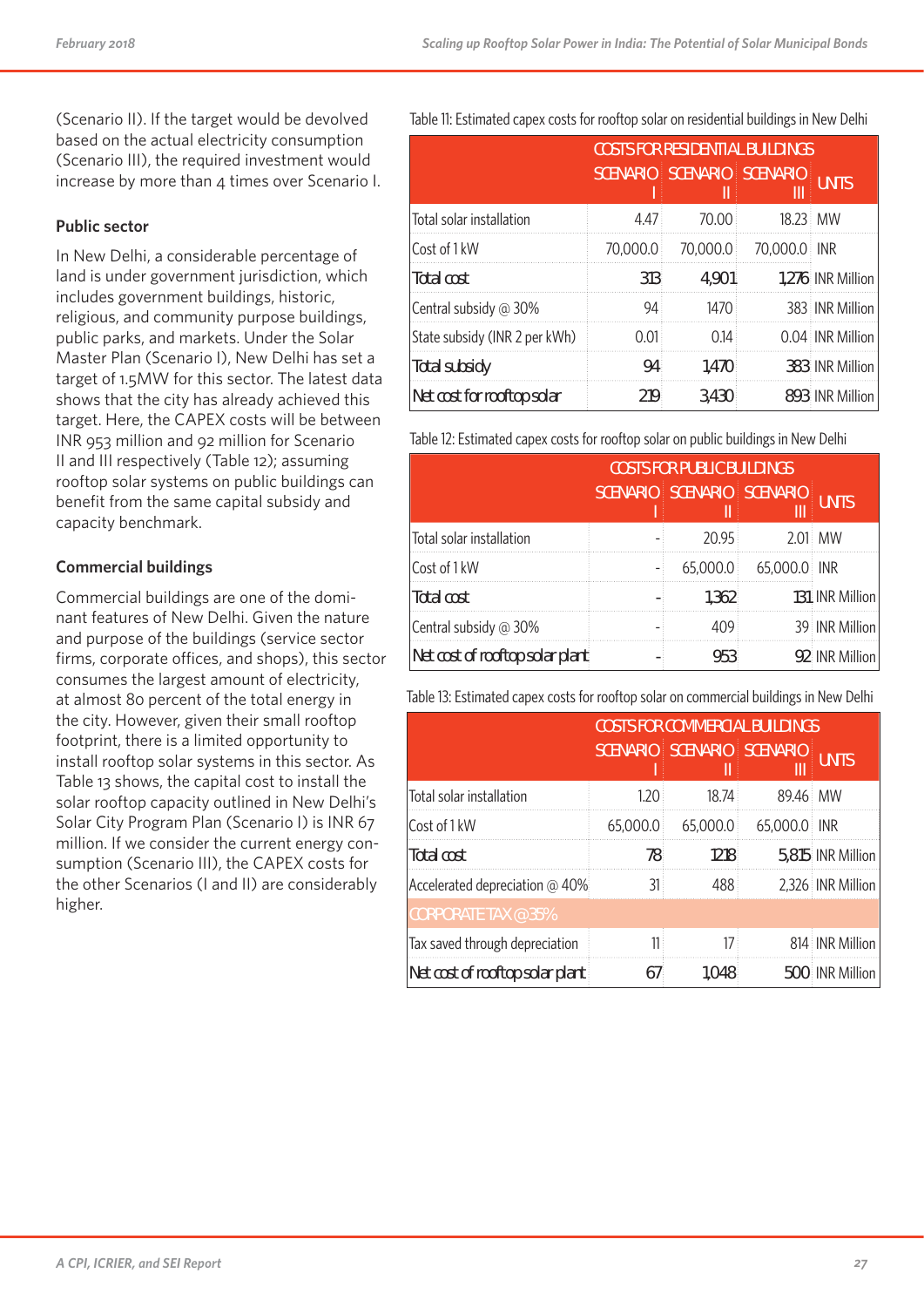## **5.4 Estimated impact of municipal bonds on indicative costs for rooftop solar in Surat and New Delhi**

In this section, we estimate the potential savings from municipal bonds for rooftop solar projects in Surat and New Delhi. The calculations below show that municipal bonds lower the cost of rooftop solar power. This is primarily because municipalities can raise debt-based capital at much lower rates than private developers.

Figure 6 and 7 compare existing tariffs for different market segments in Surat and New Delhi with levelized cost of electricity (LCOE) of INR 5.79 per kW/h of rooftop solar without municipal bonds (base case) and LCOE of INR 5.12 per kWh with municipal bonds. The cost difference between these two LCOEs is due to the difference in the cost of debt capital and the difference in the debt tenor. We base this on the assumption that municipalities can raise debt-based capital at a lower rate than commercial rooftop solar developers can and also the debt raised through bond market would

Figure 6: Comparison of existing electricity tariffs with rooftop solar LCOE with and without municipal bonds for Surat







be relatively longer than the tradition commercial loan raised from banks. We base our first LCOE on a repayment period of 12 years and a fixed interest rate of 11.5%. The second LCOE, which is backed by a municipal bond, has a repayment period of 15 years and a fixed interest rate of 8% (close to recent PMC's municipal bond).

Municipal bonds can make rooftop solar power less expensive than current commercial and industrial tariffs in Surat. As figure 6 shows, the municipal bonds can bring the LCOE of rooftop solar below the existing tariffs for commercial and industrial customers in Surat. Municipal bonds would also reduce the costs of rooftop solar power for residential and municipal (public) consumers in Surat. However, the existing electricity tariffs for the two sectors are much lower.

Similarly, municipal bonds can bring down the cost of rooftop solar power in New Delhi where it is already cheaper than existing tariffs across the consumer categories. As shown in Figure 7, using municipal bonds to finance rooftop solar projects will further the case of rooftop solar in New Delhi.



*Industrial Commercial Residential Municipal* 

Figure 7: Comparison of existing electricity tariffs with rooftop solar LCOE with and without municipal bonds for New Delhi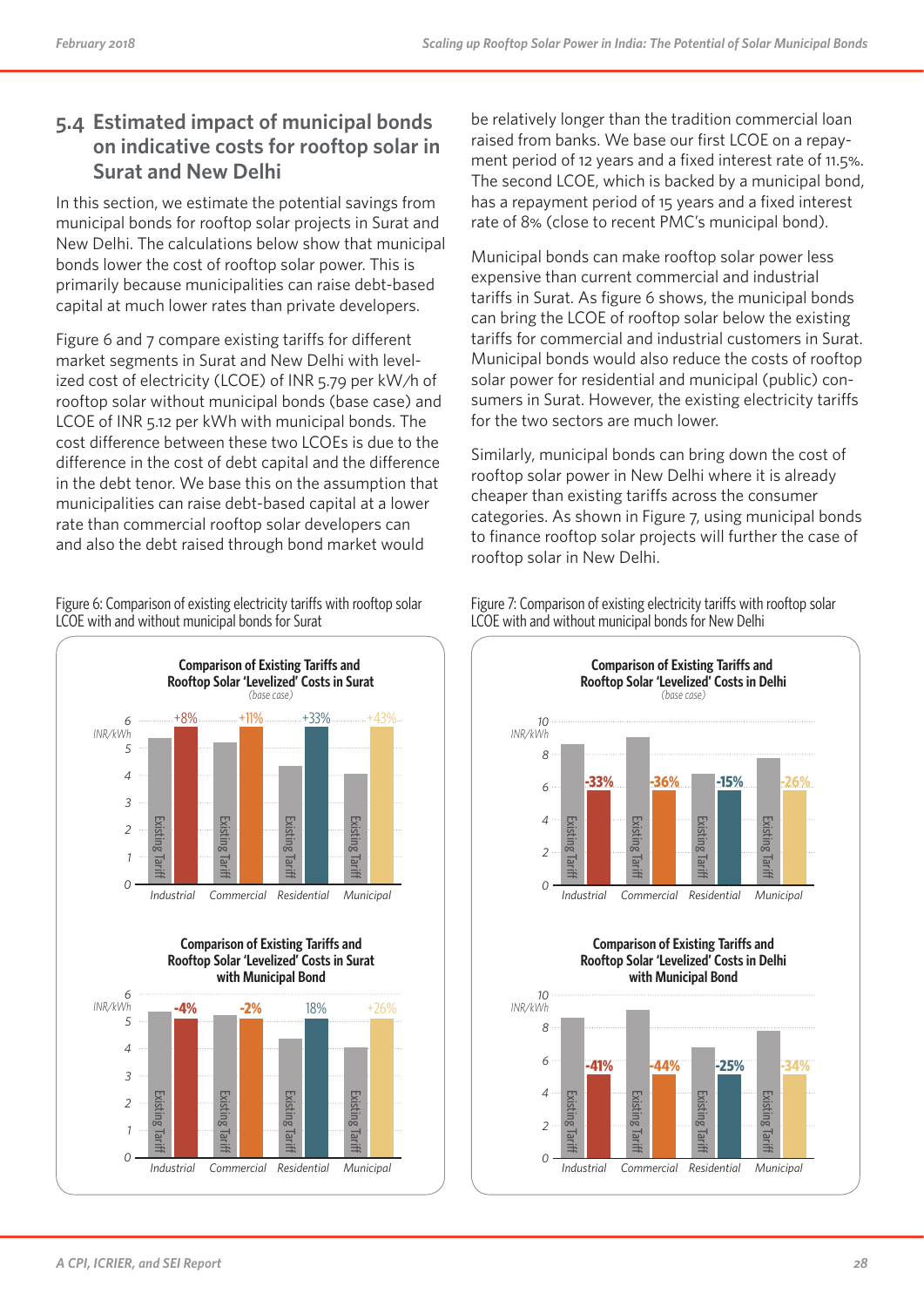Our results clearly indicate that municipal bonds can help lower the LCOE of rooftop solar in both case studies: Surat and New Delhi. For both cities, costs of solar power can go down by 11.5% compared to the base case. In Delhi, the benefits are even more significant, as the existing tariff levels are much higher than in Surat for all consumer categories. Here LCOE of rooftop solar even without lower borrowing costs from municipal bond are already below existing tariffs across all market segments, and municipal bonds can make the technology even more attractive to residential, governmental, commercial and industrial consumers.

Overall, these results suggest that municipal bonds can be an important alternative step in promoting the OPEX model of rooftop solar in India across different market segments and cities.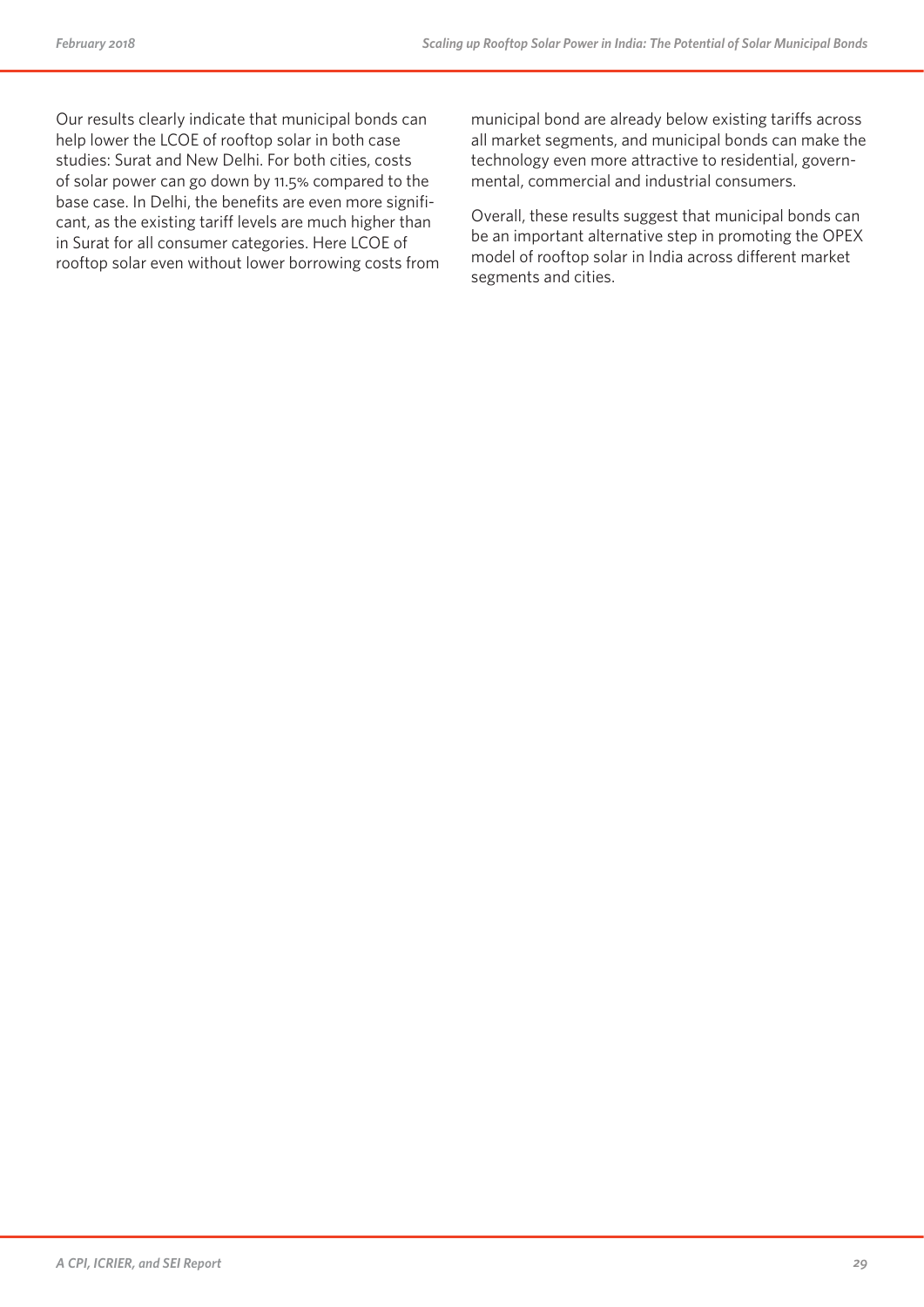## **6. Moving forward with the municipal bond OPEX model for rooftop solar in India**

This study has proposed municipal bond financing to help urban governments and private developers jointly raise capital and deploy rooftop solar systems at a scale needed to achieve India's ambitious goal of 40 GW installed capacity by 2022. In this final section, we suggest measures to address challenges in using municipal bonds to support the OPEX model for rooftop solar deployment, and lay out a roadmap for local governments and national authorities to scale up municipal bonds using the OPEX model.

### **6.1 Recommendations to address challenges of Municipal Solar Bonds**

For the proposed municipal bond OPEX model to be successful in India, policymakers,

municipal corporations, regulators, and other stakeholders will need to address the key

challenges of municipal bonds discussed earlier. Despite its promise, implementation barriers remain, and are described below in the order of their criticality:

- **There is no statutory mandate for municipal corporations to promote electricity generation:** The municipal functions listed under the 12th Schedule of the 74th Constitutional Amendment do not include power generation. Though Municipal Corporations would play limited roles as financiers in the proposed model, this may prove to be the most significant barrier.
- **Solar municipal bonds would need to achieve high credit ratings:** India's debt capital market is relatively shallow, with credit ratings below AA. Hence, high credit ratings of the municipal bonds would be critical to the success of the model.
- **Municipalities are required to provide minimum equity contribution of 20% of the project cost:** According to Section 12 (5) of SEBI's Regulations,<sup>15</sup> municipalities would need to provide 20% of project costs as equity. Since most municipalities are struggling to meet the investment demand for basic infrastructure services, this regulation will be hard to meet.
- **Absence of supporting regulations will hinder municipal corporations to act as a financial company:** In the proposed transaction structure,

proceeds of the bond would be disbursed to projects via capital lease arrangements. Since capital leases are mostly executed by financial entities, in the absence of any specific regulation, municipalities might be reluctant to act as the finance aggregators.

- **Reluctance of Municipal Corporation to issue bonds:** Raising municipal bonds requires market based due-diligence of the financial books. This due diligence is difficult as most of the municipal corporations in India still do not follow transparent accounting practices.
- **High transaction cost:** One potential downside of the proposed model is that transaction costs could be higher than either self-ownership or third party financing models, mainly due to the novelty of the approach.

In Table 14, we focus on the top solutions/recommendations for the most critical barriers, as well as their potential impact and feasibility. We define "impact" as the ability of the proposed recommendation to address the challenge, and "feasibility" as the likelihood of implementation for the proposed recommendation.

The proposed model, though radical and futuristic, is crucial if India wants to achieve its rooftop solar target by 2022. If we are able to successfully address the barriers highlighted in the above table, it will not only help rooftop solar to scale up its growth, but also help municipal corporations to use the proposed model for other priority infrastructure projects.

Next steps include further analysis in future work, particularly on an appropriate incentive mechanism to involve municipal corporations to act as financiers for private projects, which this study does not cover.

## **6.2 Roadmap for local governments and national authorities**

In the final section of this report, we propose a roadmap for local governments and national authorities to use municipal bonds to scale up rooftop solar capacity and to fund OPEX projects. Some of the below mentioned steps would be performed in parallel rather than sequentially.

<sup>15</sup> Securities and Exchange Board of India (Issue and Listing of Debt Securities by Municipalities) Regulations, 2015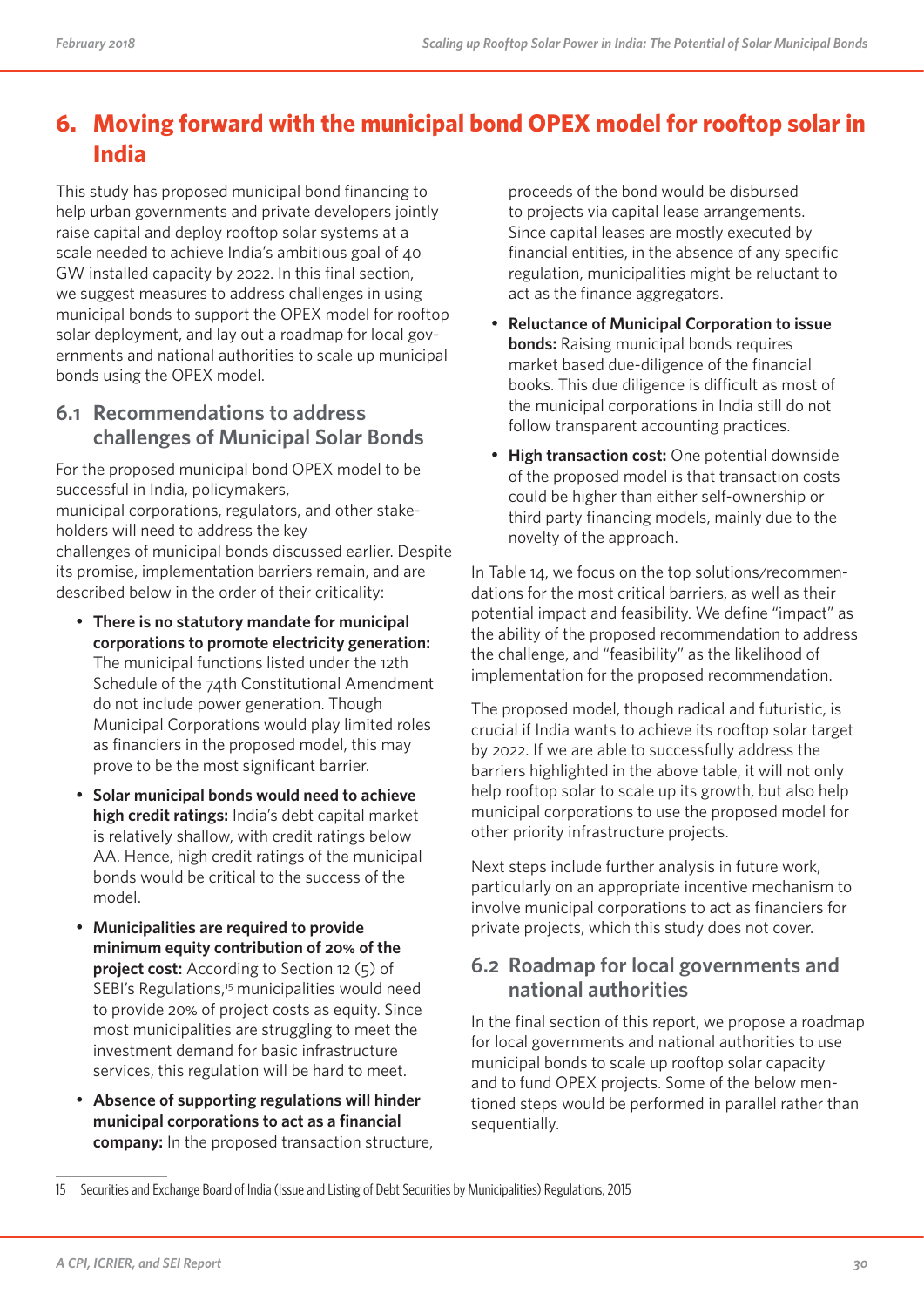#### Table 14: Potential Solutions to improve the feasibility of the proposed model

| <b>BARRIERS</b>                                                                                               | SOLUTIONS/RECOMMENDATIONS                                                                                                                                                                                                                                                                                                                 | <b>KEY PARTICIPANT</b>                                                                                                                                                              | <b>IMPACT</b> | <b>FEASIBILITY</b> |
|---------------------------------------------------------------------------------------------------------------|-------------------------------------------------------------------------------------------------------------------------------------------------------------------------------------------------------------------------------------------------------------------------------------------------------------------------------------------|-------------------------------------------------------------------------------------------------------------------------------------------------------------------------------------|---------------|--------------------|
| There is no statutory mandate<br>for municipal corporations to<br>promote electricity generation.             | Introduce amendments in state and national legislation<br>to allow municipal corporations to facilitate electricity<br>generation projects.                                                                                                                                                                                               | Legislative bodies at<br>State and Central level                                                                                                                                    | <b>High</b>   | Low                |
| Solar municipal bonds would<br>need to achieve high credit                                                    | Use instruments such as Partial Credit Guarantees<br>(PCG) <sup>a</sup> or first-loss funds to enhance the credit rating of<br>the bond.                                                                                                                                                                                                  | Institutes such as<br>USAID <sup>b</sup> , IREDA <sup>c</sup> etc.<br>can provide PCG while<br>MNRE can capitalize<br>first-loss fund using<br>National Clean Energy<br>Fund (NCEF) | <b>High</b>   | Medium             |
| ratings                                                                                                       | Select consumers (off-takers) through proper due<br>diligence, so that only the credit-worthy consumers are<br>eligible to install solar rooftop projects.                                                                                                                                                                                | Municipal Corporation<br>with the help of credit<br>rating agencies.                                                                                                                | <b>High</b>   | Medium             |
|                                                                                                               | To address off-taker risk, use property-assessed clean<br>energy (PACE).                                                                                                                                                                                                                                                                  | Municipal Corporations                                                                                                                                                              | Medium        | Low                |
| Municipalities are required to<br>provide minimum equity contri-<br>bution of 20% of the project cost         | Introduce regulatory changes to waive off this require-<br>ment. However, the proposed transaction structure<br>attempts to overcome this barrier by proposing the<br>capital lease mechanism, where project developers will<br>make an upfront advance payment. This should help in<br>compensating for the equity capital contribution. | <b>SEBI</b>                                                                                                                                                                         | Medium        | Low                |
| Absence of supporting regu-<br>lations will hinder municipal<br>corporations to act as a financial<br>company | Introduce amendments in regulations to allow municipal<br>corporations to act as financiers for clean energy gener-<br>ation projects. Both for its own consumption and for the<br>use of private consumers.                                                                                                                              | SEBI and Ministry of<br>Finance                                                                                                                                                     | Medium        | Low                |
| Reluctance of Municipal<br>Corporation to issue bonds                                                         | Build its capacity to overcome this structural issue with<br>the help of relevant entities.                                                                                                                                                                                                                                               | Ministry of Finance,<br>USAID, World Bank                                                                                                                                           | <b>High</b>   | Medium             |
| High transaction cost                                                                                         | Pool the solar rooftop projects across the municipal cor-<br>porations (cities). This would increase the bond issuance<br>size and hence may bring down the transaction cost.                                                                                                                                                             | MNRE, Ministry of<br>Finance                                                                                                                                                        | Low           | Mediun             |

a We also estimated an indicative size of PCG, which can enhance the credit rating of a municipal bond for rooftop solar project as shown in Appendix 4.

b United State Agency for International Development (USAID) is the lead U.S. Government agency that works to end extreme global poverty and enable resilient, democratic societies to realize their potential.

c Indian Renewable Energy Development Agency Limited (IREDA) is a Government of India backed non-banking financing company (NBFC) under the administrative control of Ministry of New and Renewable Energy (MNRE).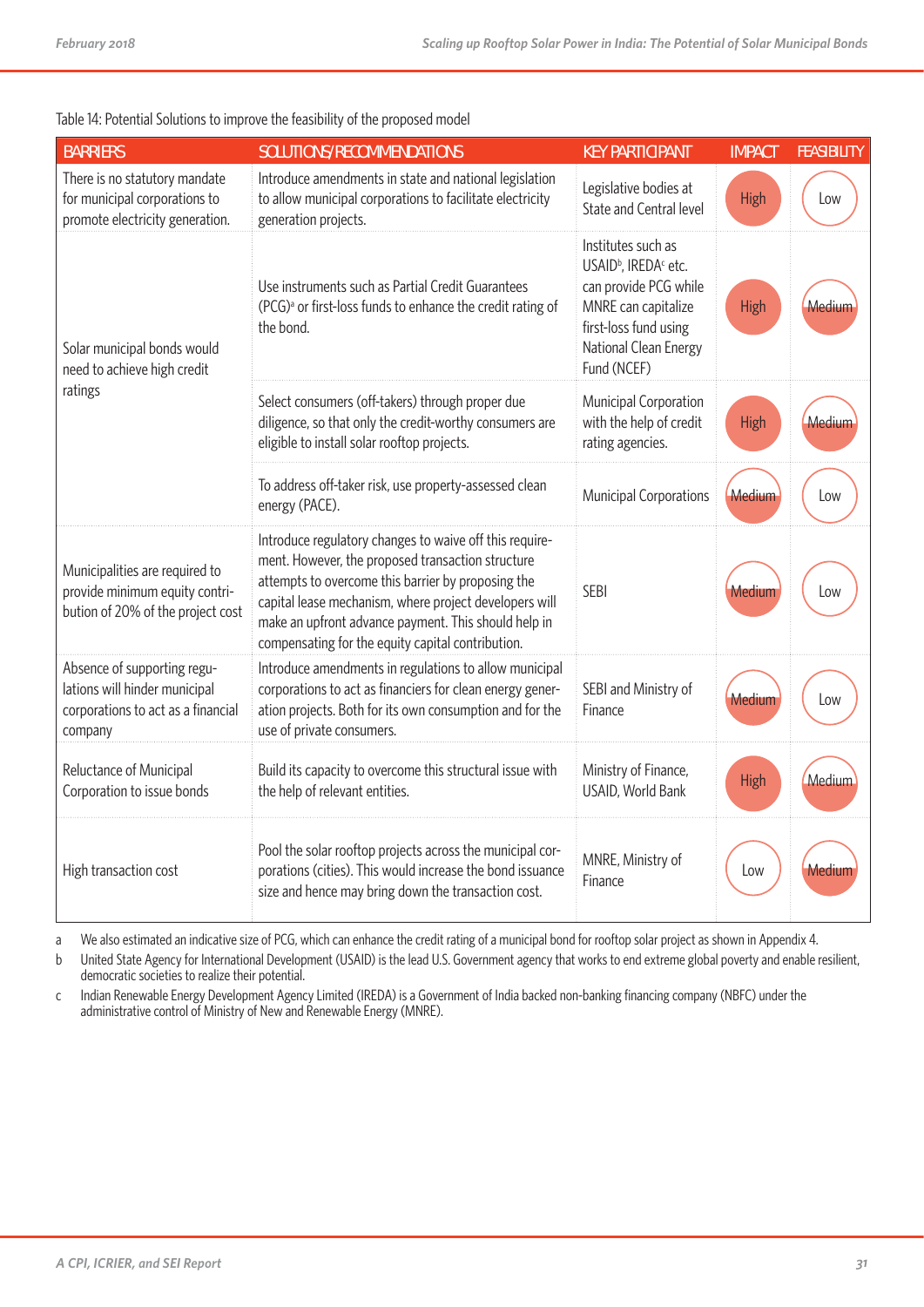#### **Step 1: Project Development Plan**

To start the processes of using municipal bonds to finance the rooftop solar developers under the OPEX model, municipalities would be required to develop detailed project plans. Municipal Corporations can take the help of Solar Energy Corporation of India (SECI) Limited, which is implementing a large-scale grid connected rooftop solar project and is already in Phase 4 (SECI 2017). We describe the key sub-steps below:

- 1. Assess of the potential solar rooftop capacity. Primary target markets would be municipal, governmental, commercial, and industrial consumers as most of the savings in electricity cost would be in these consumer categories.
- 2. Engage with project developers and consumers to understand their requirements.
- 3. Select developers who can participate in this program based on pre-defined selection criteria.
- 4. Estimate the capital investment requirement based on the solar rooftop potential assessment.
- 5. Depending on the case, develop an investment plan for the project components including phasing as well as financing approved by the local authority or the agency.
- 6. Mobilize the capital structure of the projects with proposed funds.
- 7. Require project developers to submit project feasibility reports to Municipal Corporations, which can then be used by the corporations to obtain a 'Viability Certificate' from the public financial institution.<sup>16</sup>
- 8. Select the viable projects that would be eligible to get funding through municipal bond.
- 9. Require project developers to sign a standardized PPA with consumers. A standardized PPA would provide more comfort to the bond investors.

The key entities involved in these steps include municipal administrations, project management companies (PMC) or a Solar Cell Unit if the municipality is part of the Solar City Program, legal advisors (for capital lease agreement formulation and drafting standardized PPAs), project developers to create project SPVs, and consumers.

#### **Step 2: Creating a Master SPV**

In the next step, municipalities should incorporate corporate municipal entity (CME) or the master SPV, which would document its assets, liabilities and equity on its own balance sheet rather than on the municipalities' balance sheet. This arrangement would help municipalities with their management of assets and liabilities, lower risks, achieve higher credit ratings, lower funding costs, improve financial flexibility, and lower capital requirements. The key responsibility of the CME would issue the municipal bond and enter into the capital lease obligations with the project SPVs owned by private project developers.

Creation of CME would follow guidelines similar to those proposed by the government for the Smart City Program. The only difference would be that it may not have any nominee from the central government and focus would be on solar power generation projects only. The majority of shares in the SPV would be controlled by the municipal government, while some of the shares would be controlled by the state government. The key functions and responsibilities of the Master SPV would be similar to a SPV under the Smart Cities Mission.

The key entities involved in this step include municipal governments, state governments finance commission, and project SPVs.

#### **Step 3: Credit rating assessment of the bond issuance**

Some institutional investors, such as pension funds are not allowed to purchase non-rated securities. Credit rating agencies would determine the credit rating of municipal bonds. This rating will differ from municipalities' credit rating, as the proposed bond would be issued by an SPV as a part of structure transaction. The steps for credit rating assessment are as follows:

- 1. Preliminary analysis on financial health of projects would be done by the credit rating agencies.
- 2. An exploratory meeting would be conducted during which information is given about the criteria for assigning a rating and requirements to obtain a final rating.
- 3. Rating agencies would then develop the credit assessment. The analysis of contracts stipulated by the Master SPV helps in the credit assessment, and by reviewing the term sheets, financial models,

<sup>16</sup> As per the regulations on Issue and Listing of Debt Securities by Municipalities Regulations by the SEBI, the public issue of debt securities can take place only when the issuer can show evidence of the project being financially viable. According to Section 7 (6). of the regulations, "The issuer shall, before filing of draft offer documents with the Board, obtain a "Viability Certificate" or Detailed Project Appraisal Report (DPR) from a scheduled commercial bank or public financial institution, stating that the project is financially viable, based on the estimates/assumptions available at the time"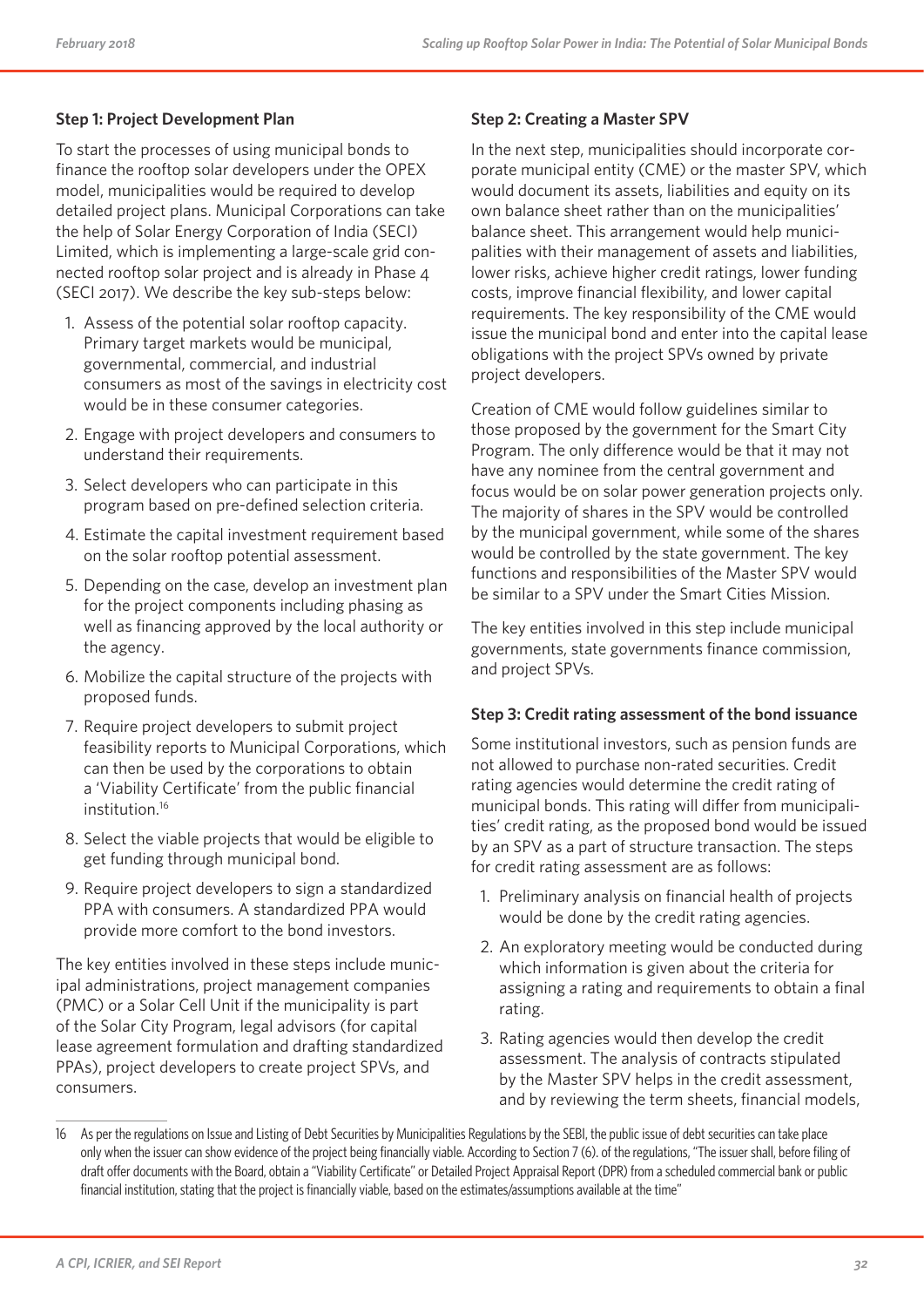expected revenues, cashflow models, liabilities, and risks of CME and project SPVs. Independent advisors would also be required to assist the municipalities in this process.

4. After successful completion of the above steps, the credit rating agencies publish the final credit rating.

The key entities involved with this step include the master SPV, project developers, and credit rating agencies.

#### **Step 4: Credit enhancement measures**

Credit enhancement measures would be required to reduce repayment risk and to raise the issuance rating to the required investment grade so that institutional investors are able to invest in such debt issuances. Some of the popular measures to do credit enhancement are specific revenue pledges or ring fencing cash flows to support the bond service payments to the bondholders in addition to the project cash flows; securing credit guarantees from national or multinational development finance agencies.

The key entities involved in this step include credit rating agencies, development finance agencies, and state and/or central government.

#### **Step 5: Identifying an underwriter for the bond issuance**

The final step before offering the bond on the market is to find an underwriter of the bond. In most cases, this would be an investment bank. This step would also finalize the transaction structure, bond pricing, placement location (domestic or foreign), and draft offer documents.

The key entities involved in this step include underwriters such as Investment banks, municipalities, project SPVs and state, and/or governmental if either provides credit guarantees.

#### **Step 6: Identify the cornerstone investor**

The final step is to identify a cornerstone investor (a key private or institutional investor) who would subscribe the significant portion of the issued bond. Securing a cornerstone investor such as multilateral banks can add legitimacy and credibility to a municipal bond. While it helps in reducing the credit risk, it also increases investor's confidence in the bond, the municipality's capacity

to manage the project and the OPEX model of rooftop solar.

The key entity involved in this step is the underwriter*.*

#### **Step 7: Other Steps**

- 1. Identify a loan originator who is ready to provide a short-term loan in the initial phases of the project. This loan would be then refinanced through the capital raised by municipal bond. A warehouse line of credit would also be required to hold the projects in their initial stages.
- 2. Create an escrow account. This account would be required to hold the PPA payments and disburse the lease payments to the main SPV and the remaining to the project developers.
- 3. The escrow account may also be used to hold the capital for credit enhancement measures.
- 4. Acquire certification from the Climate Bond Initiative or World Bank. This would be helpful in attracting a certain class of investors, which are either mandated to invest in climate change or those investors which strategize their investments with regards to climate change/sustainable development.
- 5. Purchase and transfer project assets from the master SPV to project SPVs via capital lease agreement.

## **6.3 Conclusion**

While India has been a frontrunner with respect to ambitious targets for rooftop solar, the probability of India achieving these targets by 2020 remains low, especially because of the policy hurdles and the current deployment rates.

Our study reveals that even if cities meets the citylevel Solar City Program targets, these set goals are too modest to add up to what the specific states require in order for India to achieve the over-arching goal of 40 GW by 2020. In our case study cities of Surat and New Delhi, required investment to reach the national target could go as high as INR 38.5 billion and INR 6 billion, respectively at cost-effective terms.

Hence, there is an urgent need for innovative interventions to promote and finance rooftop solar deployment.

This study shows that access to cheaper finance via municipal bonds would go a long way in promoting renewable energy deployment. In particular, municipal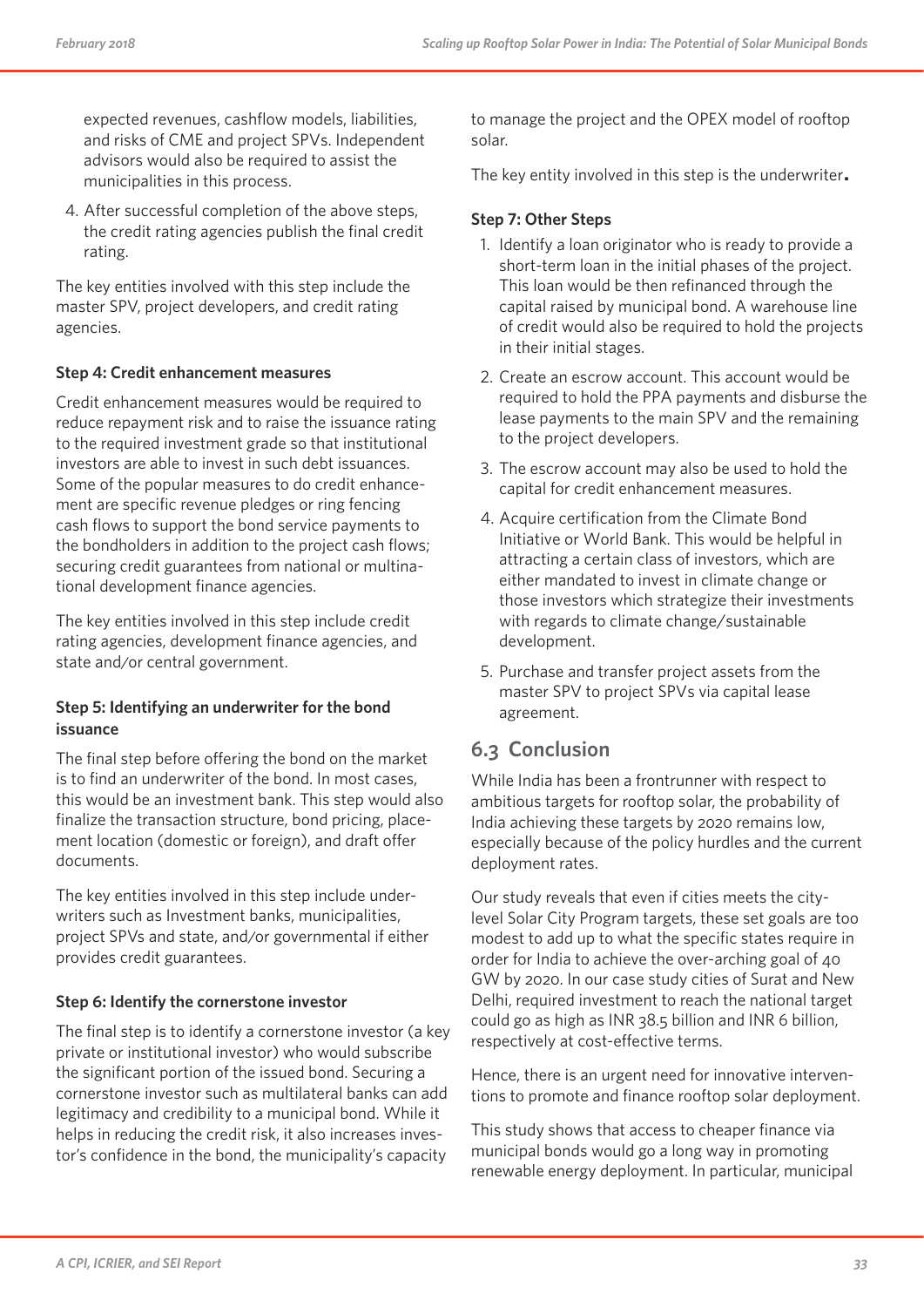bonds employed for the OPEX business model can take advantage of lower debt costs, which lowers the levelized cost of rooftop solar and makes rooftop solar power cost competitive in many states of India across market segments. Under the assumption that the observed fall in prices in the solar sector continues, we expect the rooftop solar power financed by municipal bonds and managed by private developers to achieve grid-parity in the residential, public, commercial and industrial sector across India in the coming years.

However, to fully exploit the potential of the solar municipal bond model and address its challenges, municipalities, governments, finance institutions, and other stakeholders need to take several measures. These measures should include initiatives to promote municipalities' engagement in electricity generation, improve implementation of net-metering policies, ease regulatory difficulties for municipalities to issue bonds and build financial partnerships with local rooftop solar developers, and enhance municipal credit ratings. These steps would require a higher level of policy coordination between local and national authorities and financial institutions, with greater financial transparency at the municipal government level.

If these steps are taken, solar municipal bond model can significantly contribute to India's goal of 40 GW rooftop solar by 2022. In addition, municipal bond issuance would offer municipal governments an opportunity to build capacity in project management and gain experience in raising capital from the capital markets. Given the steady and assured stream of revenues expected from the rooftop solar projects, this engagement with markets would open up doors for future engagements to finance other essential urban services as well (such as water, sanitation, etc.), which may require even greater debts. Therefore, this model provides a 'soft landing' option for municipal governments seeking large future funding sources. Furthermore, successful partnerships between municipalities, state and national governments, and private developers also create significant economic and social benefits for sustainable urban development.

Next steps include further analysis in future work, particularly on an appropriate incentive mechanism to involve municipal corporations to act as financiers for private projects, which this study does not cover.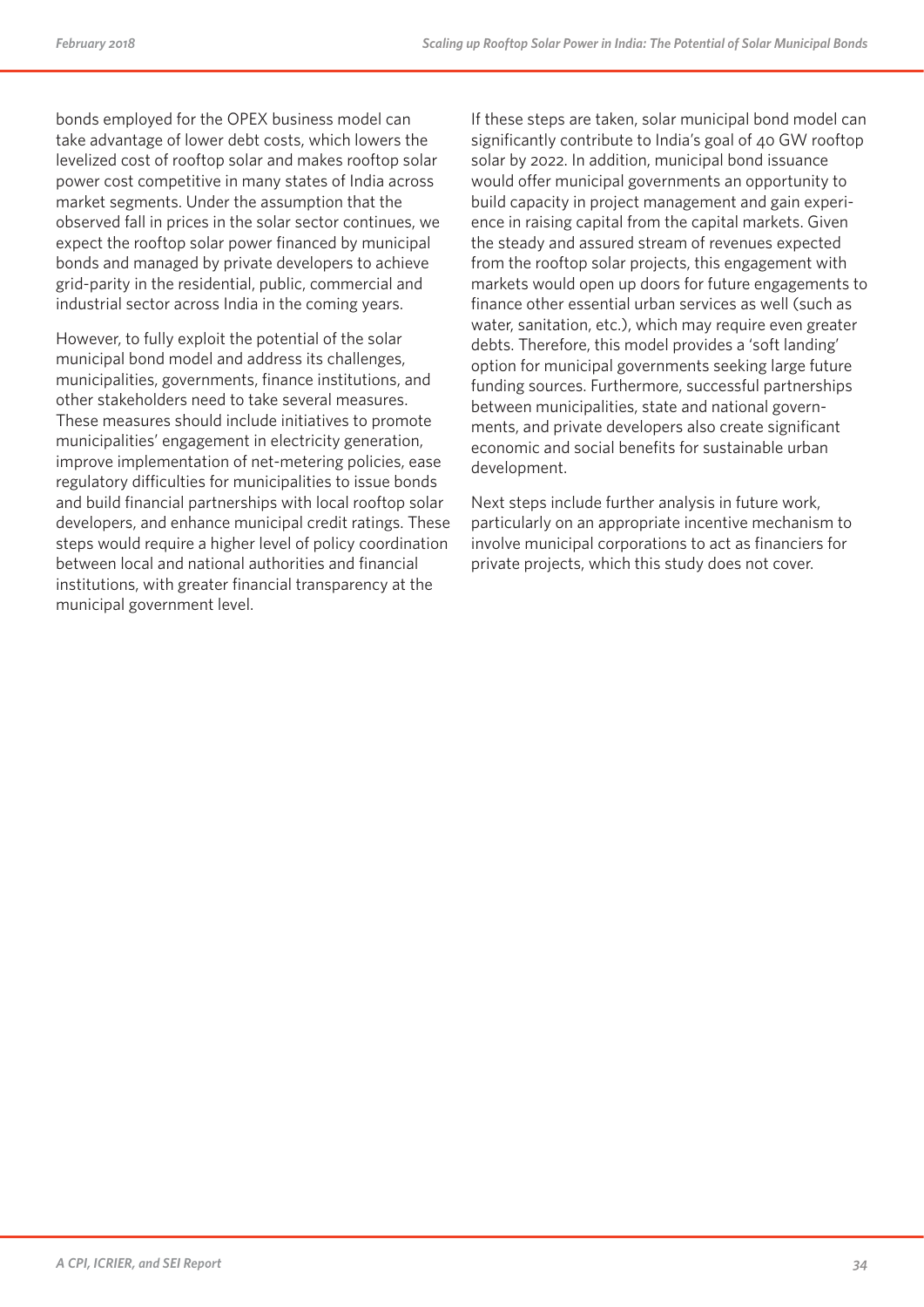## **7. References**

- Bloomberg. (2017, March 10). Green Really Is Gold for These Bond Lovers. Accessed from Bloomberg. com: https://www.bloomberg.com/news/articles/2017-03-10/new-shades-of-green-bondsseen-as-market-set-to-double-again
- Bloomberg 2017, https://www.bloombergquint.com/ business/2017/06/19/pune-municipal-corporation-bond-issue-oversubscribed
- BNEF, Bloomberg New Energy Finance (2016). Financing India's Clean Energy Transition. Accessed from https://www.bbhub.io/bnef/sites/4/2016/10/ BNEF-Financing-Indias-clean-energy-transition.pdf on November 11, 2016
- BTI, Bridge to India (2017). Indian Solar Handbook 2017. Accessed from http://www.bridgetoindia.com/ reports/india-solar-handbook-2017/ on June 4, 2017
- CEA, Central Energy Agency (2016). Draft National Electricity Plan 2017-2022. Accessed from http:// www.cea.nic.in/reports/committee/nep/nep\_dec. pdf on April 12, 2017
- CEA, Central Energy Agency (2017). ALL INDIA IN-STALLED CAPACITY (IN MW) OF POWER STA-TIONS (As on 30.11.2017). Accessed from http:// www.cea.nic.in/reports/monthly/installedcapacity/2017/installed\_capacity-11.pdf on December 12, 2017.
- CBI, Climate Bonds Initiative. (2017).Green Bonds Market Summary - Q3 2017. Accessed from https://www.climatebonds.net/resources/reports/ green-bonds-market-summary-q3-2017-0 on December 12, 2017.
- CBI, Climate Bonds Initiative. (2017 a). Indian Railways: Debut \$500m Climate Bonds Certified Green Bond Financing Low Carbon Transport Infrastructure. Accessed from https://www.climatebonds. net/2017/12/indian-railways-debut-500m-climate-bonds-certified-green-bond-financing-lowcarbon-transport on December 12, 2017.
- CPI, Climate Policy Initiative (2016a). The Drivers and Challenges of Third Party Financing for Rooftop Solar Power in India. Accessed from https://climatepolicyinitiative.org/wp-content/ uploads/2016/09/The-Drivers-and-Challengesof-Third-Party-Financing-for-Rooftop-Solar-Powerin-India.pdf on December 11, 2016
- CPI, Climate Policy Initiative (2016b). http://greenfinancelab.in/idea/rooftop-solar-private-sector-financing-facility/
- CPI, Climate Policy Initiative (2016c), https://climatepolicyinitiative.org/wp-content/uploads/2016/11/ Reaching-Indias-Renewable-Energy-Targets-The-Role-of-Institutional-Investors.pdf
- GNCTD, Government of NCT of Delhi. (2016). Guideline for claim of Generation Based Incentive (GBI). Accessed from http://delhi.gov.in/wps/wcm/ connect/b97cdb8040142e9cb510fdd74088f250/ GUIDELINE+FOR+CLAIM+OF+GENERA-TION+BASED+INCENTIVE+(GBI).pdf?MOD=A-JPERES&lmod=-276071204
- GoG, Government of Gujarat (2015). Gujarat State Solar Policy- 2015. 13th Aug 2015.
- Government of Gujarat. Accessed from https://geda. gujarat.gov.in/policy\_files/gujarat\_solar\_power\_ policy\_2015.pdf
- GoG, Government of Gujarat (2016). Subsidy for Residential Rooftop Solar Plants. 31st Mar 2016. Government of Gujarat. Accessed from https:// geda.gujarat.gov.in/policy\_files/gr\_Subsidy\_for\_ Res\_Rooftop\_Solar\_plants.pdf
- GoI, Government of India (2017). Economic Survey. Accessed from http://www.indiabudget.nic.in/ survey.asp on May 21, 2017
- HPEC, High Powered Expert Committee (2011). Report on Indian Urban infrastructure and Services. Accessed from http://icrier.org/pdf/FinalReport-hpec.pdf on December 12, 2017
- ICMA, International Capital Market Association (2016). Green Bond Principles. Accessed from http://www. icmagroup.org/assets/documents/Regulatory/ Green-Bonds/GBP-2016-Final-16-June-2016.pdf on June 2, 2017
- Livemint 2017. http://www.livemint.com/Money/oegyb0RpkCyhHym0qa8efL/NDMC-plans-to-raise-Rs200-crore-through-municipal-bonds.html
- Mathur, O. P., Thakur, D., Halen, A. K., Chowdhury, S., Mehrotra, S., Rakshit, R., & Sarkar, C. (2011). Municipal finance matters, India municipal finance report. New Delhi, National Institute of Public Finance and Policy.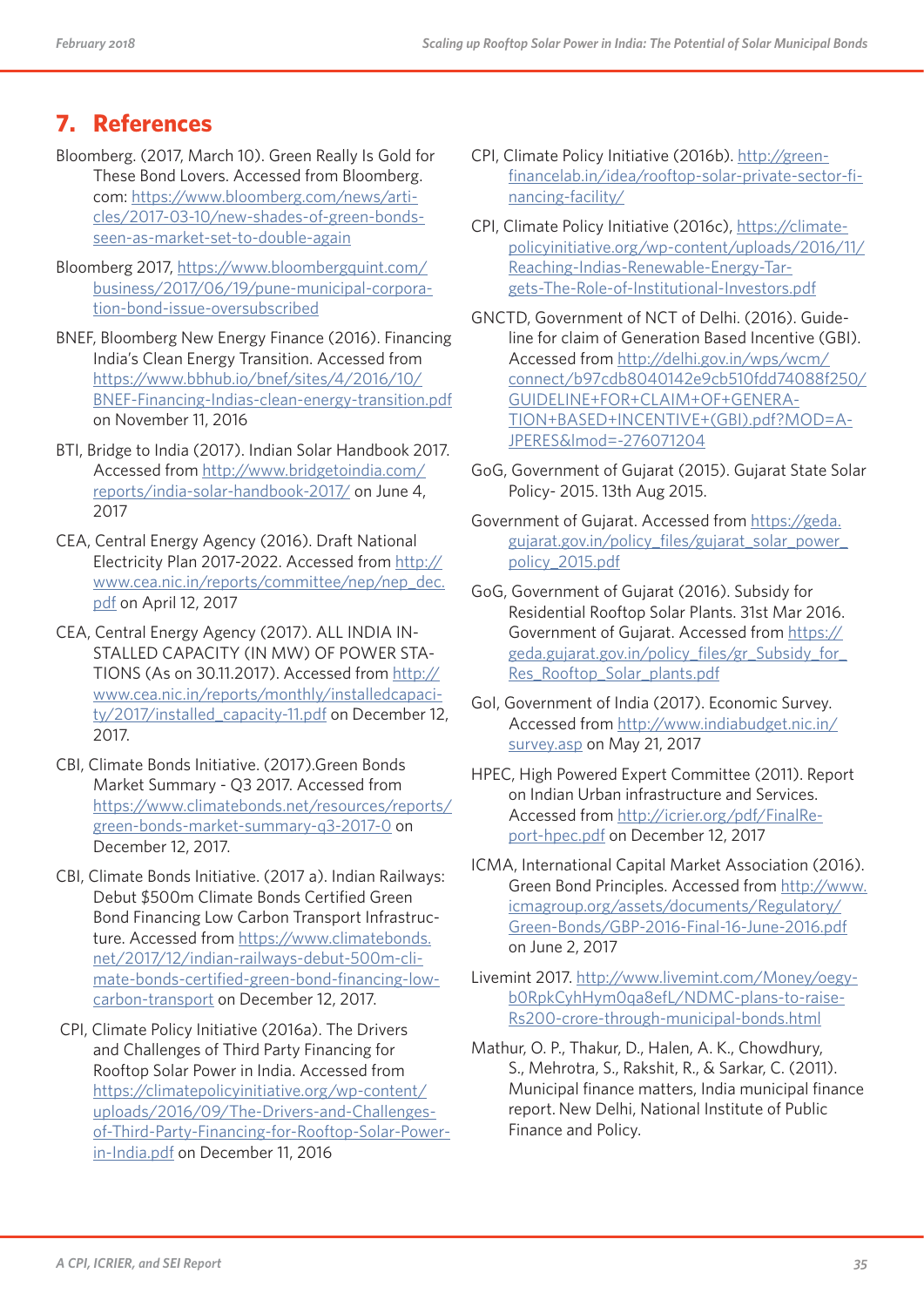- Mckinsey Global Institute (2010). India's urban awakening: Building inclusive cities, sustaining economic growth. Mckinsey &Company, Mumbai, India
- Mercom Capital Group (2017). India misses renewable energy installation target for FY 2016-17 by 5,340 MW. Accessed from http://mercomcapital.com/ india-misses-renewable-energy-installation-target-for-fy-2016-17-by-5340-mw#sthash.Rkr3rDkn.dpuf on May 12, 2017
- MNRE, Ministry for New and Renewable Energy (2017 a). Benchmark Cost for 'Grid Connected Rooftop and Small Solar Power Plants Programme' for the Year 2017-18. Accessed from http://mnre.gov.in/ file-manager/UserFiles/Grid-Connected-Benchmark-Cost-2017-18.pdf on May 30, 2017
- MNRE, Ministry for New and Renewable Energy (2017 b, March 17). Off-Grid-Benchmark-Cost-2017-18. Accessed from Ministry of new and Renewable Energy: http://mnre.gov.in/file-manager/User-Files/Off-Grid-Benchmark-Cost-2017-18.pdf
- MNRE, Ministry for New and Renewable Energy (2017 c). Solar RPO and REC Framework. Accessed from Ministry of New and Renewable Energy: http:// mnre.gov.in/information/solar-rpo/
- MNRE, Ministry for New and Renewable Energy (2017 d). Annual Report 2016-17. Accessed from http://mnre.gov.in/file-manager/annual-report/2016-2017/EN/pdf/1.pdf on June 10, 2017
- MNRE, Ministry for New and Renewable Energy (2015). State wise and year wise targets for installation of 40,000 MWp Grid Connected Solar Rooftop Systems. Accessed from http://mnre.gov.in/ file-manager/UserFiles/State-wise-and-year-wisetarget-for-installation-of-40000MWp-GCRT-systems.pdf on January 30, 2017
- MNRE, Ministry for New and Renewable Energy (2014): Operational Guidelines for Grid Connected Rooftop and Small Solar Power Plants Programme under Off-Grid and Decentralized Solar Application Scheme. Accessed from http://mnre.gov.in/file-manager/UserFiles/ Scheme-Grid-Connected-Rooftop-&-small-solarpower-plants.pdf on January 20, 2017
- MoUD, Ministry of Urban Development (2015). Smart City Challenge-Stage 2, Smart City Proposal: New Delhi Municipal Council. Government of India. Accessed from https://www.ndmc.gov.in/pdf/ Smart%20City%20Proposal\_NDMC\_RevisionV1. pdf on May 30, 2017
- NITI Aayog, National Institute for Transforming India (2015): Report of the Expert Group on 175 GW RE by 2022. Accessed from http://niti.gov.in/writereaddata/files/writereaddata/files/document\_publication/report-175-GW-RE.pdf on March 11, 2017
- NITI Aayog, National Institute for Transforming India (2017). Draft National Energy Policy. Accessed from http://niti.gov.in/writereaddata/files/document\_publication/NEP-ID\_27.06.2017\_0.pdf on December 12, 2017.
- NREL, National Renewable Energy Laboratory (2011). Financing Solar PV at Government Sites with PPAs and Public Debt. Accessed from https://financere. nrel.gov/finance/content/financing-solar-pv-government-sites-ppas-and-public-debt on November 16, 2017
- NREL, National Renewable Energy Laboratory (2010). Property-Assessed Clean Energy (PACE) Financing of Renewables and Efficiency. Accessed from nrel. gov: http://www.nrel.gov/docs/fy10osti/47097.pdf
- SEBI, SECURITIES AND EXCHANGE BOARD OF INDIA. (2016). DISCLOSURE REQUIREMENTS FOR ISSUANCE AND LISTING GREEN BONDS. Accessed from sebi.gov.in: http://www.sebi.gov.in/ sebi\_data/meeting-files/1453349548574-a.pdf
- SEBI (2015). http://www.sebi.gov.in/sebi\_data/attachdocs/1436964571729.pdf
- SECI 2017. http://seci.gov.in/content/innerpage/ grid-connected-rooftop-pv.php
- TPL, torrent power Ltd. (2016). Tariff.Accessed from torrent power: https://connect.torrentpower.com/ tplcp/index.php/searchTariff/Index
- World Bank (2011). Developing a regulatory framework for municipal borrowing in India. Accessed from http://documents.worldbank.org/curated/ en/132101468281673152/Main-report on June 13, 2017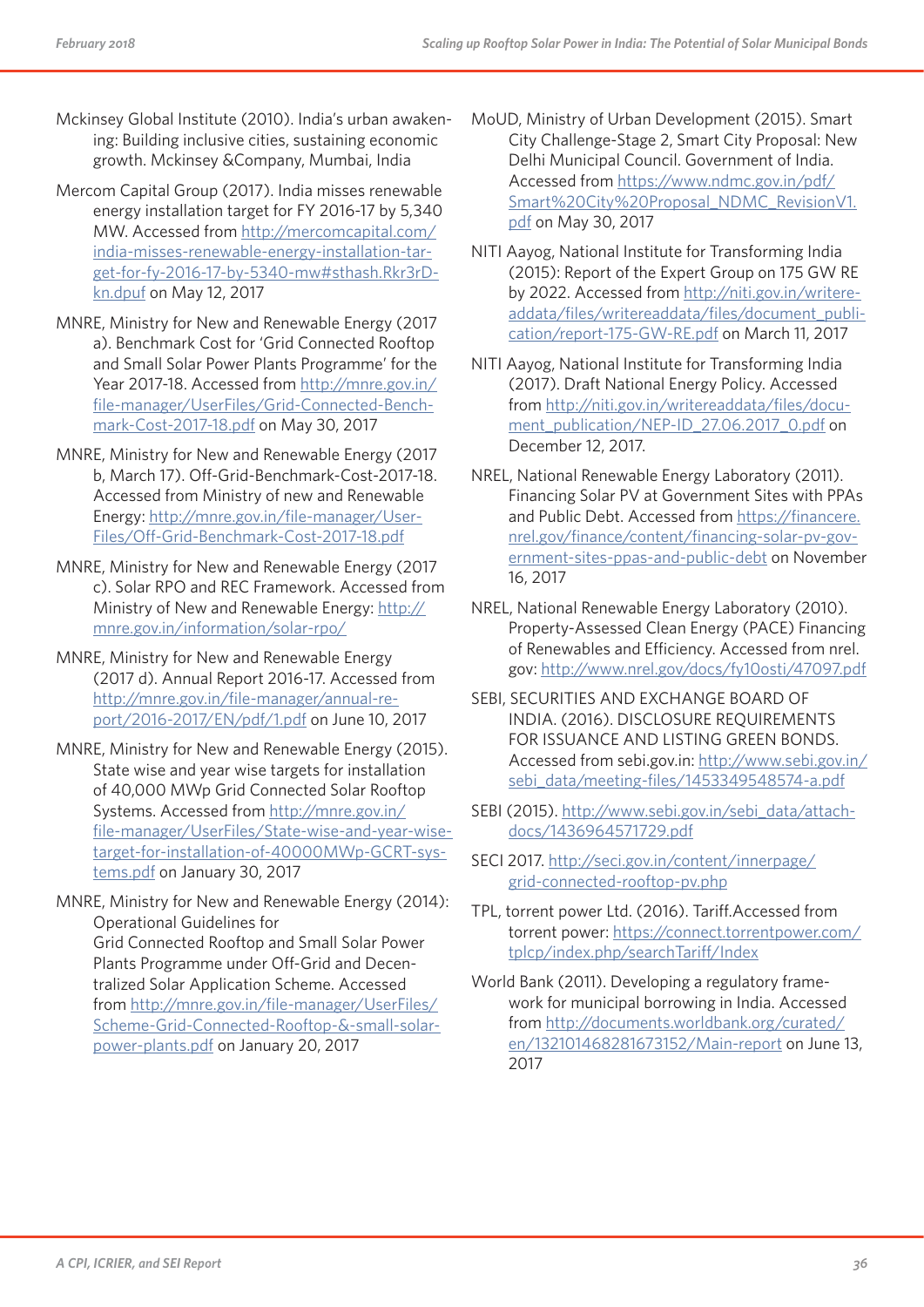## **Appendix 1: Cost estimates for rooftop solar in India by 2022**

Appendix Table 1.1: Cost for Residential Sector

Appendix Table 1.3: Cost for Industrial Sector

| <b>COST FOR RESIDENTIAL SECTOR</b>              |               | <b>UNITS</b> | <b>COST FOR INDUSTRIAL SECTOR</b>              |                       | <b>UNITS</b>  |
|-------------------------------------------------|---------------|--------------|------------------------------------------------|-----------------------|---------------|
| Total solar installation target                 | 6,445,074 kW  |              | Total solar installation target                | 17,157,876 kW         |               |
| <b>Special States</b>                           | 444,710 kW    |              | Cost of 1 kW                                   | 65,000 INR            |               |
| Rest of India                                   | 6,000,364 kW  |              | Total cost                                     | 1,115,261,941,365 INR |               |
| Cost of 1 kW                                    | 70,000 INR    |              | Total cost                                     | 111,526 INR Cr        |               |
| Total cost for special states                   |               | 3,113 INR Cr | Accelerated depreciation @ 40%                 | 44,610 INR Cr         |               |
| Total cost for special states after 70% subsidy |               | 934 INR Cr   | <b>CORPORATE TAX @ 35%</b>                     |                       |               |
| Total cost for rest of India                    | 42,003 INR Cr |              | Tax saved through depreciation                 |                       | 15,613 INR Cr |
| Total cost for rest of India after 30% subsidy  | 29,402 INR Cr |              | Net cost of rooftop solar plant                |                       | 95,912 INR Cr |
| Net rooftop solar cost                          | 30,336 INR Cr |              | Appendix Table 1.4: Cost for Commercial Sector |                       |               |
| Appendix Table 1.2: Cost for Public Sector      |               |              |                                                |                       |               |
|                                                 |               |              | <b>COST FOR COMMERCIAL SECTOR</b>              |                       | <b>UNITS</b>  |
| <b>COST FOR PUBLIC SECTOR</b>                   |               | <b>UNITS</b> | Total solar installation target                | 12,056,513 kW         |               |
| Total solar installation target                 | 3,093,536 kW  |              | Cost of 1 kW                                   | 65,000 INR            |               |
| <b>Special States</b>                           | 213,454 kW    |              | Total cost                                     | 783,673,408,635 INR   |               |
| Rest of India                                   | 2,880,082 kW  |              | Total cost                                     |                       | 78,367 INR Cr |
| Cost of 1 kW                                    | 65,000 INR    |              | Accelerated depreciation @ 40%                 |                       | 31,346 INR Cr |
| Total cost for special states                   | 1,387 INR     |              | <b>CORPORATE TAX @ 35%</b>                     |                       |               |
| Total cost for special states after 70% subsidy |               | 416 INR      | Tax saved through depreciation                 |                       | 10,971 INR Cr |
| Total cost for rest of India                    | 18,721 INR    |              | Net cost of rooftop solar plant                |                       | 67,396 INR Cr |
| Total cost for rest of India after 30% subsidy  | 13,104 INR    |              |                                                |                       |               |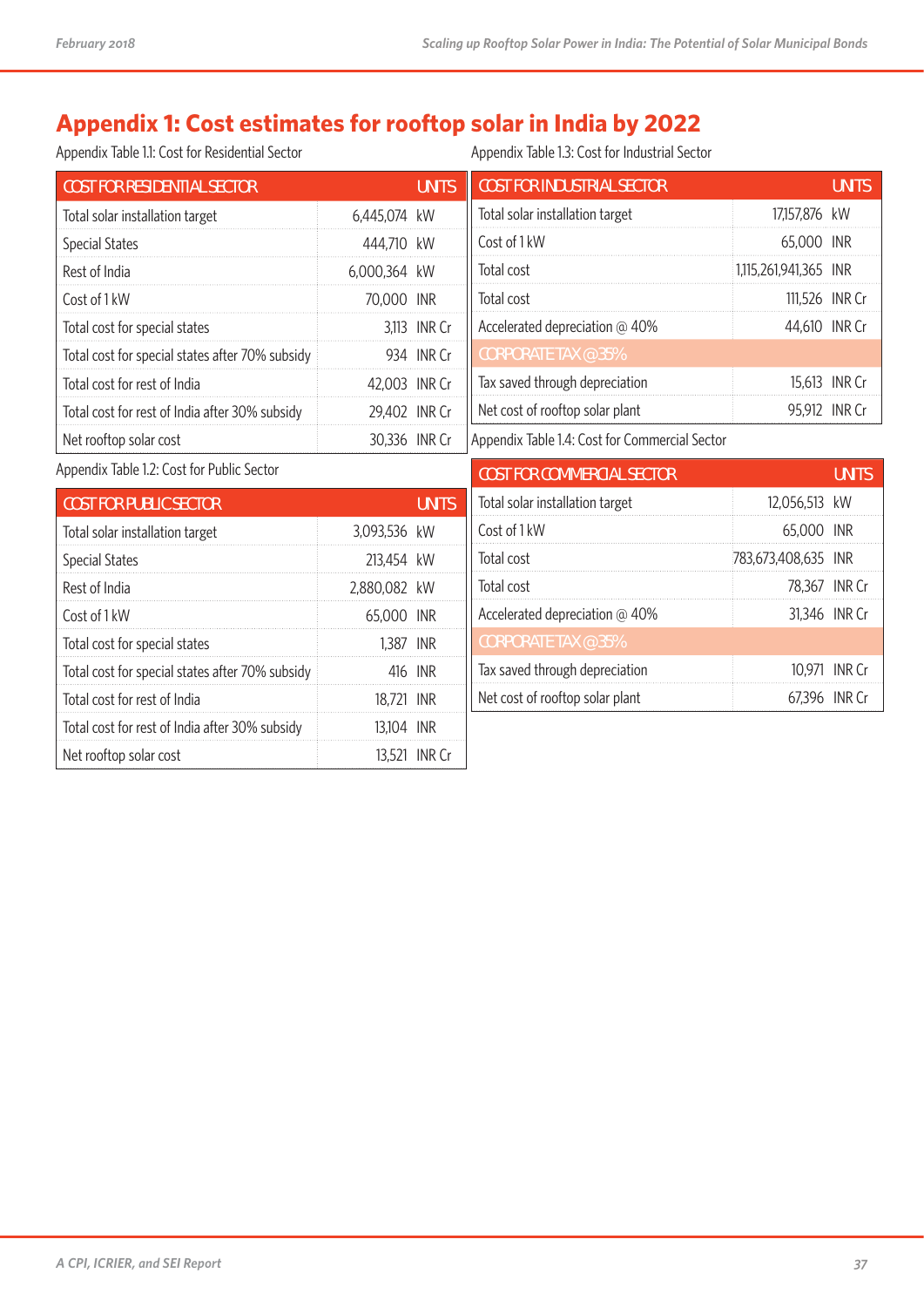## **Appendix 2: Assumption for rooftop solar LCOE model**

**Calculation of Levelized Cost of Electricity:** The levelized cost of electricity (LCOE) is the average cost of electricity that helps to break even, in terms of the return expected by the developer. It represents the minimum unit revenue required to meet all the cost including the return on equity, given the project's financial parameters. Following table (Appendix Table 2.1) highlights the key input parameters used in a typical project cash flow model to arrive at the levelized cost of electricity (LCOE) of rooftop solar project.

**Drivers of LCOE:** Several factors such as return on equity (ROE), interest rate, capital expenditure (CAPEX), debt-tenor and capacity utilization factor (CUF) influence the LCOE. Using project level cash flow model, we assessed that the LCOE is highly sensitive to capex and CUF while other factors moderately impact the LCOE. CAPEX, ROE, interest rate has the direct proportionate impact on the LCOE while the CUF and the tenor of debt inversely impact the LCOE.

|  |  |  |  | Appendix Table 2.1: Assumptions for rooftop solar LCOE model |
|--|--|--|--|--------------------------------------------------------------|
|--|--|--|--|--------------------------------------------------------------|

| <b>ASSUMPTIONS FOR ROOFTOP SOLAR LCOE MODEL</b> |          |  |  |  |
|-------------------------------------------------|----------|--|--|--|
| <b>POWER GENERATION</b>                         |          |  |  |  |
| Capacity Utilization Factor (P50 PLF)           | 19%      |  |  |  |
| Useful Life                                     | 25 years |  |  |  |
| CAPITAL COST                                    |          |  |  |  |
| Average Capital Cost (INR million/MW)           | 60a      |  |  |  |
| <b>OPERATING EXPENSE</b>                        |          |  |  |  |
| O & M Expenses(1st Year) (INR million/MW)       | 0.5      |  |  |  |
| Escalation in O & M Expenses                    | 4.0%     |  |  |  |
| <b>FINANCIAL ASSUMPTIONS</b>                    |          |  |  |  |
| Debt to Equity Ratio                            | 70%      |  |  |  |
| Minimum Debt Service Coverage Ratio (DSCR)      | 1.2      |  |  |  |
| Repayment Period                                | 12 years |  |  |  |
| Interest Rate (Fixed)                           | 11.50%   |  |  |  |
| Expected Return on Equity (Post tax)            | 14%      |  |  |  |
| <b>TAX INCENTIVE</b>                            |          |  |  |  |
| Tax Exemption u/s 80 IA (up to first 10 Years)  | 100%     |  |  |  |
| Minimum Alternative Tax                         | 23.55%   |  |  |  |

a The capital cost of INR 60 million/MW has been taken under the assumption that the rooftop solar projects would be of more than 100 kW.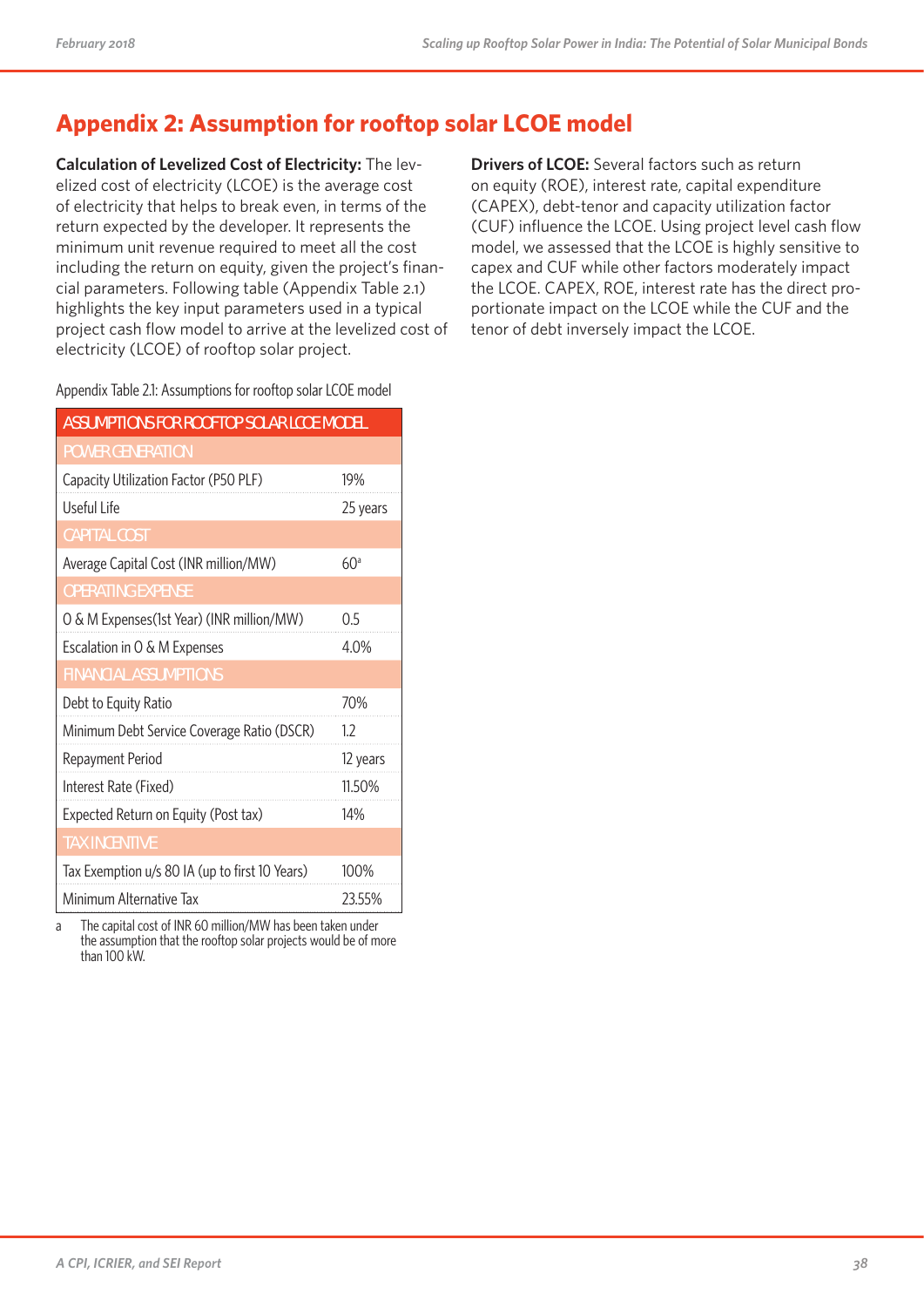## **Appendix 3: Principle component analysis to devolve national and statewise rooftop solar targets**

We use the principal component analysis (PCA) to examine and quantify the key factors for renewable energy deployment and use those to derive targets at a city level. Principal component analysis (PCA) is a statistical technique used for data reduction. The leading eigenvectors from the Eigen decomposition of the correlation or covariance matrix of the variables describe a series of uncorrelated linear combinations of the variables that contain most of the variance (STATA, 2014). In addition to data reduction, the eigenvectors from a PCA are often inspected to learn more about the underlying structure of the data and generating weights. We used Kaiser Criterion<sup>17</sup> to derive the weights; we calculated the sum of squared loadings for components one to three. We then standardized the specific indicator values for each of the cities, according to the maximum-minimum formula. A list of factors used in the PCA, Appendix Table 3.1 details the rationale for

their selection. We have grouped these factors into three types of categories: economic, technical and market acceptance. We took cities with more than one lakh inhabitants in the state of Gujarat and districts with more than one million inhabitants in Delhi for sample assessment. As the urban areas contribute the most to electricity consumption and have higher affluence levels to absorb the comparatively high costs of renewable technologies, most of the rooftop solar would be met by urban areas. Supportive urban governance systems would help with greater diffusion as well.

Our results show that built up space, population size, affluence levels and internet usage i.e. receptiveness to new technologies have been given the highest weights. Appendix Table 3.2 presents the specific figures for index weights. These index weights have been used to calculate each city's performance and to devolve the renewable energy targets.

|                              | <b>VARIABLES</b>                       | <b>RATIONALE</b>                                                                                                                        | <b>DATA SOURCE</b>                                                                                                                                        |  |  |
|------------------------------|----------------------------------------|-----------------------------------------------------------------------------------------------------------------------------------------|-----------------------------------------------------------------------------------------------------------------------------------------------------------|--|--|
|                              | <b>ECONOMIC FACTORS</b>                |                                                                                                                                         |                                                                                                                                                           |  |  |
| ı.                           | Number of electricity<br>consumers     | Potential market for RE                                                                                                                 | Central Electricity Authority Electricity Authority, Census<br>2011                                                                                       |  |  |
| 2.                           | Per capita electricity<br>consumed     | $-do-$                                                                                                                                  | NSSO Consumption expenditure survey for Urban<br>Districts (alternatively electricity sold in a district /<br>electricity consumers- from state websites) |  |  |
| 3.                           | Electricity Cost (grid)                | Willingness to pay                                                                                                                      | NSSO Consumption expenditure survey, Discom Reports                                                                                                       |  |  |
| <b>II. TECHNICAL FACTORS</b> |                                        |                                                                                                                                         |                                                                                                                                                           |  |  |
| 5.                           | City Population                        | Constraint on allocation                                                                                                                | Census 2011                                                                                                                                               |  |  |
| 6.                           | <b>DISCOM</b> finances                 | Ability of DISCOMs to absorb RE                                                                                                         | Power Finance Corporation's document on DISCOM<br>finances                                                                                                |  |  |
|                              | III. MARKET ACCEPTANCE FACTORS         |                                                                                                                                         |                                                                                                                                                           |  |  |
| 7.                           | Number of households<br>using internet | Population receptive to new technologies                                                                                                | NSSO Consumption expenditure                                                                                                                              |  |  |
| 8.                           | Governance systems                     | City Budgets/ Property tax coverage                                                                                                     | City documents                                                                                                                                            |  |  |
| 9.                           | -do-                                   | Service Coverage                                                                                                                        | Census 2011                                                                                                                                               |  |  |
| 10.                          | Affluence                              | Affluent households to absorb initial high<br>costs (Households with TV, Computer/Laptop,<br>Tele- phone/mobile phone and Scooter/ Car) | Census 2011                                                                                                                                               |  |  |

Appendix Table 3.1: Factors determining RE deployment

<sup>17</sup> selecting components that have eigenvalues greater than 1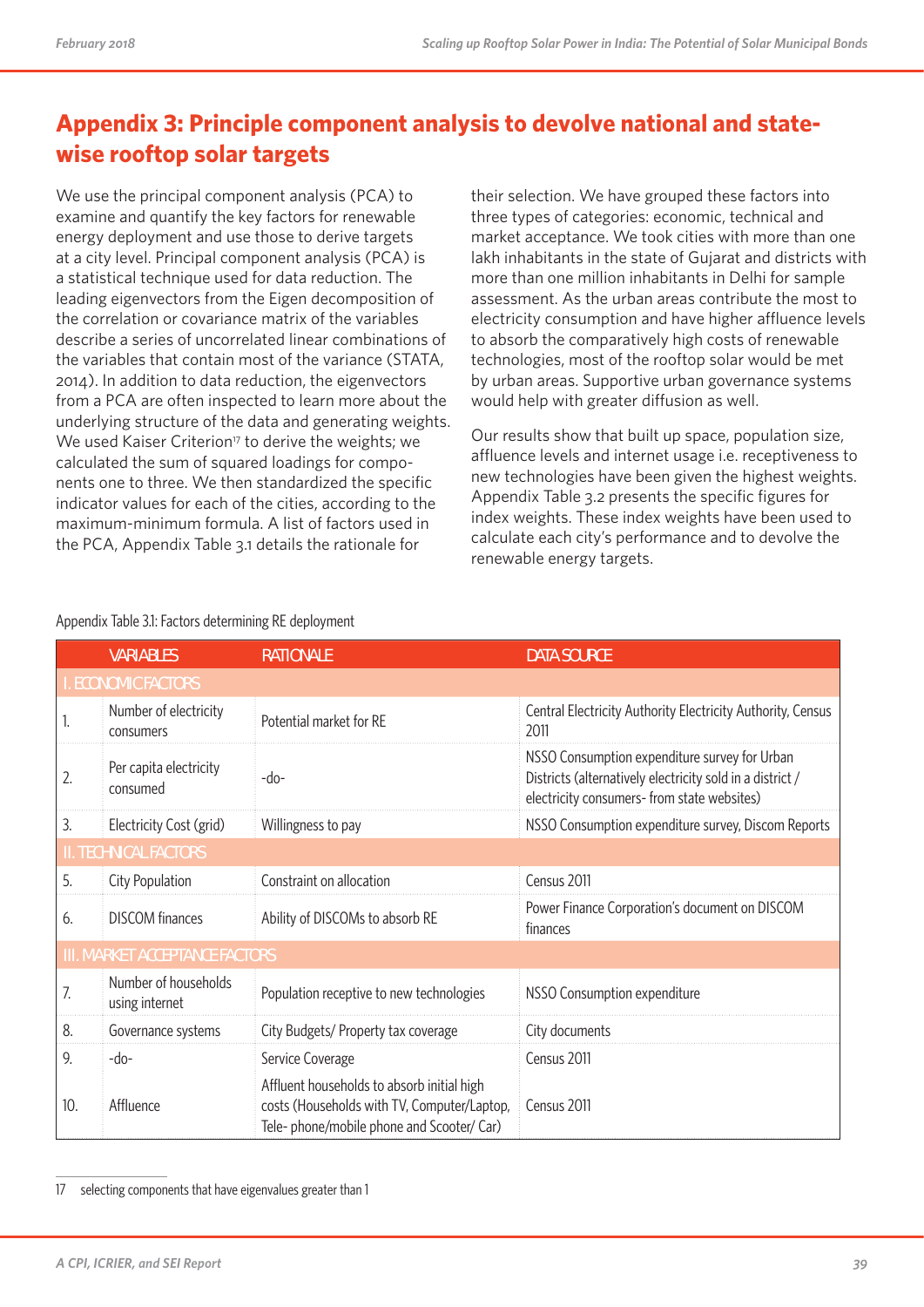#### Appendix Table 3.2: Indicator weights according to the PCA analysis

| S. NO. | <b>VARIABLES</b>                      | <b>INDEX WEIGHTS</b> |             |
|--------|---------------------------------------|----------------------|-------------|
|        |                                       |                      | <b>NDMC</b> |
|        | Electricity consumption price         | 12%                  | 14%         |
|        | Per capita elec. consumption          | 10%                  | 13%         |
| 3      | Built up urban area                   | 13%                  | 12%         |
|        | Number of households                  | 13%                  | 12%         |
| 5      | Proportion of affluent households     | 12%                  | 14%         |
| 6      | Internet using households             | 13%                  | 13%         |
|        | City tax collection                   | 10%                  |             |
| 8      | Households with treated water in taps | 9%                   | 13%         |
| 9      | Discom revenues                       | 8%                   | 9%          |

| Economic         | Affluent households<br><b>Electricity Consumption</b><br>$\bullet$<br>Electricity prices<br>$\bullet$           |
|------------------|-----------------------------------------------------------------------------------------------------------------|
| <b>Technical</b> | Built up area<br>Number of households<br><b>DISCOM</b> financials                                               |
| Acceptance       | • Reliability of current governance systems<br>Acceptance towards new technology<br>$\bullet$<br>(e.g.internet) |